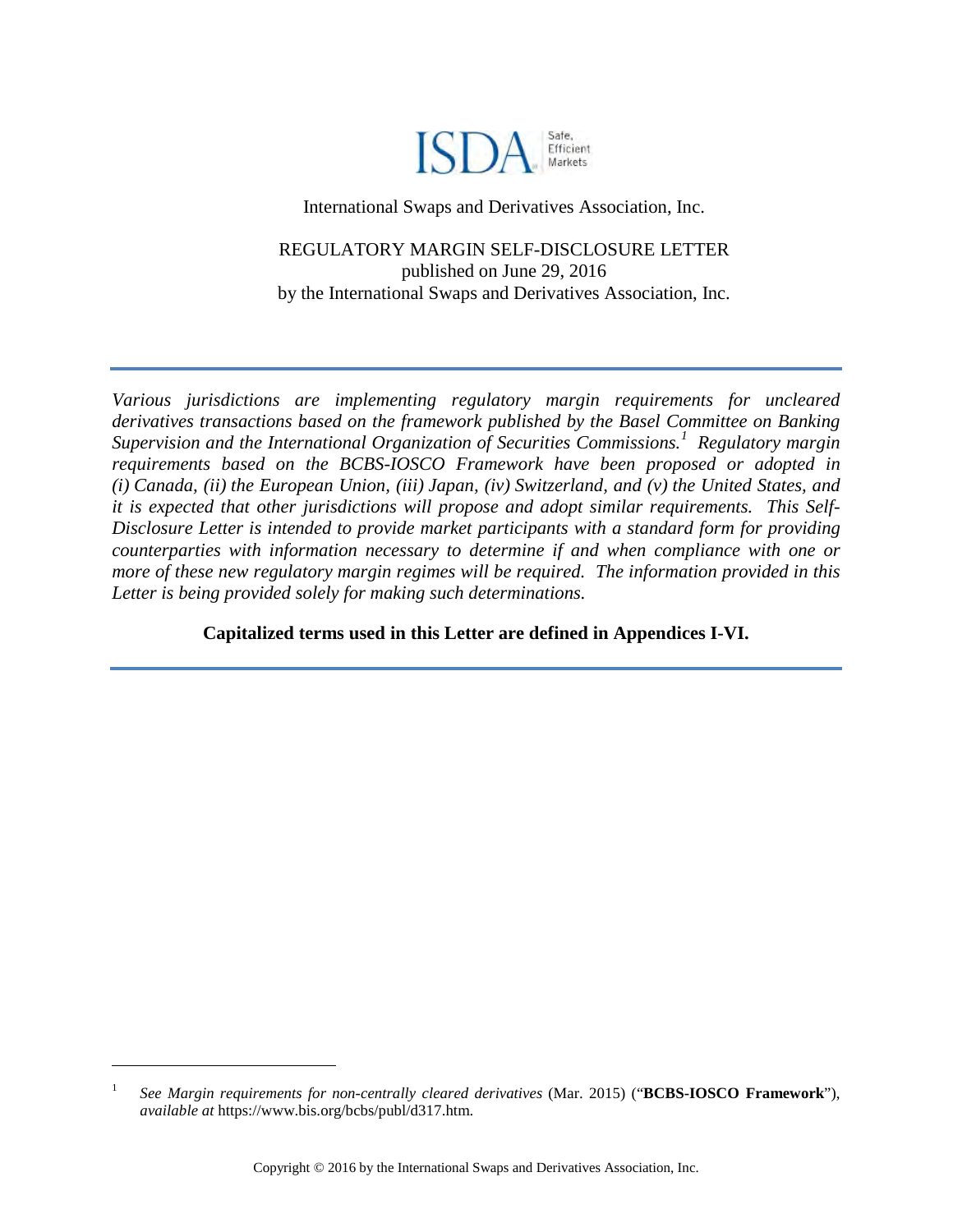# **TABLE OF CONTENTS**

# *Instructions*:

**Section [1](#page-3-0) of this Self-Disclosure Letter (the "Letter") requests general information about the market participant on whose behalf this Letter will be delivered (referred to herein as "Principal"). Section [1](#page-3-0) is intended to be completed by all users of this Letter.** 

**The remaining sections of this Letter request jurisdiction or regulator-specific information. The sections that should be completed on behalf of Principal when delivering this Letter to another market participant (referred to herein as "Recipient") will depend on the jurisdiction and regulatory status of both Recipient and Principal.** 

**For example, if this Letter is being delivered to a Recipient that is an "FC" (as defined in Article 2(8) of Regulation (EU) No 648/2012), such Recipient will likely need the information requested in the EU section of this Letter to determine whether and how the Draft EU Margin Requirements apply to the particular relationship between Principal and Recipient. At the same time, if Principal is itself an "FC," Recipient will likely need this information for its own purposes, including (if it is regulated in a different jurisdiction) potential application of substituted compliance and other rules.** 

**Thus, when preparing to fill out this Letter for particular Recipients, market participants should consider obtaining instructions from the Recipient ahead of time if it is not clear which jurisdictional sections the Recipient needs completed. Market participants should complete at least those sections of this Letter that are for jurisdictions they have been informed or otherwise have reason to conclude are jurisdictions in which the Recipient is generally regulated for purposes of uncleared derivatives margin. In addition, market participants that are subject to direct regulation under the uncleared derivatives margin rules of one or more jurisdictions should complete the sections of the Letter that relate to those jurisdictions. Please note that the regulatory margin requirements of more than one jurisdiction may be applicable to a market participant.**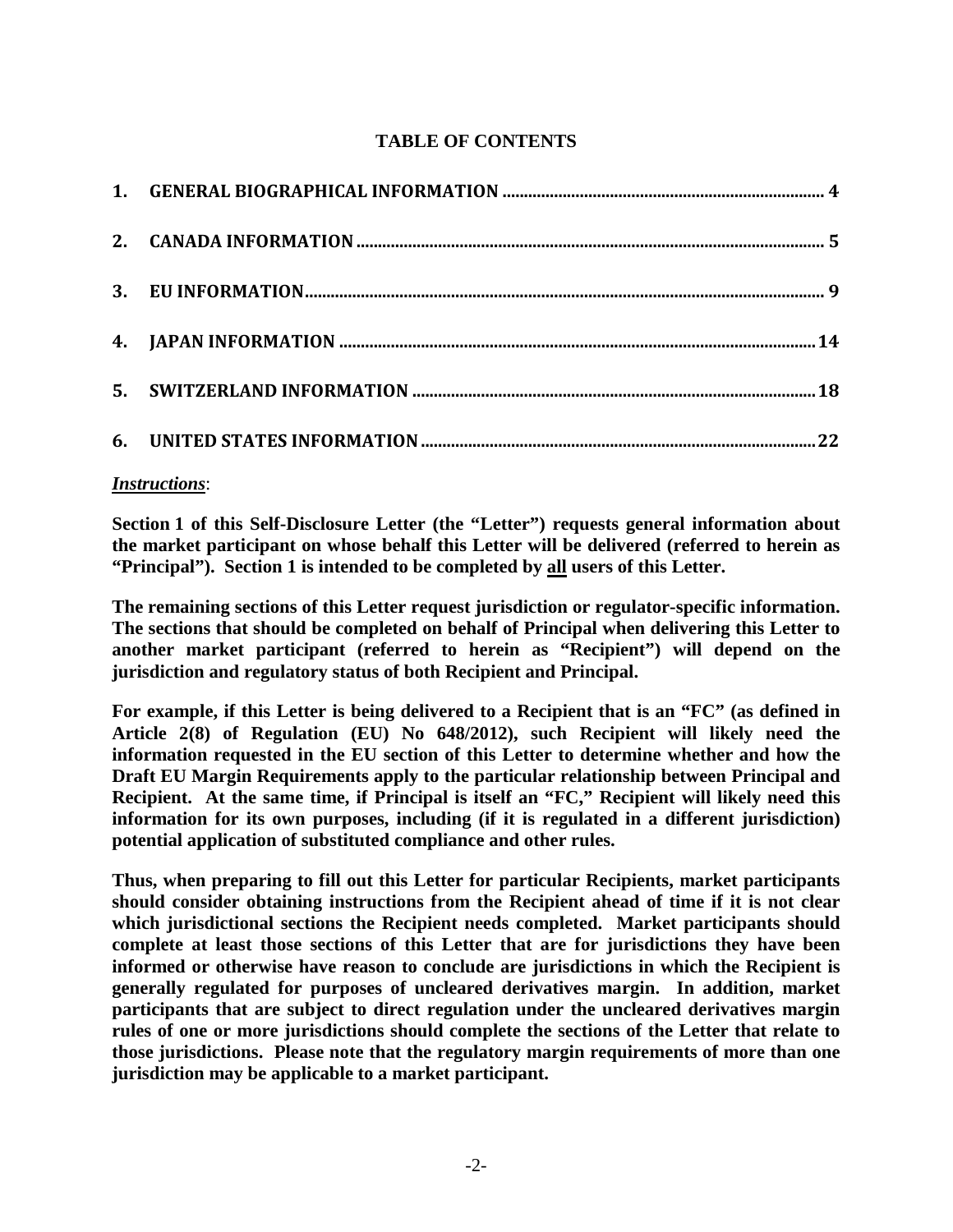**If you are unsure of whether any particular section will apply to Principal's relationship**  with a Recipient you should contact the applicable Recipient. Market participants may **exchange contact information for this purpose by using Section [1\(c\).](#page-3-1)**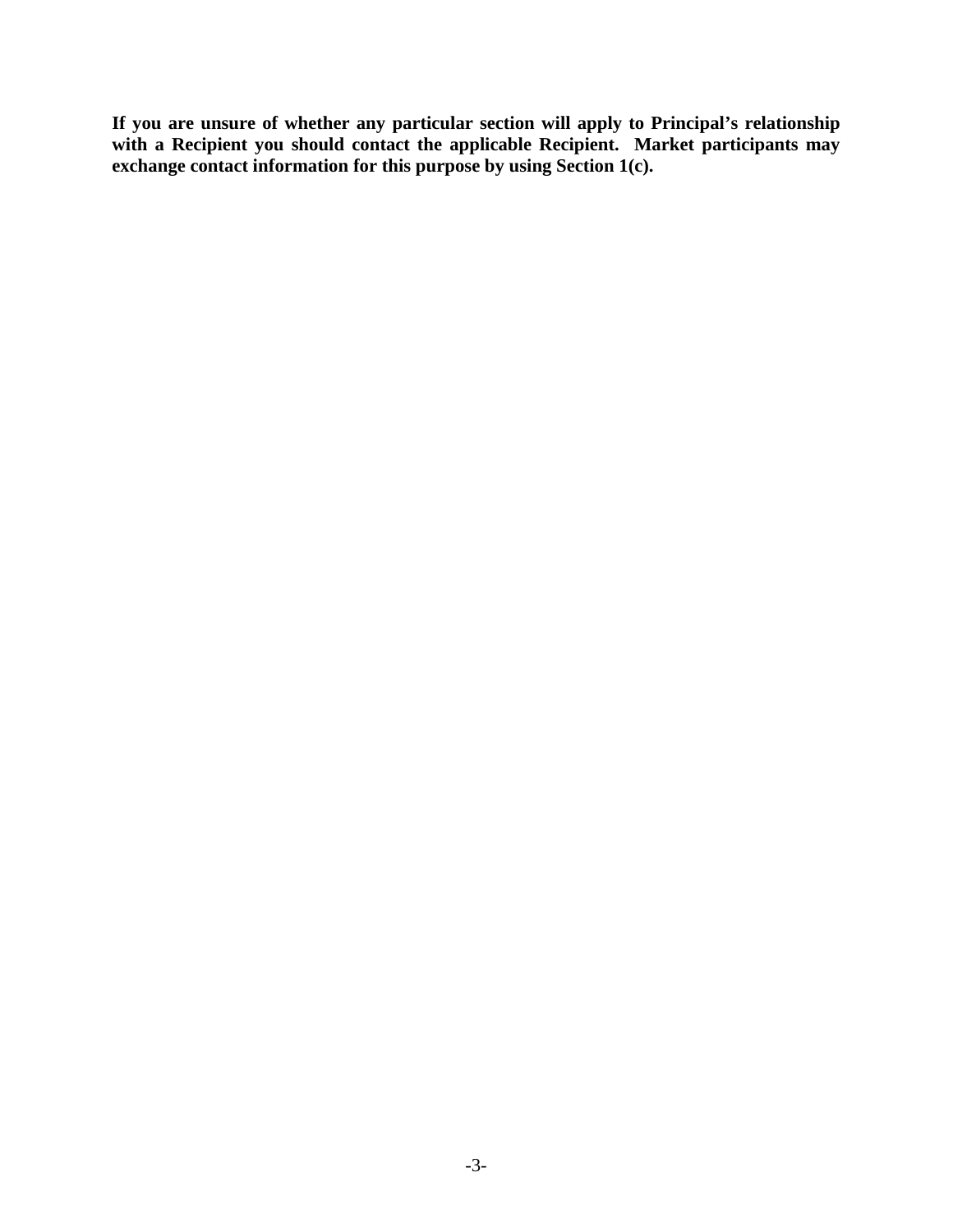### <span id="page-3-0"></span>**1. General Biographical Information**

*Please complete this Section [1](#page-3-0) with the biographical information of Principal. Definitions of certain terms used in this Section [1](#page-3-0) are set forth in Appendix I to this Letter.* 

### (a) *Principal Information*

| Legal Name:        | Commerzbank AG          |
|--------------------|-------------------------|
| Entity Identifier: | 851WYGNLUQLFZBSYGB56    |
| Address:           | 60261 Frankfurt am Main |
|                    |                         |

Country: Germany State/Province: Hessen Zip/Postal Code: 60261

# <span id="page-3-3"></span>(b) *Multibranch Entity Information[2](#page-3-2)*

Is Principal a Multibranch Entity?

Yes

 $\Box$  No

 $\overline{a}$ 

#### <span id="page-3-1"></span>(c) *Contact Information*

*This space may be used to provide contact information to a Recipient who may have questions about information provided by Principal in its Letter or about what information to provide in its corresponding Letter to Principal. This contact information is not required and is solely for purposes of providing an address for Recipient to direct questions regarding this Letter or Principal.*

E-Mail: EmirOTCmargining@commerzbank.com

<span id="page-3-2"></span><sup>2</sup> It may be necessary to track branches for purposes of establishing when a pair of counterparties is within the scope of margin rules. *See, e.g.*, Regulation (EU) No. 285/2014 at Article 2(2).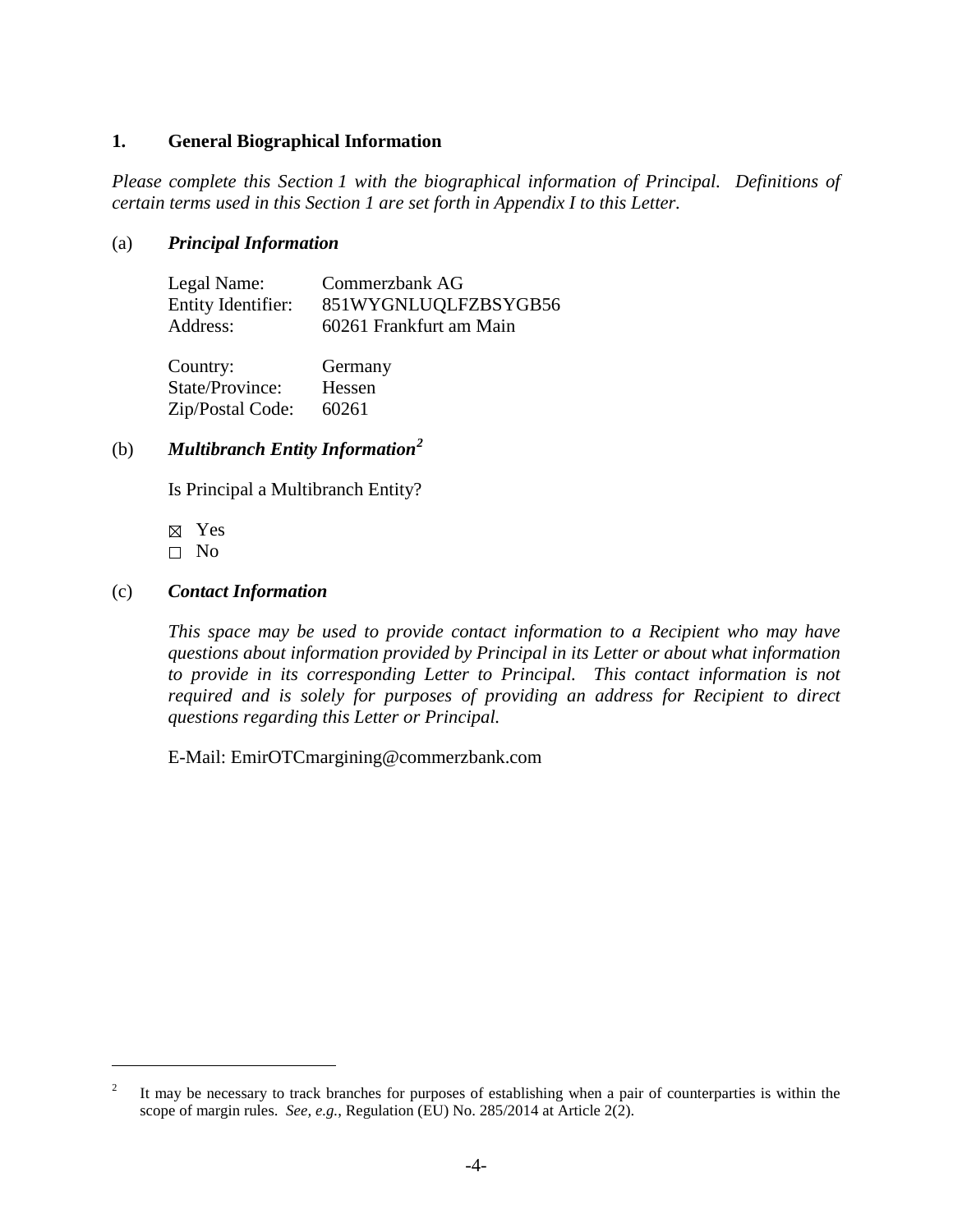# <span id="page-4-0"></span>**2. Canada Information**

*If the Canada OSFI Margin Requirements may apply to the relationship between Principal and Recipient (i.e., if either Principal or Recipient is an entity subject to Canada OSFI Margin Requirements), please complete each relevant subsection of this Section [2.](#page-4-0) Definitions of certain terms used in this Section [2](#page-4-0) are set forth in Appendix II to this Letter.* 

# (a) *Canada OSFI Margin Requirements Entity Status*

*Please check one box for each of the questions below. By checking a box, Principal is indicating that its entity status for purposes of Canada OSFI Margin Requirements is the status specified next to the box checked.*

(i) Domestic FRFI

Is Principal a Domestic FRFI?

- □ Yes
- $\boxtimes$  No
- (ii) Canada Branch FRFI

Does Principal have a Canada Branch FRFI?

□ Yes  $\boxtimes$  No

# (iii) Covered Entity

Is Principal a Covered Entity?

- □ Yes
- No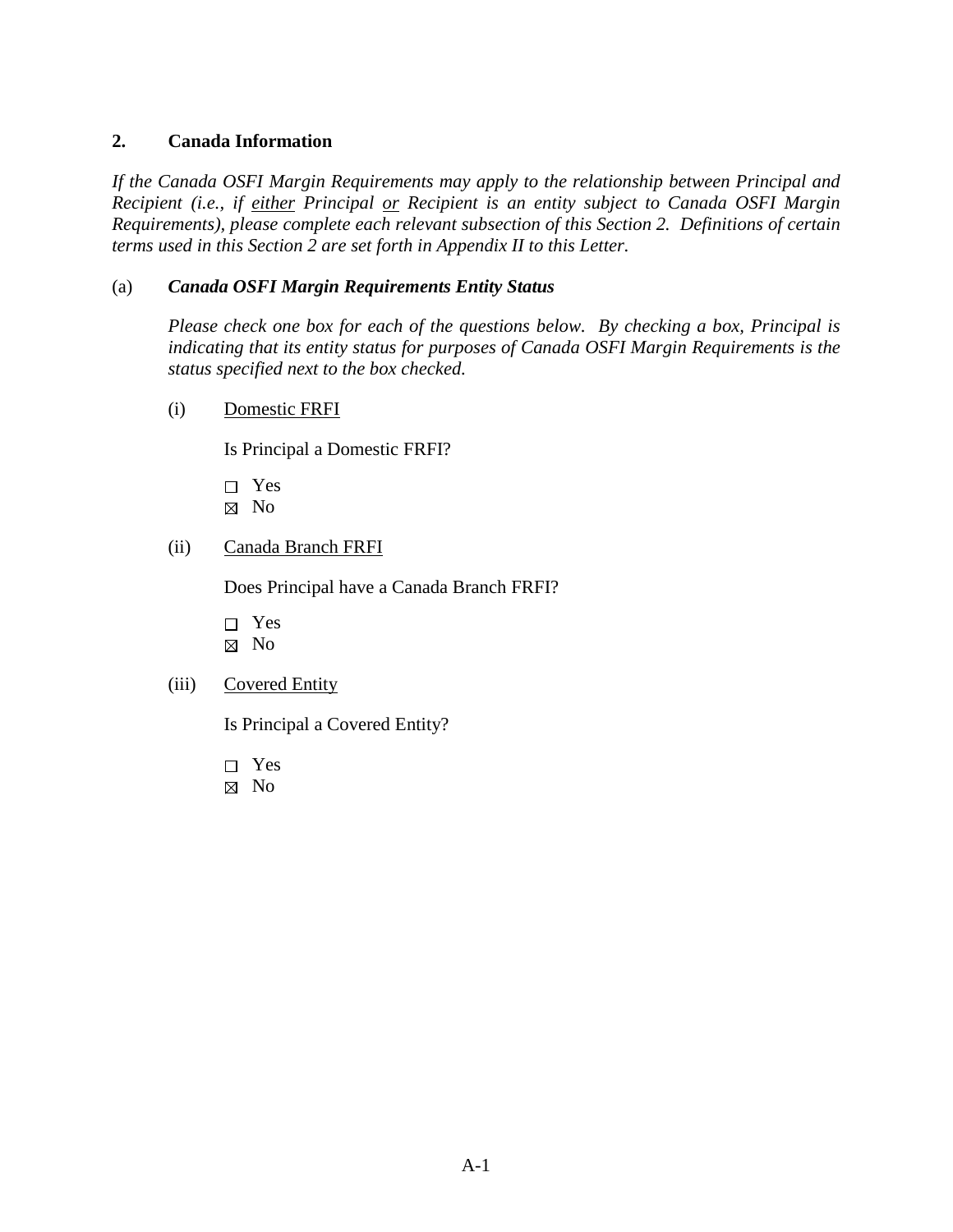#### (b) *Canada Cross-Border Status*

# $(i)$  Canadian Branch<sup>[3](#page-5-0)</sup>

*If Principal is a non-Canadian institution and indicated that it is a Multibranch Entity in Section [1\(b\),](#page-3-3) please indicate whether Principal will transact in E-22 NCC Derivatives with Recipient through a Canadian branch. If Principal checks the box next to "No Canadian Branch Transactions" it is indicating that it will not enter into E-22 NCC Derivatives with Recipient through one or more branches in Canada. If Principal checks the box next to "Canadian Branch Transactions" it is indicating that it may enter into E-22 NCC Derivatives with Recipient through one or more branches in Canada.* 

- $\boxtimes$  No Canadian Branch Transactions
- Canadian Branch Transactions

#### (c) *Canada AANA Information*

 $\overline{a}$ 

*If Principal has been identified as a Domestic FRFI in Section 2(a)(i), as having a Canada Branch FRFI in Section 2(a)(ii) or has been identified as a Covered Entity in Section 2(a)(iii), please complete each of the questions below, as applicable.*

- (i) Canada AANA Group Information
	- (1) Is Principal a member of a Canada AANA Group?
		- Yes
		- ⊠ No
	- (2) If Principal is a member of a Canada AANA Group, please provide the following information for the ultimate parent entity of such Canada AANA Group:

| Legal Name:<br>Entity Identifier:<br>Address:        |       |  |
|------------------------------------------------------|-------|--|
| Country:<br>Province/State:<br>Postal Code/Zip Code: | City: |  |

<span id="page-5-0"></span><sup>3</sup> This section should only be completed by non-Canadian institutions that have a branch in Canada.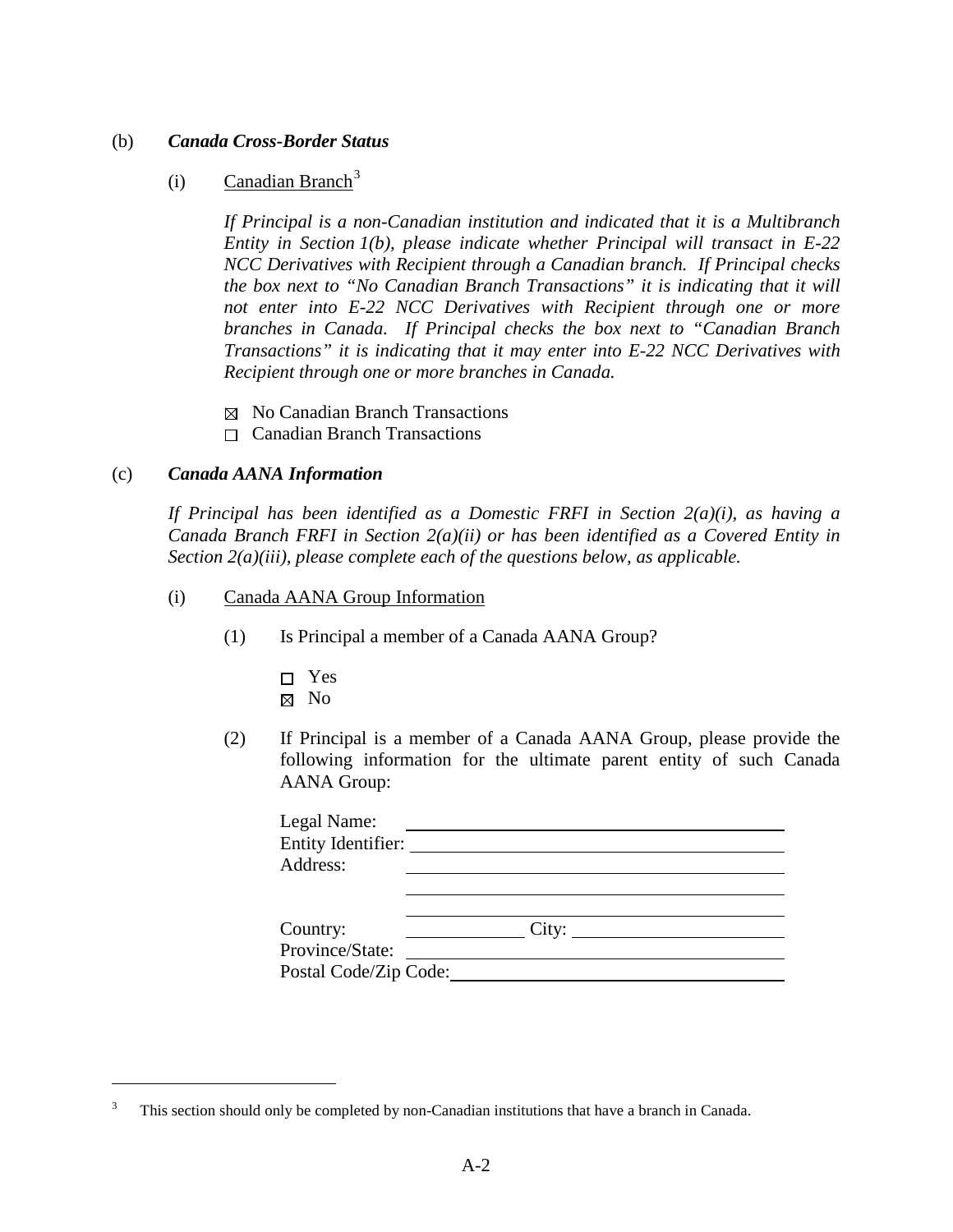## (ii) 2016 Canada AANA Threshold<sup>[4](#page-6-0)</sup>

*Please check one of the boxes below.*

- *Checking the first box below indicates that Principal's Canada AANA for 2016 is above CAD \$5 trillion.*
- *Checking the second box below indicates that Principal's Canada AANA for 2016 is not above CAD \$5 trillion.*
- *Checking the third box below indicates that Principal's Canada AANA information will be separately reported by its Canada Ultimate Parent.*
- *By checking the fourth box below, Principal is indicating that its Canada AANA information will be separately reported by a third party other than its Canada Ultimate Parent; if the fourth box is checked, Principal should also provide appropriate contact information regarding who that third party is.*
	- $\Box$  Above CAD \$5 trillion Canada AANA
	- □ Not above CAD \$5 trillion Canada AANA
	- $\Box$  Canada AANA information will be separately reported by Principal's Canada Ultimate Parent
	- $\Box$  Canada AANA information will be separately reported by the following person:

| Legal Name:<br><b>Entity Identifier:</b> |       |  |
|------------------------------------------|-------|--|
| Address:                                 |       |  |
|                                          |       |  |
| Country:                                 | City: |  |
| Province/State:                          |       |  |
|                                          |       |  |

<span id="page-6-0"></span><sup>&</sup>lt;sup>4</sup> Please note that counterparties may have to exchange AANA information on an annual basis, for which ISDA may publish a separate form, and ISDA Amend will be built to facilitate, subsequent exchanges of AANA information.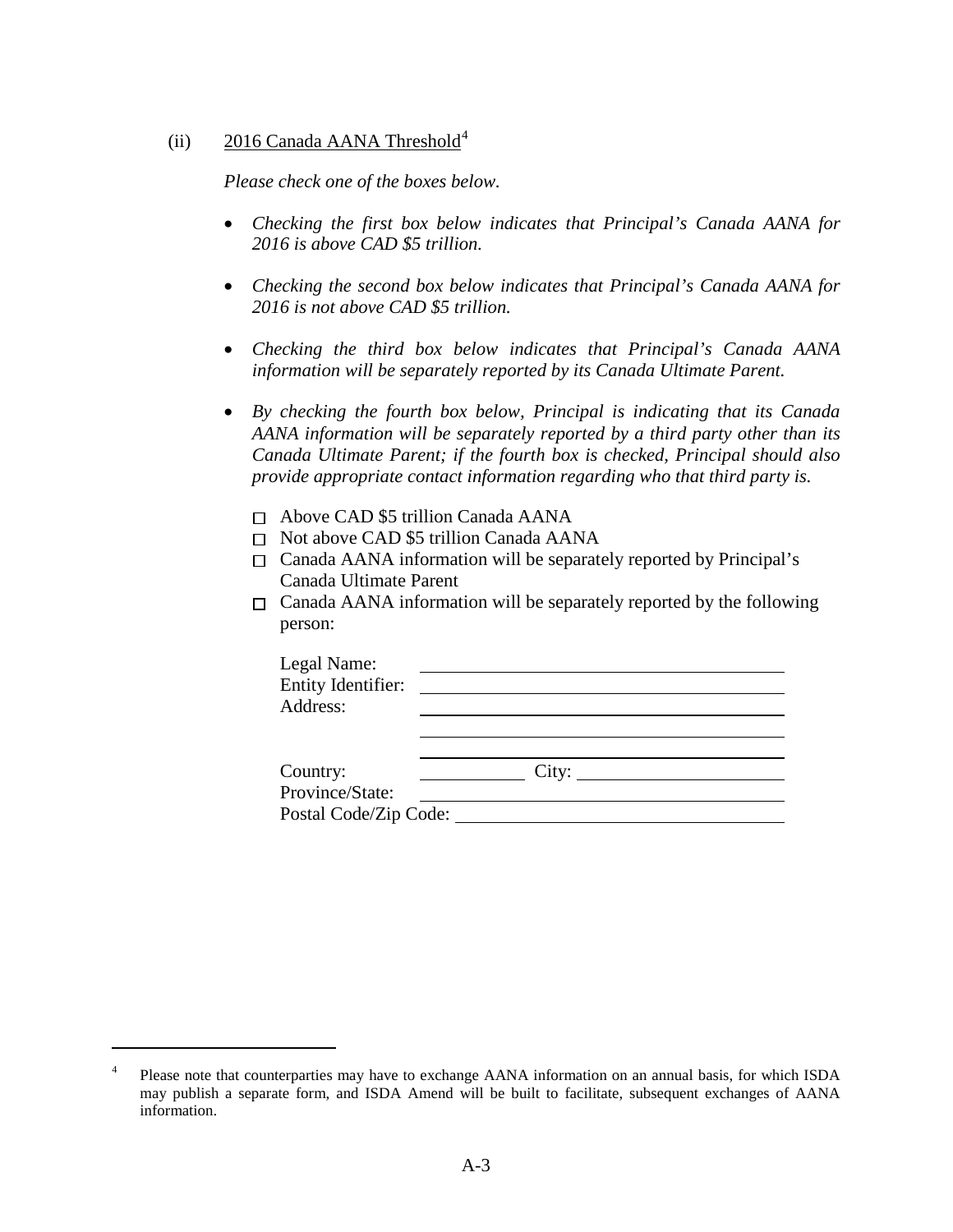(iii) Canada AANA Threshold Estimate

*If Principal's Canada AANA is not above CAD \$5 trillion in 2016, please indicate the estimated year (if any) in which Principal expects to cross the relevant Canada AANA threshold by checking the appropriate box below. A person completing this form may also select "Decline to answer" in this section.* 

*This information is not mandatory, is not a representation that Principal will, in fact, cross the relevant threshold in the indicated year, and is provided solely to enable Recipient to plan for future documentation or other changes that may be necessary to comply with regulatory initial margin requirements.*

- $\Box$  2017 (CAD \$3.75 trillion Canada AANA)
- $\Box$  2018 (CAD \$2.5 trillion Canada AANA)
- $\Box$  2019 (CAD \$1.25 trillion Canada AANA)
- $\Box$  2020 (CAD \$12 billion Canada AANA)
- $\Box$  None of the above
- $\Box$  Decline to answer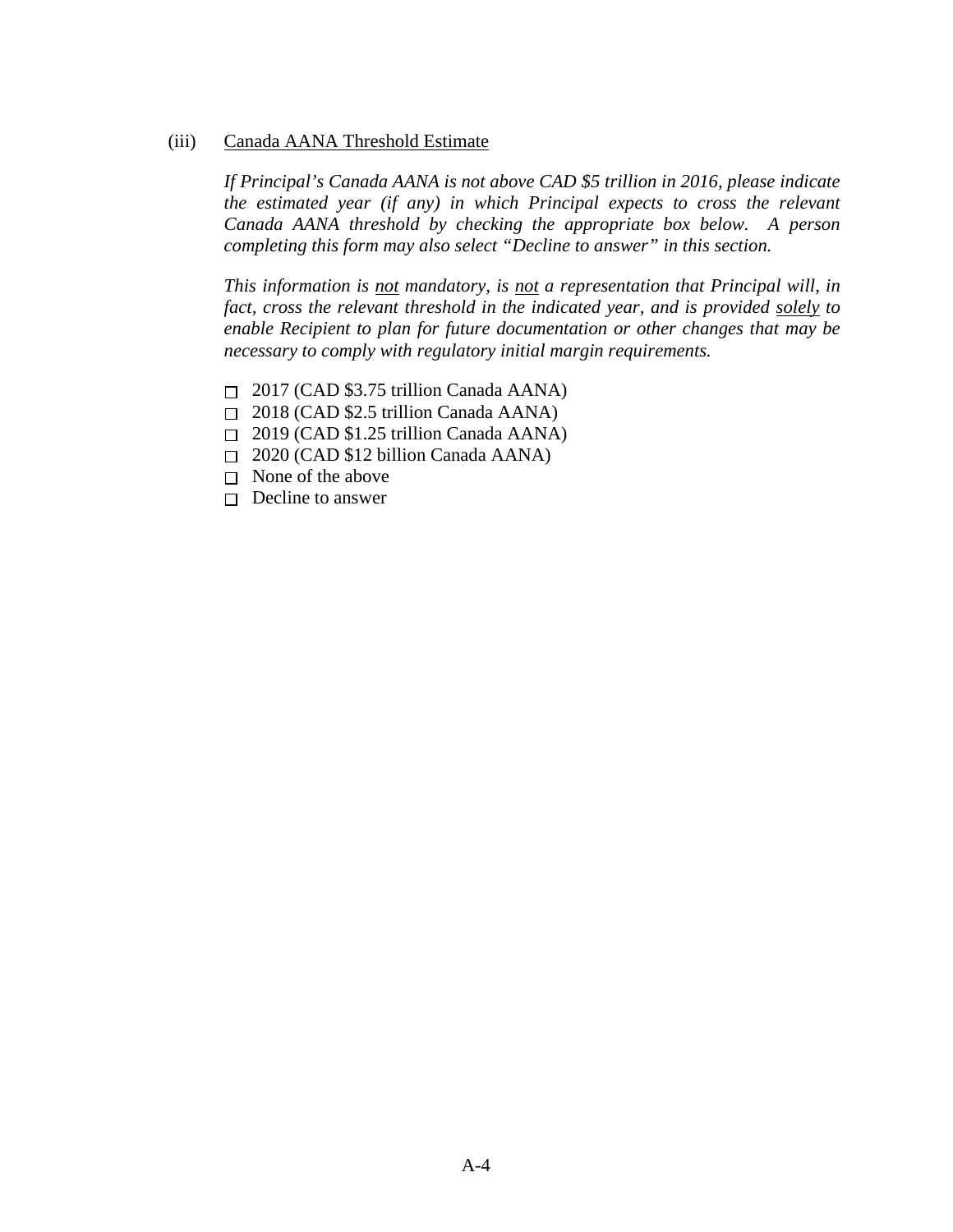## <span id="page-8-0"></span>**3. EU Information**

*If EU margin requirements for OTC derivatives may apply to the relationship between Principal and Recipient (i.e., if either Principal or Recipient is an entity expected to be regulated under such margin requirements based on the Draft EU Margin Requirements), please complete each relevant subsection of this Section [3.](#page-8-0) Definitions of certain terms used in this Section [3](#page-8-0) are set forth in Appendix II to this Letter.* 

# (a) *EU Entity Status*

*Please complete each of the questions below, as applicable, to indicate Principal's entity status for purposes of Draft EU Margin Requirements. Checking a box indicates that Principal's status for purposes of Draft EU Margin Requirements is the status specified next to the box checked.*

- (i) If Principal is an Exempt Entity, please check one or more of the boxes below to indicate what type of Exempt Entity it is.
	- $\Box$  Article 1(4)(a) Entity
	- $\Box$  Article 1(4)(b) Entity
	- $\Box$  Article 1(4)(c) Entity
	- $\Box$  Article 1(5)(a) Entity
	- $\Box$  Article 1(5)(b) Entity
	- $\Box$  Article 1(5)(c) Entity
	- □ Non-Undertaking
- <span id="page-8-2"></span><span id="page-8-1"></span>(ii) If Principal is not an Exempt Entity, please indicate Principal's entity type by checking one of the boxes below. For a Principal that is a Third Country Entity, this section should be completed by checking the box that would apply to it if it were established in the European Union. Status as a Third Country Entity can be indicated in Section [3\(b\).](#page-8-1)
	- $R$  FC  $\Box$  NFC+
	- NFC-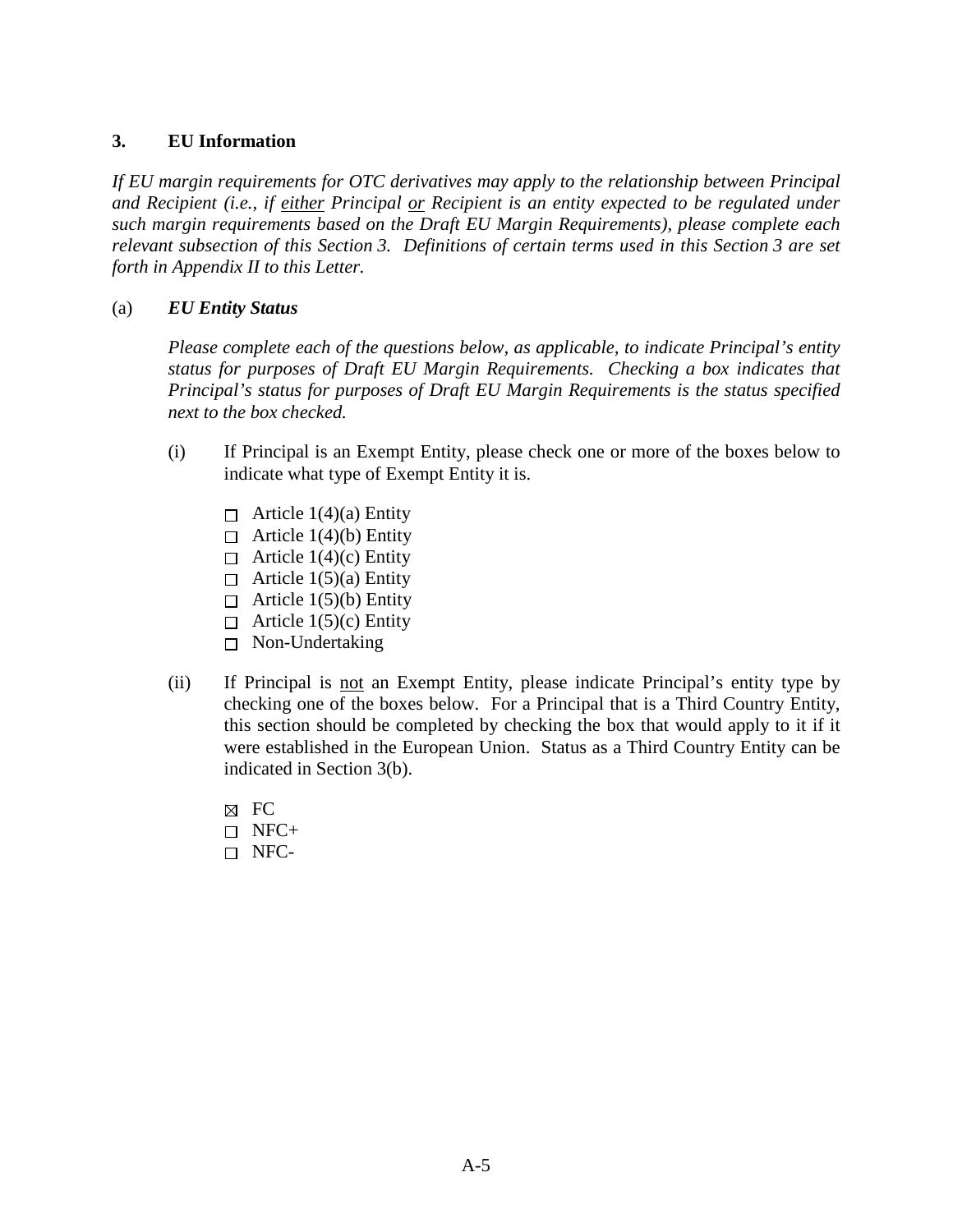#### (b) *EU Cross-Border Status*

*If FC or NFC+ has been checked in the EU Entity Status section above, please complete the items in this Section [3\(b\),](#page-8-1) as applicable.* 

### <span id="page-9-1"></span>(i) *Third Country Entity Status*

*Please indicate whether Principal is a Third Country Entity by checking the appropriate box below.* 

Is Principal a Third Country Entity?

□ Yes

 $\boxtimes$  No

## (ii) *DSF Guarantees*

*If Principal has been identified as a Third Country Entity, please indicate whether Principal's obligations under OTC derivative contracts are covered by a DSF Guarantee by checking the appropriate box below.* 

*Checking the box next to "No DSF Guarantees" indicates that, to Principal's knowledge, Principal's obligations under OTC derivative contracts with Recipient (other than OTC derivative contracts notified to Recipient in writing prior to execution) are not covered by any DSF Guarantees.*

*Checking the box next to "DSF Guarantees" indicates that Principal's obligations under one or more OTC derivative contracts with Recipient are covered by one or more DSF Guarantees.[5](#page-9-0)*

- $\Box$  No DSF Guarantees
- $\Box$  DSF Guarantees

<span id="page-9-0"></span><sup>5</sup> *See* Article 2 of [Regulation \(EU\) No 285/2014](http://eur-lex.europa.eu/legal-content/EN/TXT/?uri=CELEX:32014R0285) (indicating that the impact of a guarantee applies on a contractby-contract basis).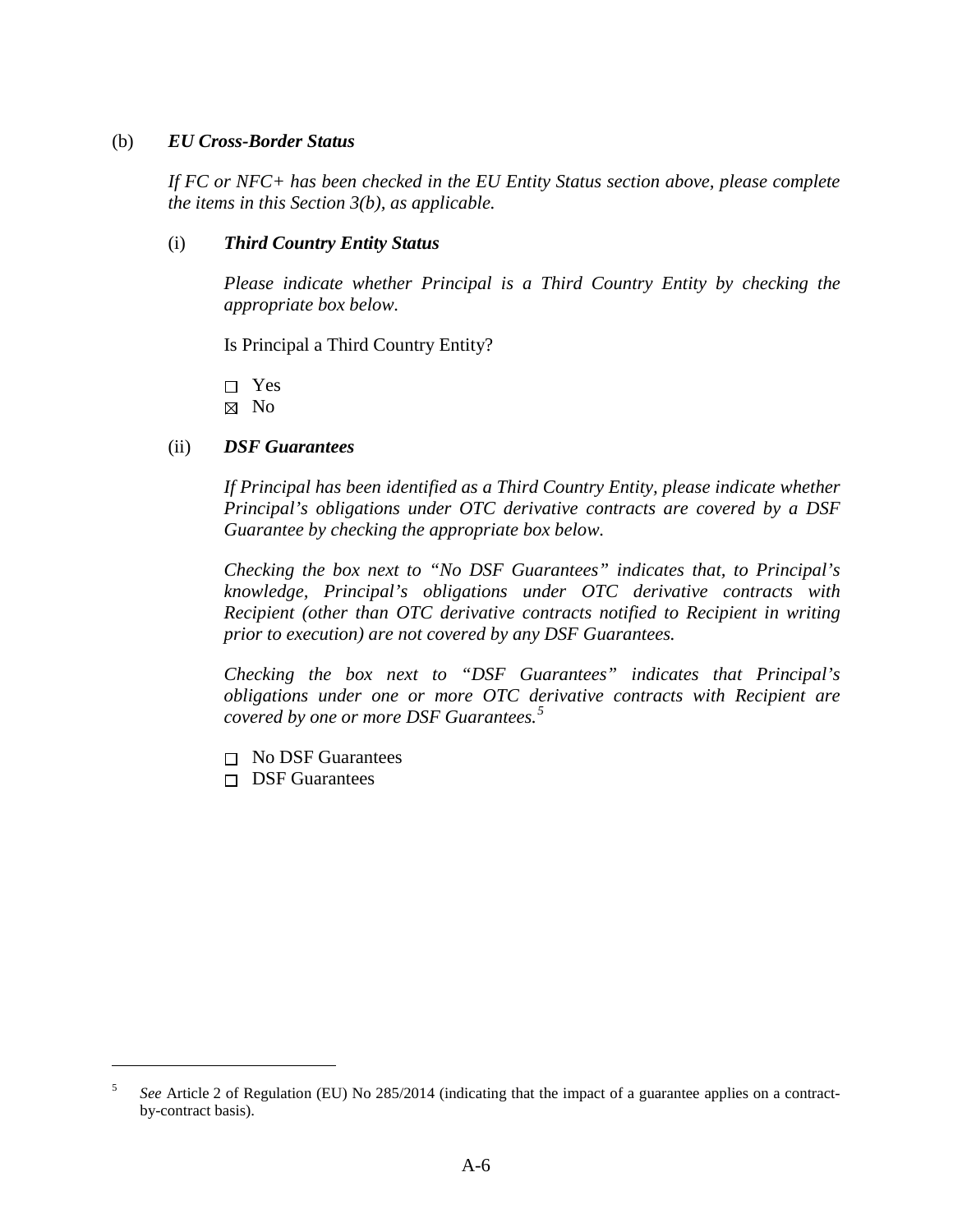## (iii) *EU Branches*

*If Principal has been identified as a Third Country Entity in Section [3\(b\)\(i\)](#page-9-1) and as a Multibranch Entity in Section [1\(b\),](#page-3-3) please indicate whether Principal may transact in OTC derivatives with Recipient through one or more of its branches established in the European Union by checking the appropriate box below.* 

*Checking the box next to "No EU Branch Transactions" indicates that Principal will not enter into OTC derivatives contracts with Recipient through one or more branches established in the European Union.* 

*Checking the box next to "EU Branch Transactions" indicates that Principal may enter into OTC derivatives contracts with Recipient through one or more branches established in the European Union.[6](#page-10-0)*

- $\Box$  No EU Branch Transactions
- □ EU Branch Transactions

# (c) *EU AANA Information*

*If Principal has been identified as a FC or NFC+ in Section [3\(a\)\(ii\)](#page-8-2) (including as a Third Country Entity that would be an FC or NFC+ if established in the European Union), please complete each of the questions below, as applicable.* 

- (i) EU AANA Group Information
	- (1) Is Principal a member of an EU AANA Group?
		- Yes  $\Box$  No
	- (2) If Principal is a member of an EU AANA Group, please provide the following information for the EU Ultimate Parent of such EU AANA Group:

Legal Name: Commerzbank AG Entity Identifier: 851WYGNLUQLFZBSYGB56 Address: 60261 Frankfurt am Main

|        | Country: Germany | City: Frankfurt |
|--------|------------------|-----------------|
| State: | Hessen           | Zip Code: 60261 |

<span id="page-10-0"></span><sup>6</sup> *See* Regulation (EU) No 285/2014 at Article 2(2).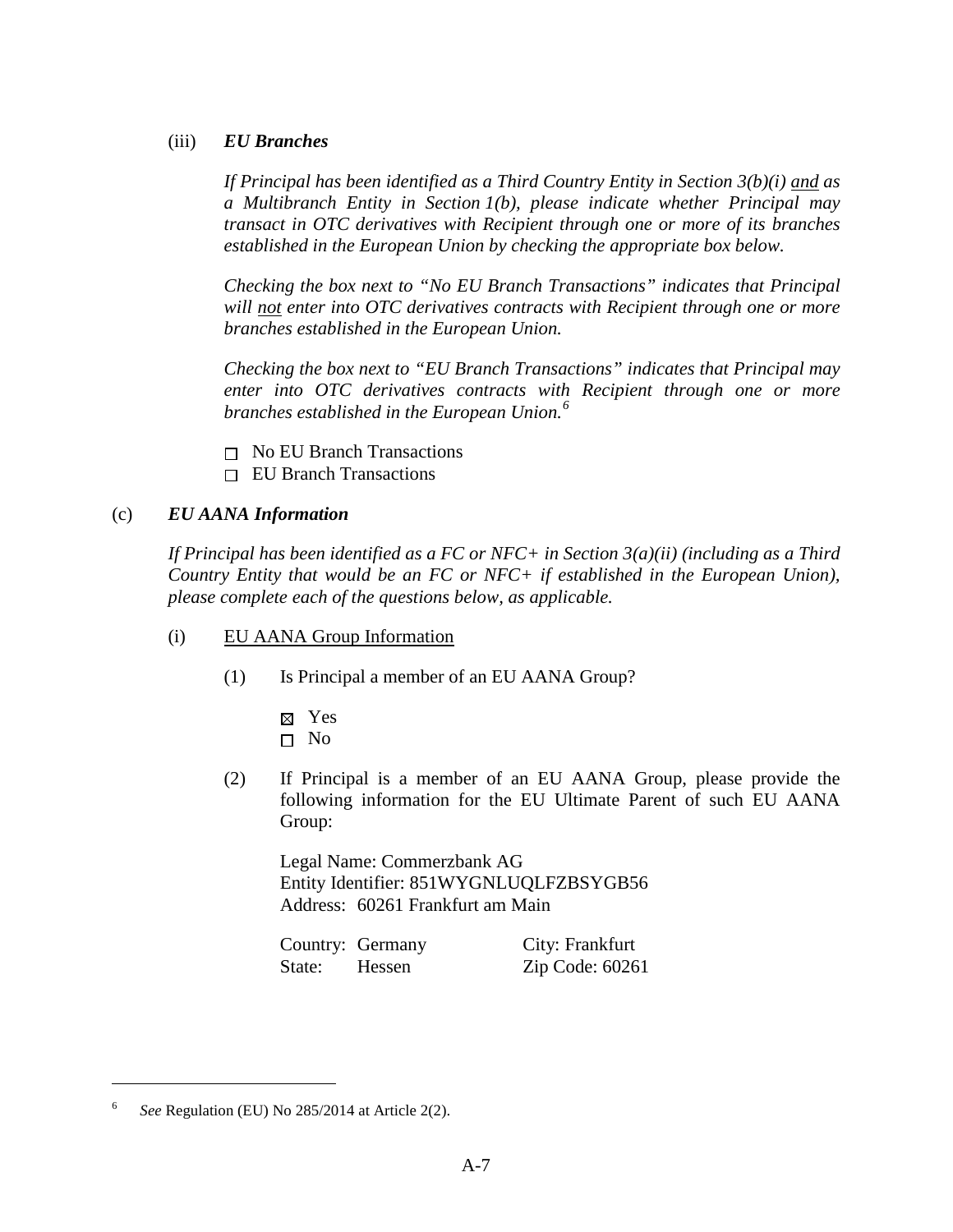# (ii) 2016 EU AANA Threshold<sup>[7](#page-11-0)</sup>

*Please check one of the boxes below.*

- *Checking the first box below indicates that Principal's EU AANA for 2016 is above €3 trillion.*
- *Checking the second box below indicates that Principal's EU AANA for 2016 is not above €3 trillion.*
- *Checking the third box below indicates that Principal's EU AANA information will be separately reported by its EU Ultimate Parent.*
- *Checking the fourth box below indicates that Principal's EU AANA information will be separately reported by a third party other than its EU Ultimate Parent; if the fourth box is checked, please also provide appropriate contact information for that third party.*
	- $\Box$  Above  $\bigoplus$  trillion EU AANA

- $\boxtimes$  Not above  $\bigoplus$  trillion EU AANA
- EU AANA information will be separately reported by Principal's EU Ultimate Parent
- $\Box$  EU AANA information will be separately reported by the following person:

| Legal Name:        |  |  |
|--------------------|--|--|
| Entity Identifier: |  |  |
| Address:           |  |  |
|                    |  |  |

<span id="page-11-1"></span>

| Country: | $Cl$ tv   |
|----------|-----------|
| State:   | Zip Code: |

<span id="page-11-0"></span><sup>&</sup>lt;sup>7</sup> Please note that counterparties may have to exchange AANA information on an annual basis, for which ISDA may publish a separate form, and ISDA Amend will be built to facilitate, subsequent exchanges of AANA information.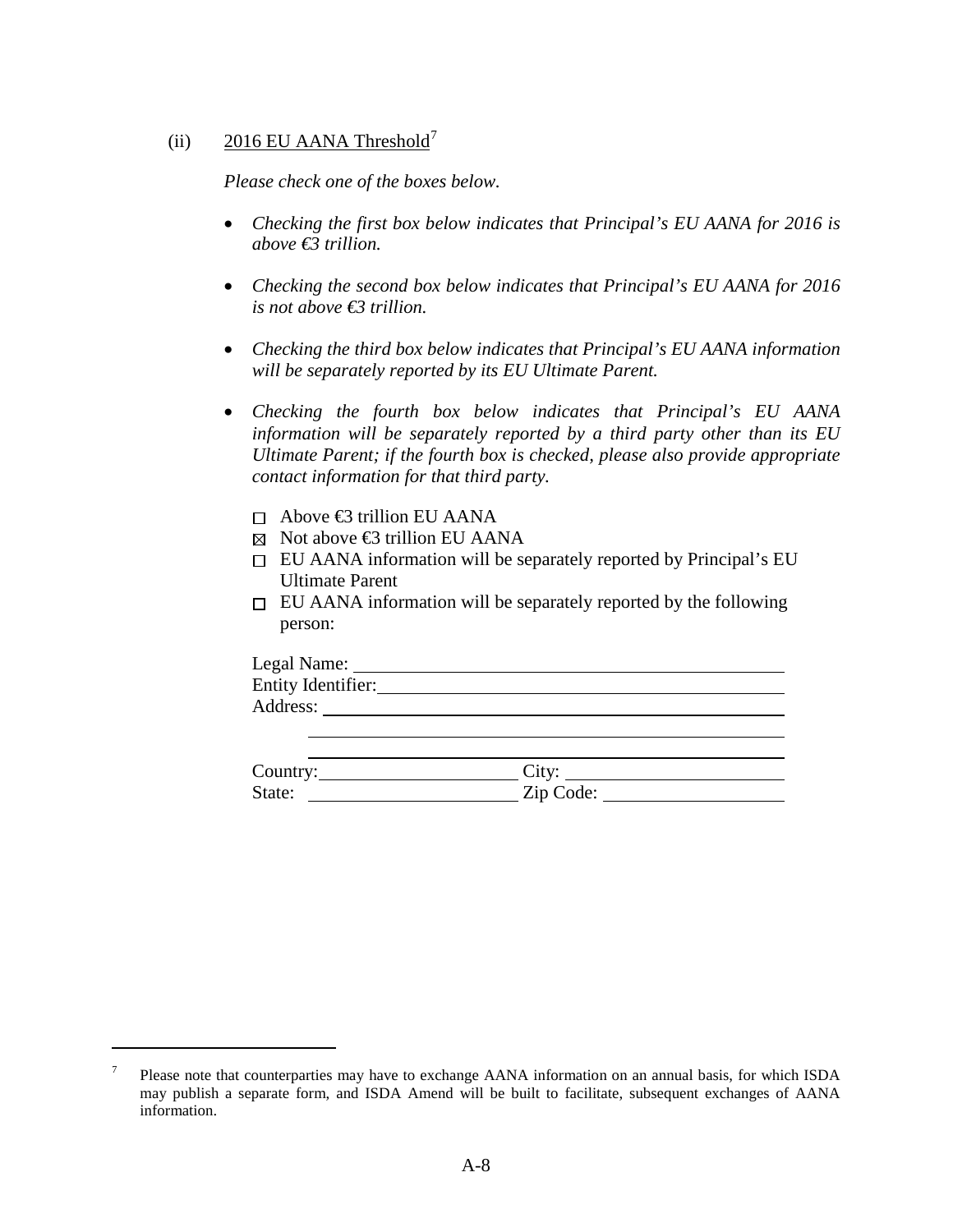# (iii) EU AANA Threshold Estimate<sup>[8](#page-12-0)</sup>

*If Principal's EU AANA is not above €3 trillion in 2016, please indicate the estimated year (if any) in which Principal expects to cross the relevant EU AANA threshold by checking the appropriate box below. A person completing this form may also select "Decline to answer" in this section.*

*This information is not mandatory, is not a representation that Principal will, in fact, cross the relevant threshold in the indicated year, and is provided solely to enable Recipient to plan for future documentation or other changes that may be necessary to comply with regulatory initial margin requirements.* 

- $\Box$  2017 ( $\bigoplus$ .25 trillion EU AANA)
- $\Box$  2018 ( $\bigoplus$ .5 trillion EU AANA)
- $\boxtimes$  2019 ( $\bigoplus$ .75 trillion EU AANA)
- $\Box$  2020 ( $\bigoplus$  billion EU AANA)
- $\Box$  None of the above
- $\Box$  Decline to answer

<span id="page-12-0"></span><sup>&</sup>lt;sup>8</sup> Please note that counterparties may have to exchange AANA information on an annual basis. ISDA will publish a separate form for, and ISDA Amend will be built to facilitate, subsequent exchanges of AANA information.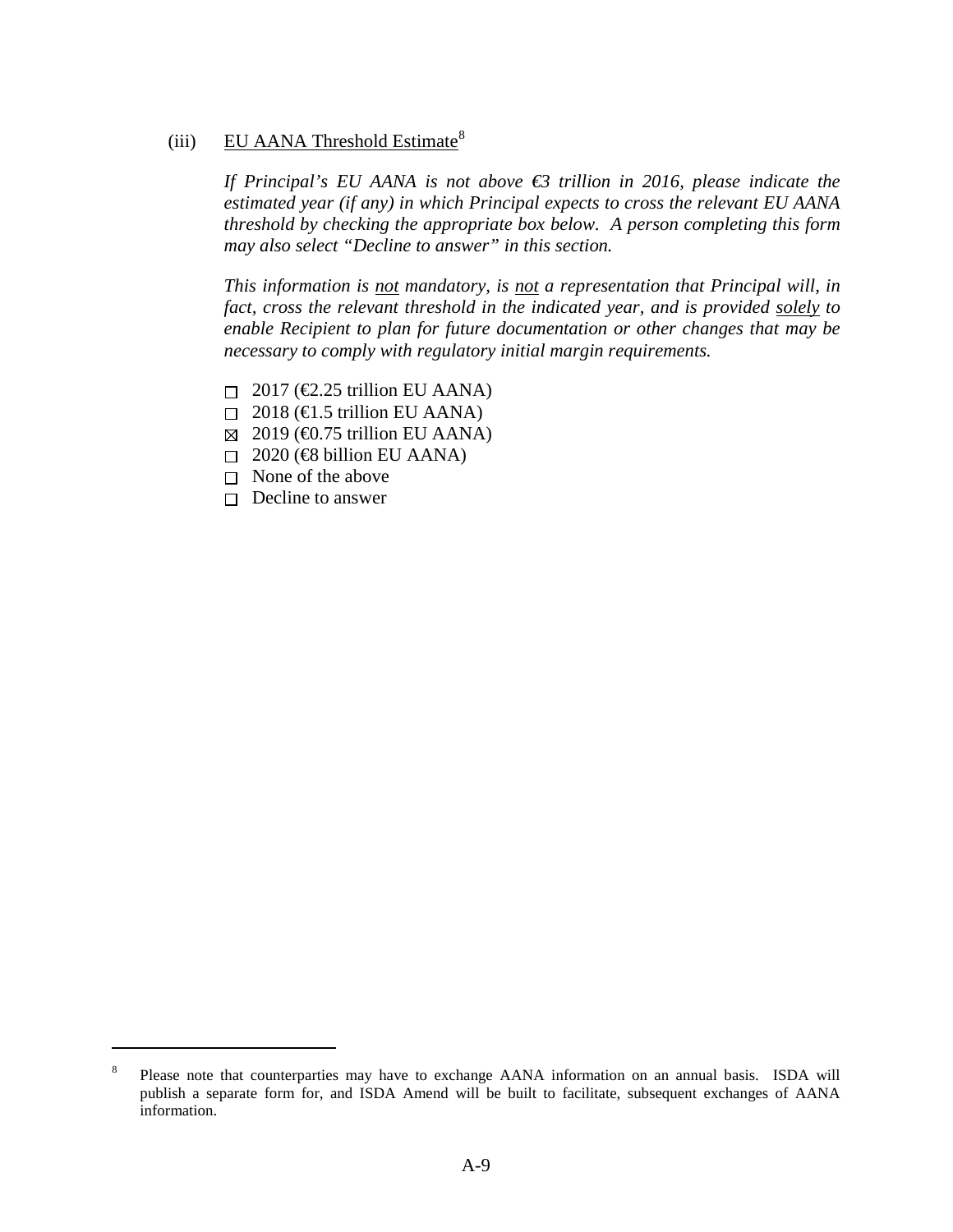#### <span id="page-13-0"></span>**4. Japan Information**

*If the Japan Margin Requirements may apply to the relationship between Principal and Recipient (i.e., if either Principal or Recipient is an entity regulated under the Japan Margin Requirements), please complete each relevant subsection of this Section [4.](#page-13-0) Definitions of certain terms used in this Section [4](#page-13-0) are set forth in Appendix IV to this Letter.* 

# (a) *Japan Margin Requirements Entity Status – Entities organized in Japan*

*Please check one of the boxes below. Checking a box indicates that Principal's status for purposes of Japan Margin Requirements is the status specified next to the box checked.*

- $\boxtimes$  Regulated FIBO etc.
- $\Box$  Regulated Trustee<sup>[9](#page-13-1)</sup>
- $\Box$  None of the above <sup>[10](#page-13-2)</sup>

 $\overline{a}$ 

## (b) *Japan Margin Requirements Entity Status – Entities that are not organized in Japan*

(i) Principal that is a Multibranch Entity

*If Principal has been identified as a Multibranch Entity in Section [1\(b\),](#page-3-3) please indicate whether Principal may transact in OTC Derivative Transactions with Recipient through its Japan branch by checking the appropriate box below.* 

*Checking the box next to "No Japan Branch Transactions" indicates that Principal will not enter into any OTC Derivative Transactions with Recipient through any of its Japan branches.* 

*Checking the box next to "Some or All Japan Branch Transactions" indicates that Principal may enter into some or all of its OTC Derivative Transactions with Recipient through one or more Japan branches.* 

- No Japan Branch Transactions: *If this box is checked for a Principal, then one of the following boxes regarding the status of Principal's head office and/or branches outside Japan through which it conducts OTC Derivative Transactions should also be checked.* 
	- $\Box$  Regulated FIBO etc. Equivalent at Offshore
	- $\Box$  Not a Regulated FIBO etc. Equivalent at Offshore

<span id="page-13-1"></span>If Principal falls within the FIBO etc. and acts as trustee for a trust, please confirm whether Principal falls within the Regulated Trustee (not the Regulated FIBO etc.). This item is for a trust bank acting in its capacity as trustee for a trust. When Principal is a trust bank acting in its proprietary capacity, please confirm whether it falls within the Regulated FIBO etc. (not the Regulated Trustee).

<span id="page-13-2"></span><sup>&</sup>lt;sup>10</sup> This status includes (a) the case where Principal does not fall within the FIBO etc. and (b) the case where Principal falls within the FIBO etc. but does not fall within either the Regulated FIBO etc. or Regulated Trustee. The same will apply hereinafter.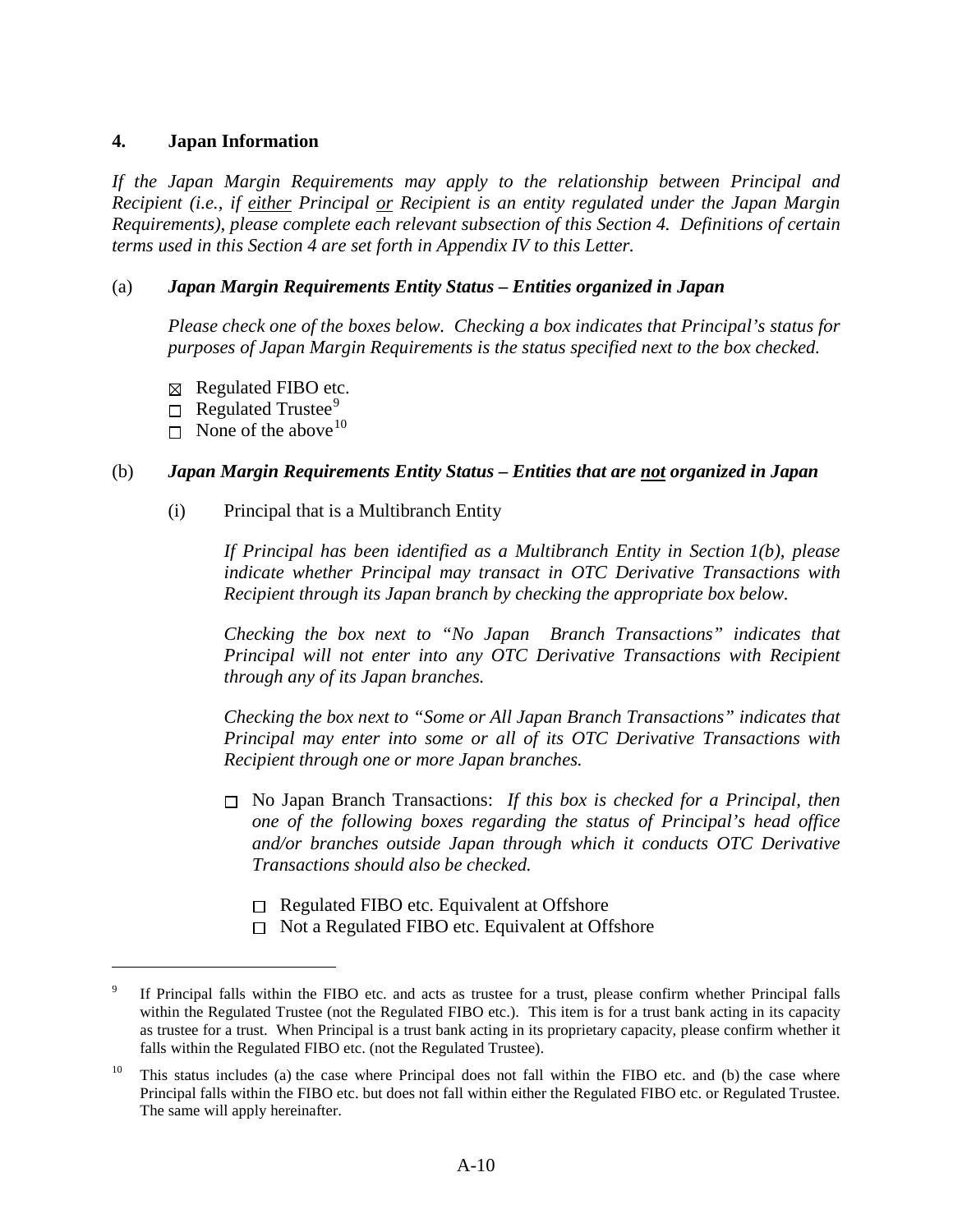- Some or All Japan Branch Transactions: *If this box is checked for a Principal, then one of the following boxes, regarding (x) the status of Principal's Japan branch through which it conducts OTC Derivative Transactions and (y) the status of Principal's head office and/or branches outside Japan through which it conducts OTC Derivative Transactions, should also be checked.* 
	- (A) Japan Branch
		- $\boxtimes$  Regulated FIBO etc.
		- $\Box$  Regulated Trustee
		- $\Box$  None of the above
	- (B) Head office and/or branches outside Japan
		- $\boxtimes$  Regulated FIBO etc. Equivalent at Offshore
		- $\Box$  Not a Regulated FIBO etc. Equivalent at Offshore
- (ii) Principal that is not a Multibranch Entity

*If Principal is not a Multibranch Entity under Section 1(b), please check one of the following boxes regarding the status of the Principal.* 

- $\Box$  Regulated FIBO etc. Equivalent at Offshore
- $\Box$  Not a Regulated FIBO etc. Equivalent at Offshore

#### (c) *Japan AANA Information*

*If Principal has been identified as (i) a Regulated FIBO etc. or Regulated Trustee in Section 4(a), (ii) a Regulated FIBO etc. Equivalent at Offshore, Regulated FIBO etc. or Regulated Trustee in Section 4(b)(i), or (iii) a Regulated FIBO etc. Equivalent at Offshore in Section 4(b)(ii), please complete each of the questions below, as applicable.* 

- (i) Japan AANA Group Information
	- (1) Is Principal a member of a Japan AANA Group?
		- Yes
		- $\boxtimes$  No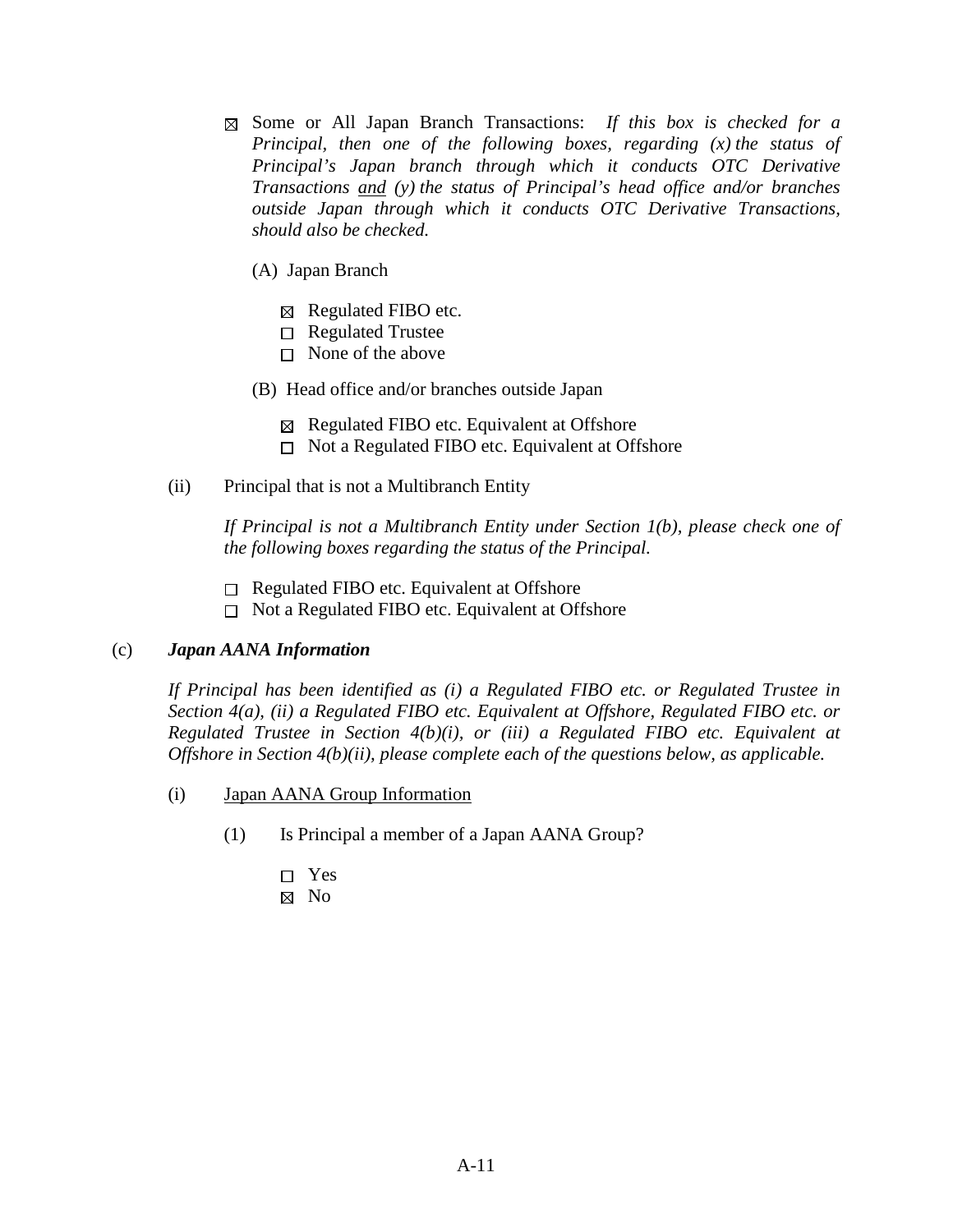(2) If Principal is a member of a Japan AANA Group, please provide the following information for the ultimate parent entity or parent entities of such Japan AANA Group:

| Entity Identifier: |           |  |
|--------------------|-----------|--|
| Address:           |           |  |
|                    |           |  |
|                    |           |  |
|                    |           |  |
| State:             | Zip Code: |  |

#### (ii) 2016 Japan AANA Threshold

*Please check one of the boxes below.*

- *Checking the first box below indicates that Principal's Japan AANA for 2016 is above ¥420 trillion.*
- *Checking the second box below indicates that Principal's Japan AANA for 2016 is not above ¥420 trillion.*
- *Checking the third box below indicates that Principal's Japan AANA information will be separately reported by its Japan Ultimate Parent(s).*
- *Checking the fourth box below indicates that Principal's Japan AANA information will be separately reported by a third party other than its Japan Ultimate Parent; if the fourth box is checked, please also provide appropriate contact information for that third party.*
	- $\Box$  Above ¥420 trillion Japan AANA
	- $\boxtimes$  Not above ¥420 trillion Japan AANA
	- $\Box$  Japan AANA information will be separately reported by Principal's Japan Ultimate Parent(s)
	- $\Box$  Japan AANA information will be separately reported by the following person: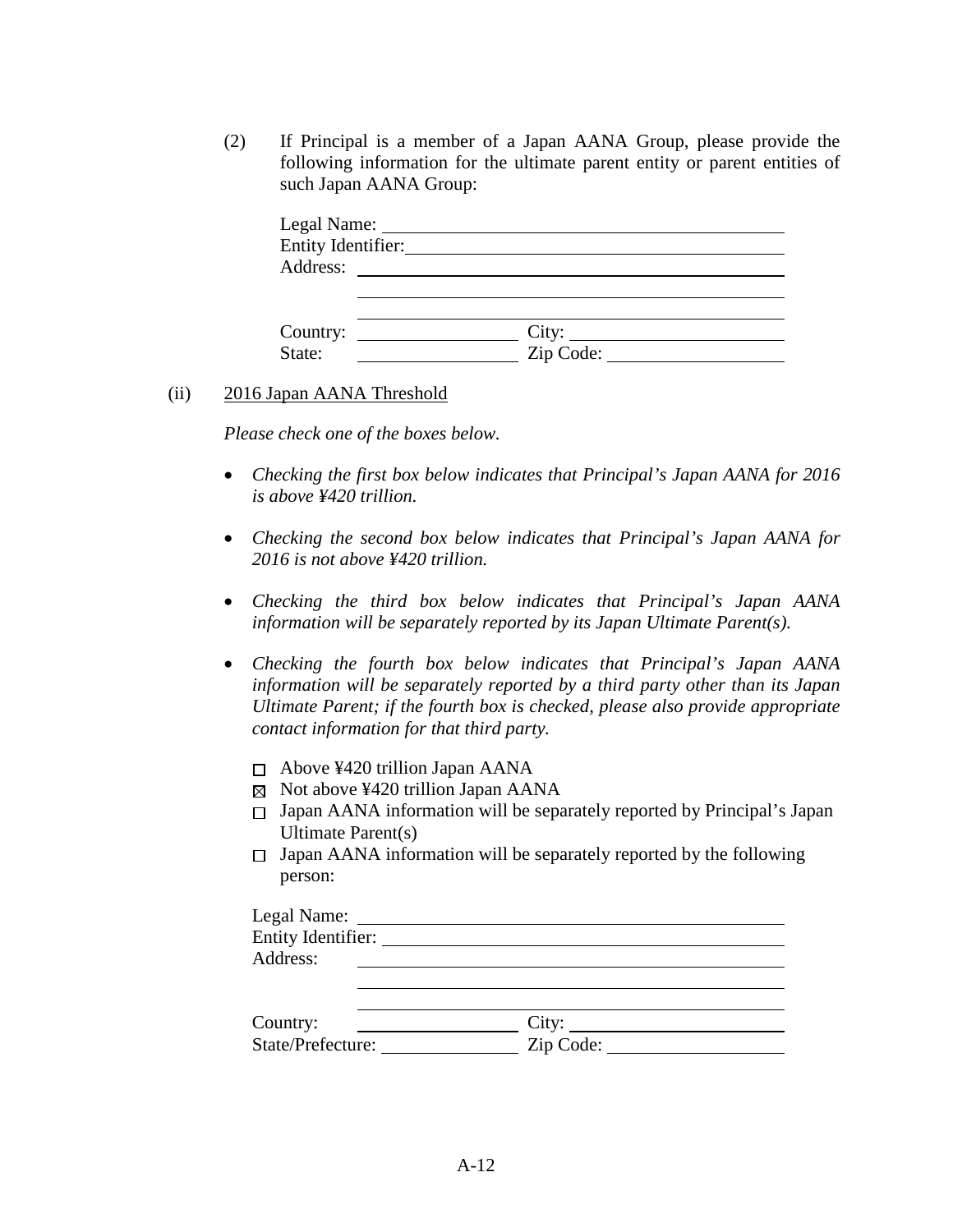# <span id="page-16-2"></span>(iii) Japan AANA Threshold Estimate $\frac{11}{11}$  $\frac{11}{11}$  $\frac{11}{11}$

*If Principal's Japan AANA is not above ¥420 trillion in 2016, please indicate the estimated year (if any) in which Principal expects to cross the relevant Japan AANA threshold by checking the appropriate box. [12](#page-16-1) A person completing this form may also select "Decline to answer" in this section.* 

*This information is not mandatory, is not a representation that Principal will, in fact, cross the relevant threshold in the indicated year, and is provided solely to enable Recipient to plan for future documentation or other changes that may be necessary to comply with regulatory initial margin requirements.* 

- $\Box$  2017(¥315 trillion Japan AANA)
- $\Box$  2018 (¥210 trillion Japan AANA)
- $\Box$  2019 (¥105 trillion Japan AANA)
- $\boxtimes$  2020 (¥1.1 trillion Japan AANA)
- $\Box$  Not applicable

 $\overline{a}$ 

 $\Box$  Decline to answer

<span id="page-16-0"></span><sup>&</sup>lt;sup>11</sup> Please note that counterparties may have to exchange AANA information on an annual basis, for which ISDA may publish a separate form, and ISDA Amend will be built to facilitate, subsequent exchanges of AANA information.

<span id="page-16-1"></span><sup>12</sup> Under Article 123, Paragraph 11, Items 1(*ha*), 2(*ro*) and 4(*ha*) of the Cabinet Office Ordinance on Financial Instrument Businesses etc., Principal's Japan AANA must be calculated based on an aggregate month-end average notional amount during the previous period (see the definition of Japan AANA). Accordingly, the timing of the confirmation in terms of whether Principal's Japan AANA reaches such threshold is when such period for calculating the aggregate month-end average notional changes in accordance with a change of the Reference Year.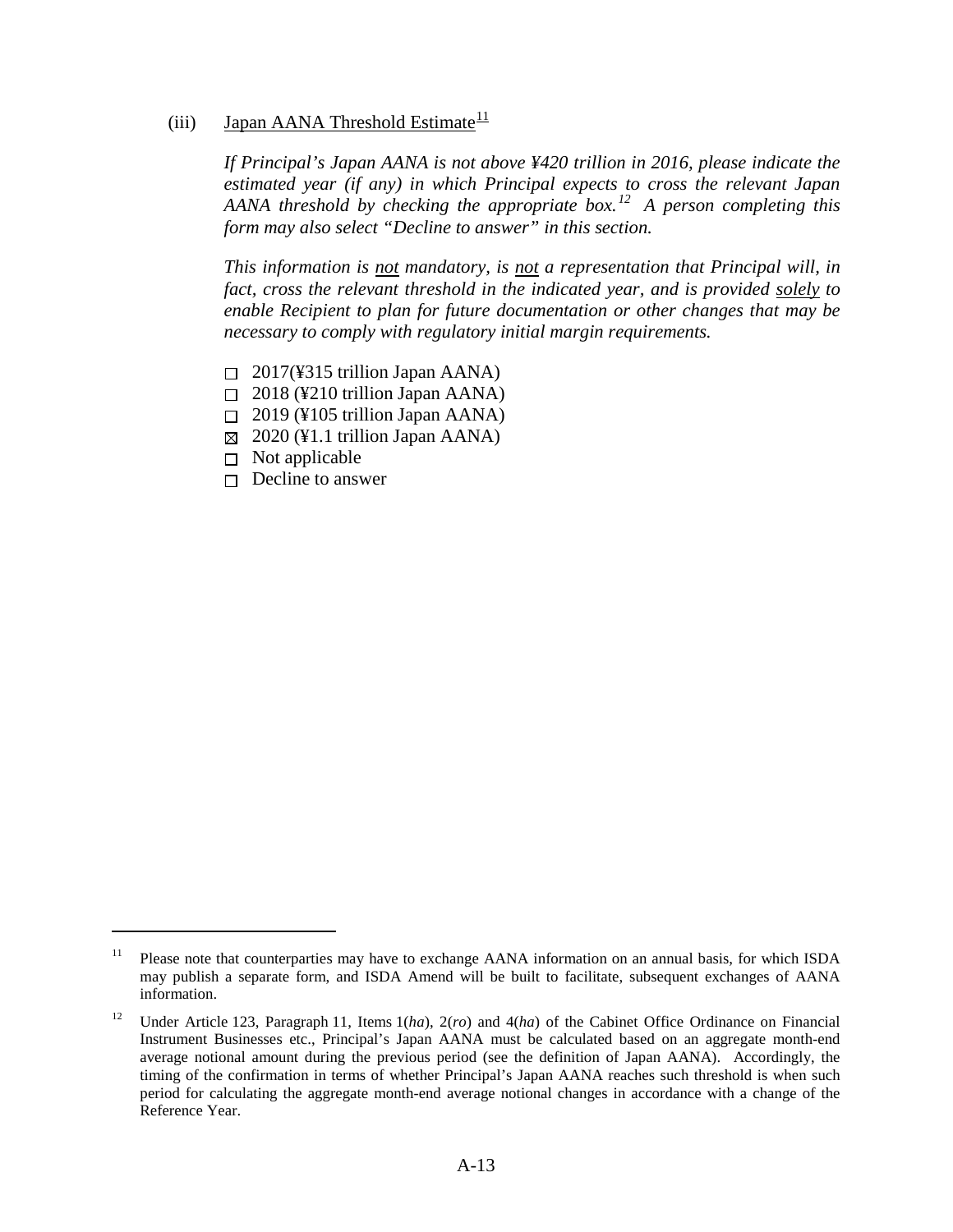## <span id="page-17-0"></span>**5. Switzerland Information**

*If the FMIA Margin Requirements may apply to the relationship between Principal and Recipient (i.e., if either Principal or Recipient is an entity regulated under the FMIA Margin Requirements), please complete each relevant subsection of this Section [5.](#page-17-0) Definitions of certain terms used in this Section [5](#page-17-0) are set forth in Appendix V to this Letter.* 

## <span id="page-17-2"></span>(a) *FMIA Entity Status*

*Please complete each of the questions below, as applicable, to indicate Principal's entity status for purposes of FMIA Margin Requirements.* 

(i) *If Principal is a FMIA Exempt Entity, please check one or more of the boxes below to indicate what type of FMIA Exempt Entity it is.*

Principal is fully or partially out of scope of Chapter 1 (Derivatives Trading) of Title 3 (Market Conduct) of FMIA as it is:

- $\Box$  a FMIA Article 93(4)(a) Entity
- $\Box$  a FMIA Article 93(4)(b) Entity
- $\Box$  a FMIA Article 94(1)(a) Entity
- $\Box$  a FMIA Article 94(1)(b) Entity
- $\Box$  a FMIA Article 94(1)(c) Entity
- $\Box$  a FMIA Article 94(2) Entity
- $\Box$  a FMIA Non-Undertaking Entity
- <span id="page-17-1"></span>(ii) *If Principal is not a FMIA Exempt Entity, please indicate Principal's entity type by checking one of the boxes below. For a Principal that is a FMIA Third-Country Entity, this section should be completed and the box that would apply to it if it had its registered seat in Switzerland should be checked. Status as a FMIA Third-Country Entity can be indicated in Section [5\(b\).](#page-17-1)* 
	- $\boxtimes$  FC+
	- $\Box$  FC-
	- $\Box$  NFC+
	- NFC-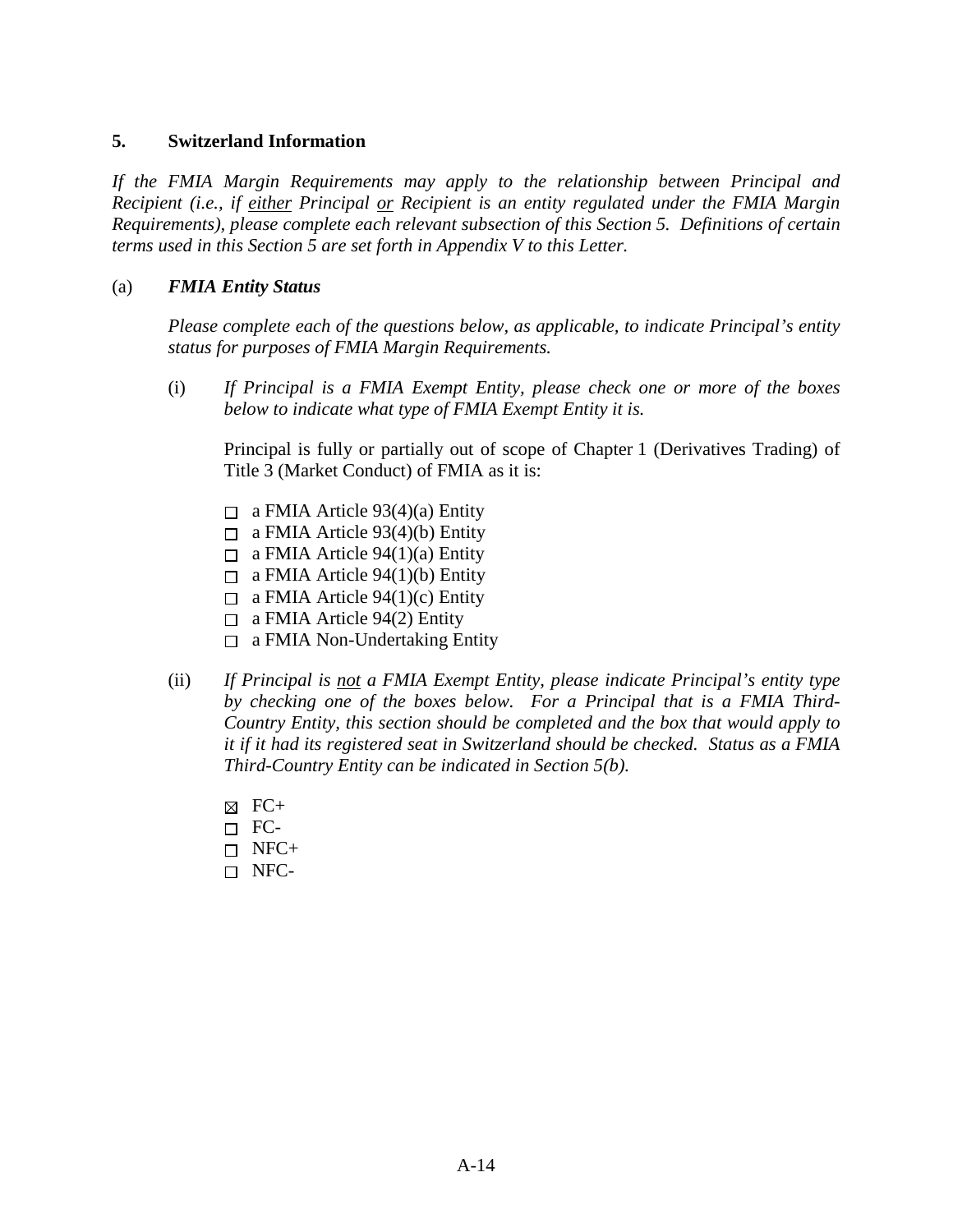#### (b) *FMIA Cross-Border Status*

*If FC+, FC- or NFC+ has been checked in Section [5\(a\)](#page-17-2) above, please complete this Section [5\(b\).](#page-17-1) Please indicate whether Principal is a FMIA Third-Country Entity by checking the appropriate box below.* 

Is Principal a FMIA Third-Country Entity? $13$ 

 $\overline{a}$ 

#### (c) *FMIA AANA Information*

*If Principal has been identified as a FC+, FC- or NFC+ in Section [5\(a\)\(](#page-17-2)ii) (including as a FMIA Third-Country Entity that would be an FC+, FC- or NFC+ if it had its registered seat in Switzerland), please complete each of the questions below, as applicable.* 

- (i) FMIA AANA Group Information
	- (1) Is Principal a member of a FMIA AANA Group?
		- Yes
		- ⊠ No
	- (2) If Principal is a member of a FMIA AANA Group, please provide the following information for the FMIA Ultimate Parent of such FMIA AANA Group:

| Legal Name: _______                                                                                                                                                                                                                              |                                 |  |
|--------------------------------------------------------------------------------------------------------------------------------------------------------------------------------------------------------------------------------------------------|---------------------------------|--|
| Entity Identifier:                                                                                                                                                                                                                               |                                 |  |
| Address:                                                                                                                                                                                                                                         |                                 |  |
|                                                                                                                                                                                                                                                  |                                 |  |
|                                                                                                                                                                                                                                                  |                                 |  |
| Country:<br><u>and the community of the community of the community of the community of the community of the community of the community of the community of the community of the community of the community of the community of the community</u> | City:                           |  |
| State:                                                                                                                                                                                                                                           | $\overline{\mathrm{Zip Code:}}$ |  |

<span id="page-18-0"></span><sup>&</sup>lt;sup>13</sup> Note that a Swiss branch of a non-Swiss Entity may be subjected to the FMIA if it is not adequately regulated and supervised in its home country, in such case it would need to check No.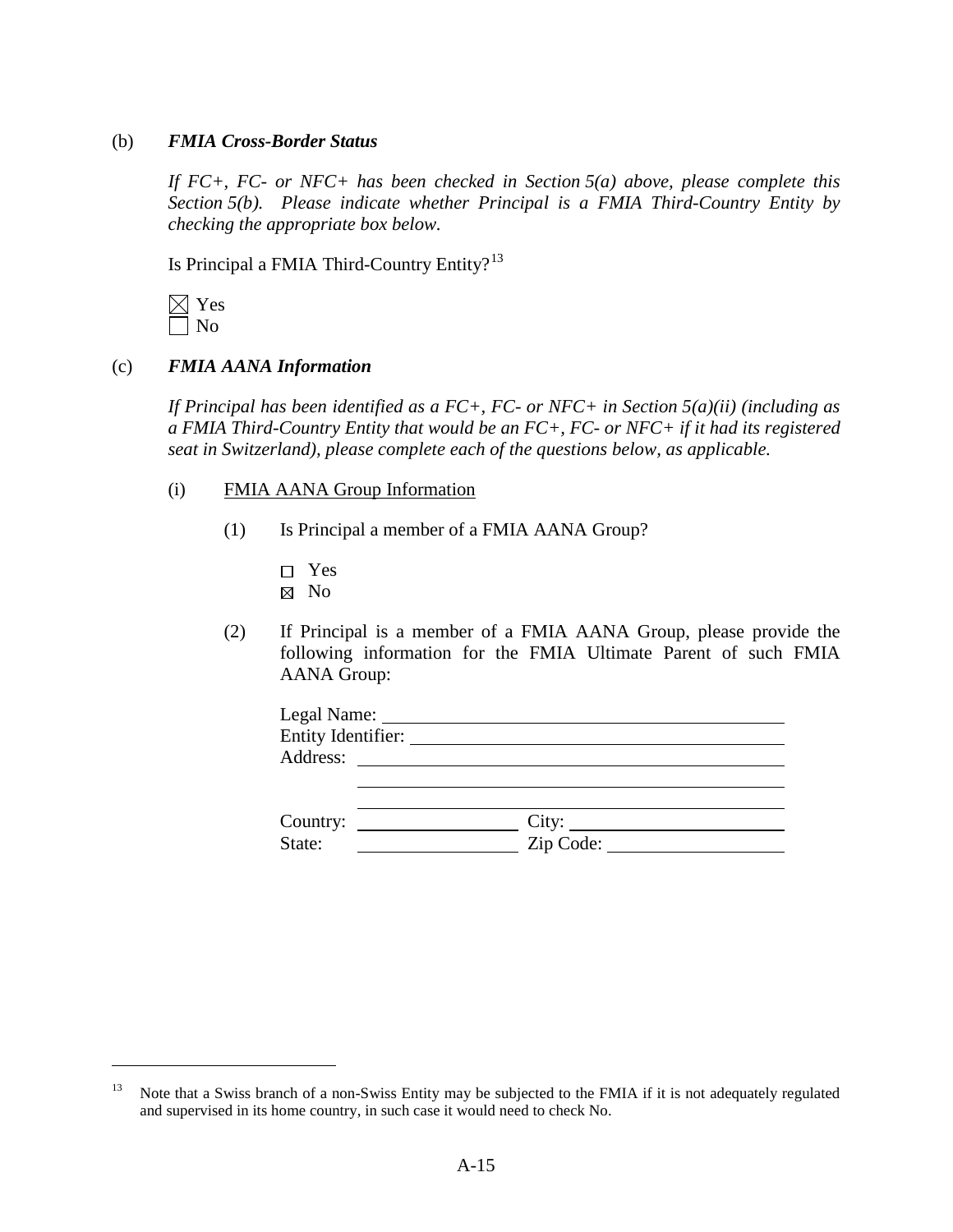# (ii) 2016 FMIA AANA Threshold<sup>[14](#page-19-0)</sup>

*Please check one of the boxes below.*

- *Checking the first box below indicates that Principal's FMIA AANA for 2016 is above CHF 3 trillion.*
- *Checking the second box below indicates that Principal's FMIA AANA for 2016 is not above CHF 3 trillion.*
- *Checking the third box below indicates that Principal's FMIA AANA information will be separately reported by its FMIA Ultimate Parent.*
- *Checking the fourth box below indicates that Principal's FMIA AANA information will be separately reported by a third party other than its FMIA Ultimate Parent; if the fourth box is checked, please also provide appropriate contact information for that third party.*
	- $\Box$  Above CHF 3 trillion FMIA AANA
	- $\Box$  Not above CHF 3 trillion FMIA AANA
	- FMIA AANA information will be separately reported by Principal's FMIA Ultimate Parent
	- $\Box$  FMIA AANA information will be separately reported by the following person:

| Legal Name:        |  |  |
|--------------------|--|--|
| Entity Identifier: |  |  |
| Address:           |  |  |
|                    |  |  |
|                    |  |  |

<span id="page-19-1"></span>

| Country: | $\mathcal{L}1\mathcal{U}$ |
|----------|---------------------------|
| State:   | Zip Code:                 |

<span id="page-19-0"></span>With respect to the FMIA AANA, this section is based on Article 131 (5) FMIO that may pursuant to para. 6 thereof be amended to reflect amendments in the implementation dates in line with international standards. Please note that counterparties may have to exchange AANA information on an annual basis, for which ISDA may publish a separate form, and ISDA Amend will be built to facilitate, subsequent exchanges of AANA information.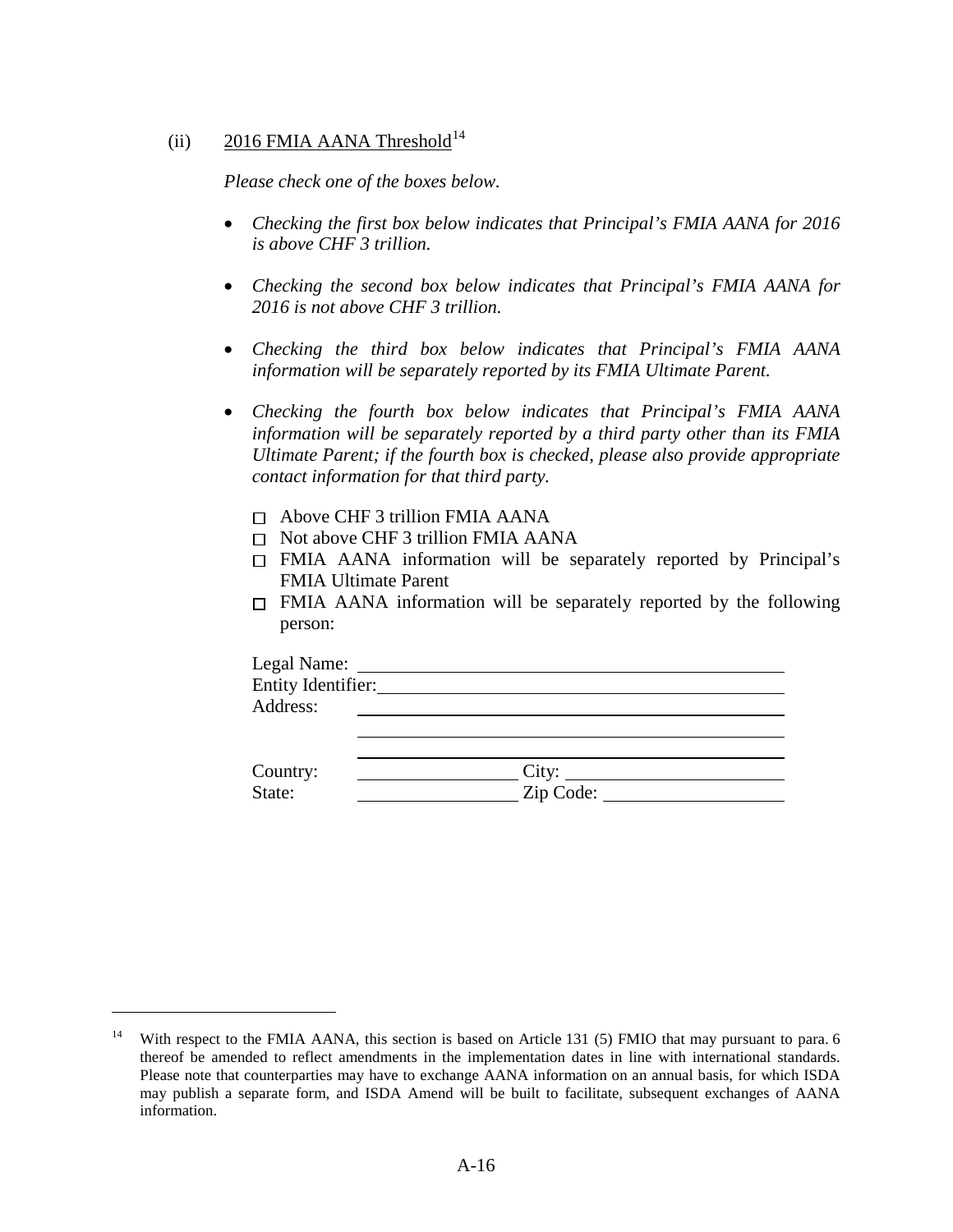# (iii) FMIA AANA Threshold Estimate*[15](#page-20-0)*

*If Principal's FMIA AANA is not above CHF 3 trillion in 2016, please indicate the estimated year (if any) in which Principal expects to cross the relevant FMIA AANA threshold by checking the appropriate box below. A person completing this form may also select "Decline to answer" in this section.* 

*This information is not mandatory, is not a representation that Principal will, in fact, cross the relevant threshold in the indicated year, and is provided solely to enable Recipient to plan for future documentation or other changes that may be necessary to comply with regulatory initial margin requirements.* 

- $\Box$  2017 (CHF 2.25 trillion FMIA AANA)
- $\Box$  2018 (CHF 1.5 trillion FMIA AANA)
- $\boxtimes$  2019 (CHF 0.75 trillion FMIA AANA)
- $\Box$  2020 (CHF 8 billion FMIA AANA)
- $\Box$  None of the above
- $\Box$  Decline to answer

<span id="page-20-0"></span><sup>&</sup>lt;sup>15</sup> With respect to the FMIA AANA, this section is based on Article 131 (5) FMIO that may pursuant to para. 6 thereof be amended to reflect amendments in the implementation dates in line with international standards.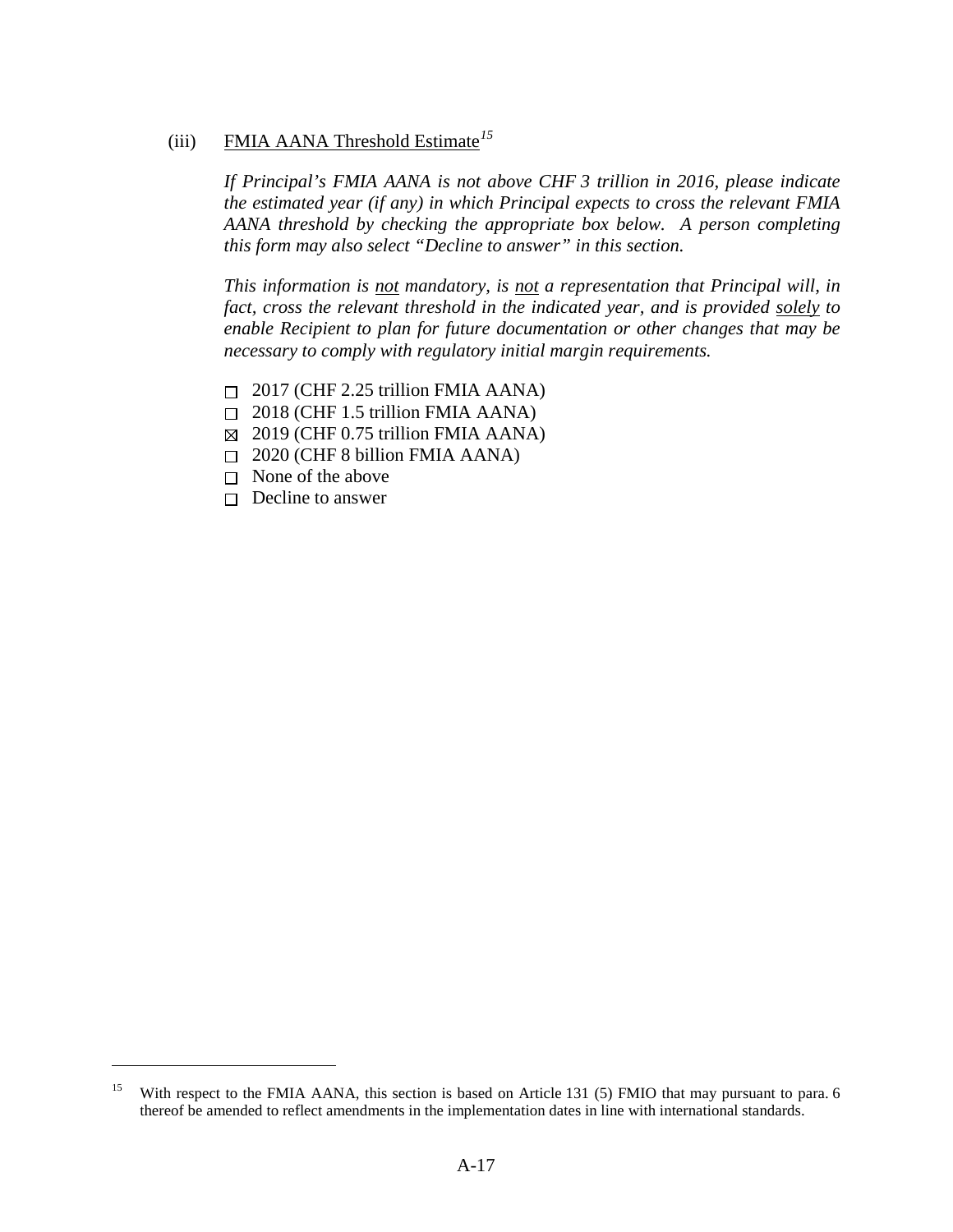## <span id="page-21-0"></span>**6. United States Information**

*Please note that depending on their other activities, Swap Dealers, Security-Based Swap Dealers, Major Swap Participants and Major Security-Based Swap Participants in the United States may be subject to the margin rules of the CFTC, the SEC, or a Prudential Regulator. Definitions of certain terms used in this Section [6](#page-21-0) are set forth in Appendix VI to this Letter.* 

## <span id="page-21-1"></span>(a) *CFTC*

*If the CFTC Margin Requirements may apply to the relationship between Principal and Recipient (i.e., if either Principal or Recipient is an Swap Dealer or Major Swap Participant regulated under the CFTC Margin Requirements), please complete each relevant subsection of this Section [6\(a\).](#page-21-1)* 

## <span id="page-21-4"></span>(i) CFTC Entity Status<sup>[16](#page-21-2)</sup>

*Please check one of the boxes below. Checking a box indicates that Principal's status for purposes of CFTC Margin Requirements is the status specified next to the box checked.*

- $\Box$  Swap Dealer for which there is <u>not</u> a Prudential Regulator
- $\Box$  Major Swap Participant for which there is not a Prudential Regulator
- $\boxtimes$  Swap Dealer or Major Swap Participant for which there is a Prudential Regulator $17$
- $\Box$  CFTC Financial End User
- $\Box$  None of the above

<span id="page-21-2"></span><sup>16</sup> *See* CFTC Reg. 23.151.

<span id="page-21-3"></span><sup>&</sup>lt;sup>17</sup> The term "Swap Entity" is not used here because, unlike the Prudential Regulators, the CFTC rules do not inquire as to whether a counterparty of an SD/MSP is an SBSD or MSBSP. However, note that SBSDs and MSBSPs are included in the definition of CFTC Financial End User.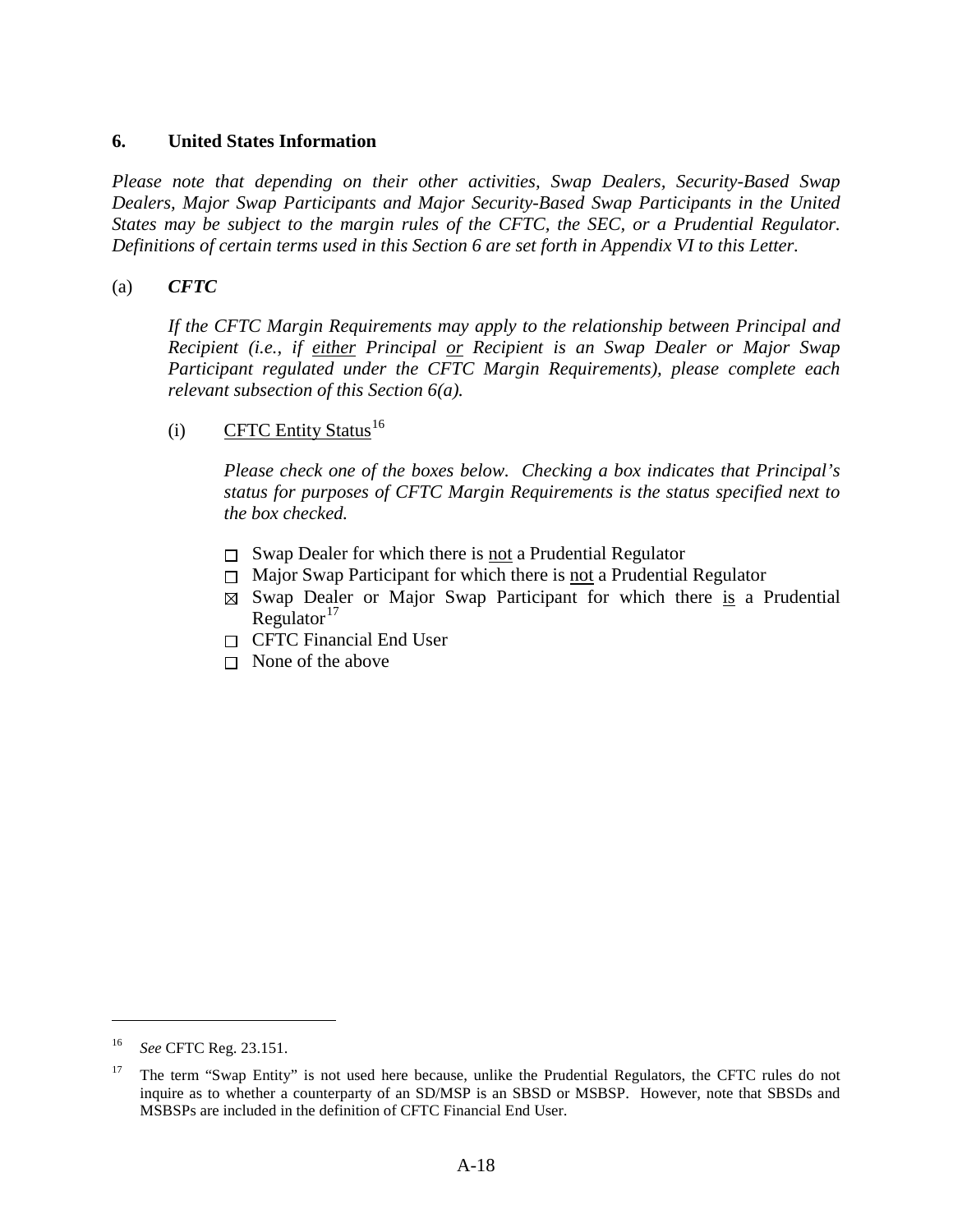#### <span id="page-22-0"></span>(ii) CFTC Cross-Border Status

# *(A) CFTC Cross-Border Status – General[18](#page-22-1)*

*If any box other than "None of the above" has been checked in Section [6\(a\)\(i\),](#page-21-4) please indicate Principal's status for purposes of jurisdictional rules under CFTC Margin Requirements by checking the appropriate box below. Checking a box indicates that Principal's status is the status specified next to the box checked. A person completing this question should check at least one box. If Principal fits under more than one category, please check each applicable box.*

- □ CFTC US Person
- CFTC Foreign Consolidated Subsidiary
- $\boxtimes$  None of the above

# *(B) CFTC Cross-Border Status – US Branches[19](#page-22-2)*

*If "None of the above" has been checked in Section [6\(a\)\(ii\)\(A\)](#page-22-0) and Principal has been identified as a Multibranch Entity in Section [1\(b\),](#page-3-3) please indicate whether Principal may conduct Uncleared Swap transactions with Recipient by or through a US branch by checking the appropriate box below.* 

*Checking the box next to "No US Branch Transactions" indicates that Principal will not conduct Uncleared Swap transactions with Recipient by or through one or more branches in the United States.* 

*Checking the box next to "Some or All US Branch Transactions" indicates that Principal may conduct Uncleared Swap transactions with Recipient by or through one or more branches in the United States.* 

 $\boxtimes$  No US Branch Transactions

 $\Box$  Some or All US Branch Transactions

<span id="page-22-1"></span><sup>18</sup> *See* CFTC Reg. 23.160(a).

<span id="page-22-2"></span><sup>19</sup> *See* CFTC Reg. 23.160(b)(2)(ii) and 81 Fed. Reg. at 34832 ("[T]he Commission believes that a non-U.S. CSE should be subject to the Commission's margin requirements when conducting swap activities from within the United States by or through a U.S. branch.").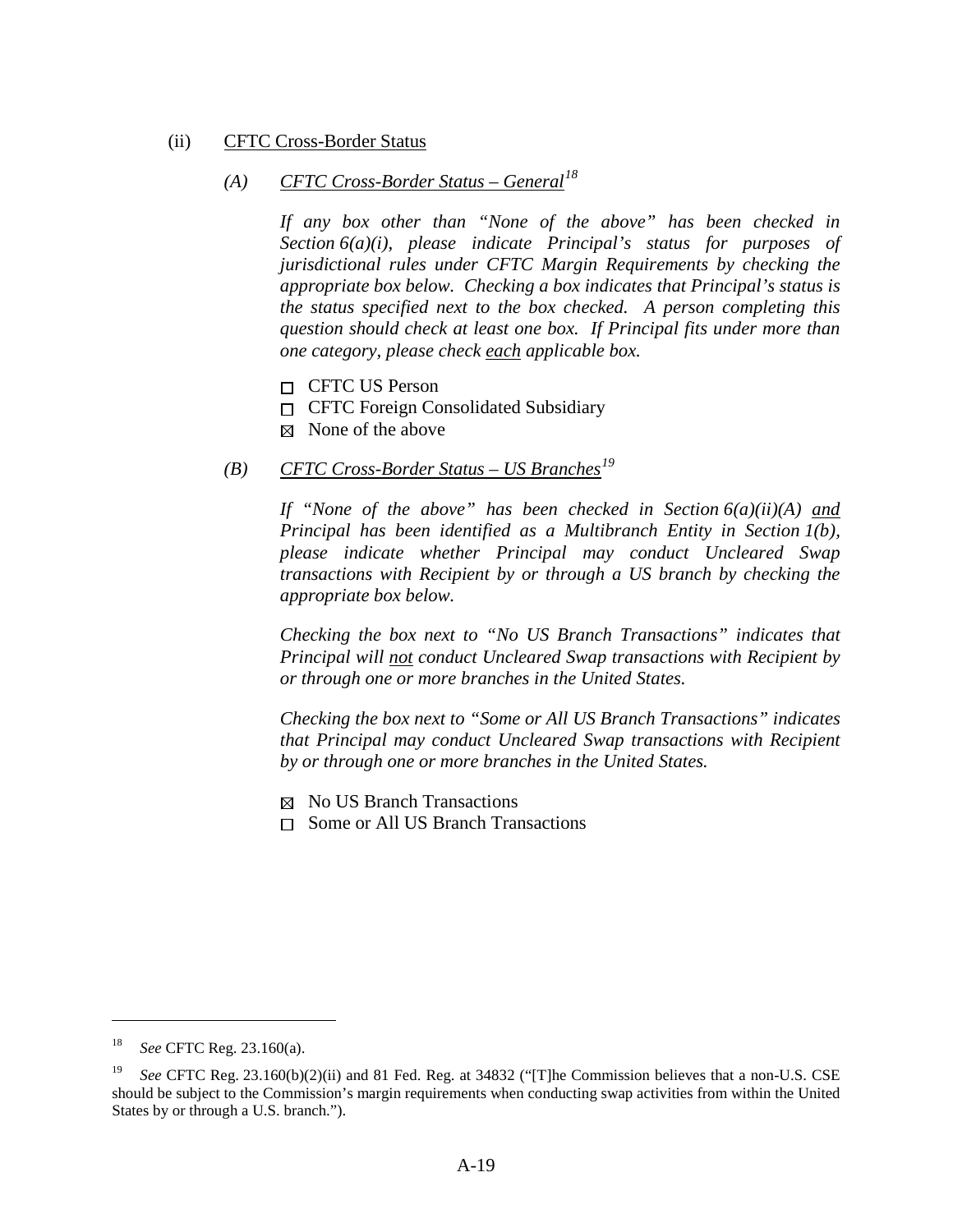*(C) CFTC Cross-Border Status – US Guarantees[20](#page-23-1)*

*If "None of the above" was checked under Section [6\(a\)\(ii\)\(A\),](#page-22-0) please indicate whether Principal's obligations in respect of Uncleared Swaps with Recipient are guaranteed by a CFTC US Person by checking the appropriate box below.* 

*Checking the box next to "No CFTC US Guarantees" indicates that, to Principal's knowledge, none of Principal's obligations in Uncleared Swaps with Recipient (other than Uncleared Swaps notified to Recipient in writing prior to execution) receive a CFTC Guarantee from a CFTC US Person.* 

*Checking the box next to "CFTC US Guarantees" indicates that one or more of Principal's obligations in Uncleared Swaps with Recipient receive a CFTC Guarantee from a CFTC US Person.* 

 $\boxtimes$  No CFTC US Guarantees  $\Box$  CFTC US Guarantees

## <span id="page-23-0"></span>(b) *Prudential Regulators*

*If the PR Margin Requirements may apply to the relationship between Principal and Recipient (i.e., if either Principal or Recipient is an Swap Entity regulated under the PR Margin Requirements), please complete each relevant subsection of this Section [6\(b\).](#page-23-0)* 

<span id="page-23-3"></span>(i) PR Entity Status<sup>[21](#page-23-2)</sup>

*Please indicate Principal's entity status for purposes of PR Margin Requirements by checking the appropriate box below. Checking a box indicates that Principal's status is the status specified next to the box checked.* 

- $\boxtimes$  Swap Dealer or Security-Based Swap Dealer for which there is a Prudential Regulator
- Major Swap Participant or Major Security-Based Swap Participant for which there is a Prudential Regulator
- $\Box$  Swap Entity for which there is not a Prudential Regulator
- $\Box$  PR Financial End User
- $\Box$  None of the above

<span id="page-23-1"></span><sup>20</sup> *See* CFTC Reg. 23.160(b).

<span id="page-23-2"></span><sup>21</sup> *See* PR Reg. \_.2.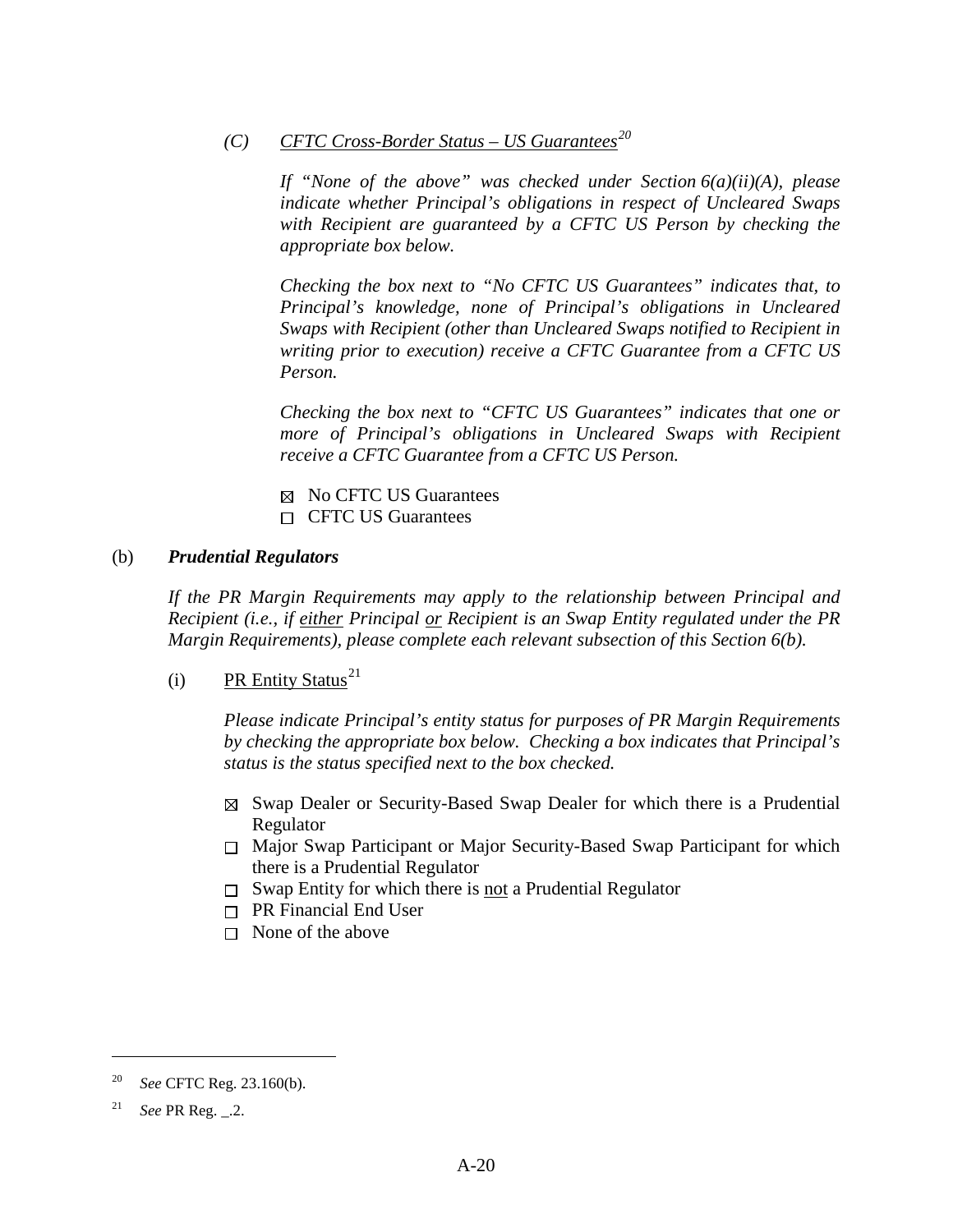#### <span id="page-24-0"></span>(ii) PR Cross-Border Status<sup>[22](#page-24-2)</sup>

#### *(A) PR Cross-Border Status – General*

*If any box other than "None of the above" has been checked in Section [6\(a\)\(i\),](#page-21-4) please indicate Principal's status for purposes of jurisdictional rules under PR Margin Requirements by checking the appropriate box below. Checking a box indicates that Principal's status is the status specified next to the box checked.*

- $\Box$  PR US Person<sup>[23](#page-24-3)</sup>
- $\Box$  PR Foreign Consolidated Subsidiary
- $\boxtimes$  None of the above

#### <span id="page-24-1"></span>*(B) PR Cross-Border Status – PR US Branches & Agencies*

*If "None of the above" has been checked in Section [6\(b\)\(ii\)\(A\)](#page-24-0) and Principal has been identified as a Multibranch Entity in Section [1\(b\),](#page-3-3) please indicate whether Principal may book Uncleared Swaps or Uncleared Security-Based Swaps with Recipient to a PR US Branch or otherwise establish a PR US Branch as counterparty to such transactions[24](#page-24-4) by checking the appropriate box below.* 

*Checking the box next to "No PR US Branch Transactions" indicates that Principal will not book its Uncleared Swaps or Uncleared Security-Based Swaps contracts with Recipient to one or more PR US Branches or otherwise establish a PR US Branch as counterparty to such transactions.* 

*Checking the box next to "Some or All PR US Branch Transactions" indicates that Principal may book some or all of its Uncleared Swaps or Uncleared Security-Based Swaps contracts with Recipient to one or more PR US Branches or otherwise establish a PR US Branch as counterparty to such transactions.* 

 $\boxtimes$  No PR US Branch Transactions

 $\Box$  Some or All PR US Branch Transactions

<span id="page-24-2"></span><sup>22</sup> *See* PR Reg. \_.9(b).

<span id="page-24-3"></span><sup>&</sup>lt;sup>23</sup> **Important note for Multibranch Entities**: For the purposes of this form, the defined term "PR US Person" does not include branches and agencies organized or licensed under US law, even though PR Reg.  $(9(b)(1))$ treats a US branch or agency of non-US banks as "an entity organized under the laws of the United States or any State." A bank that is not organized in the United States or a PR Foreign Consolidated Subsidiary should check the "None of the above" box in response to this question, and use Section [6\(b\)\(ii\)\(B\)](#page-24-1) to advise Recipient as to whether it will book transactions to a US branch or agency.

<span id="page-24-4"></span><sup>&</sup>lt;sup>24</sup> The US prudential regulators indicated that they would "generally consider the entity to which the swap is booked as the counterparty" for purposes of section \_.9 of the PR Margin Requirements. *See* 80 Fed. Reg. at 74883 & n. 183.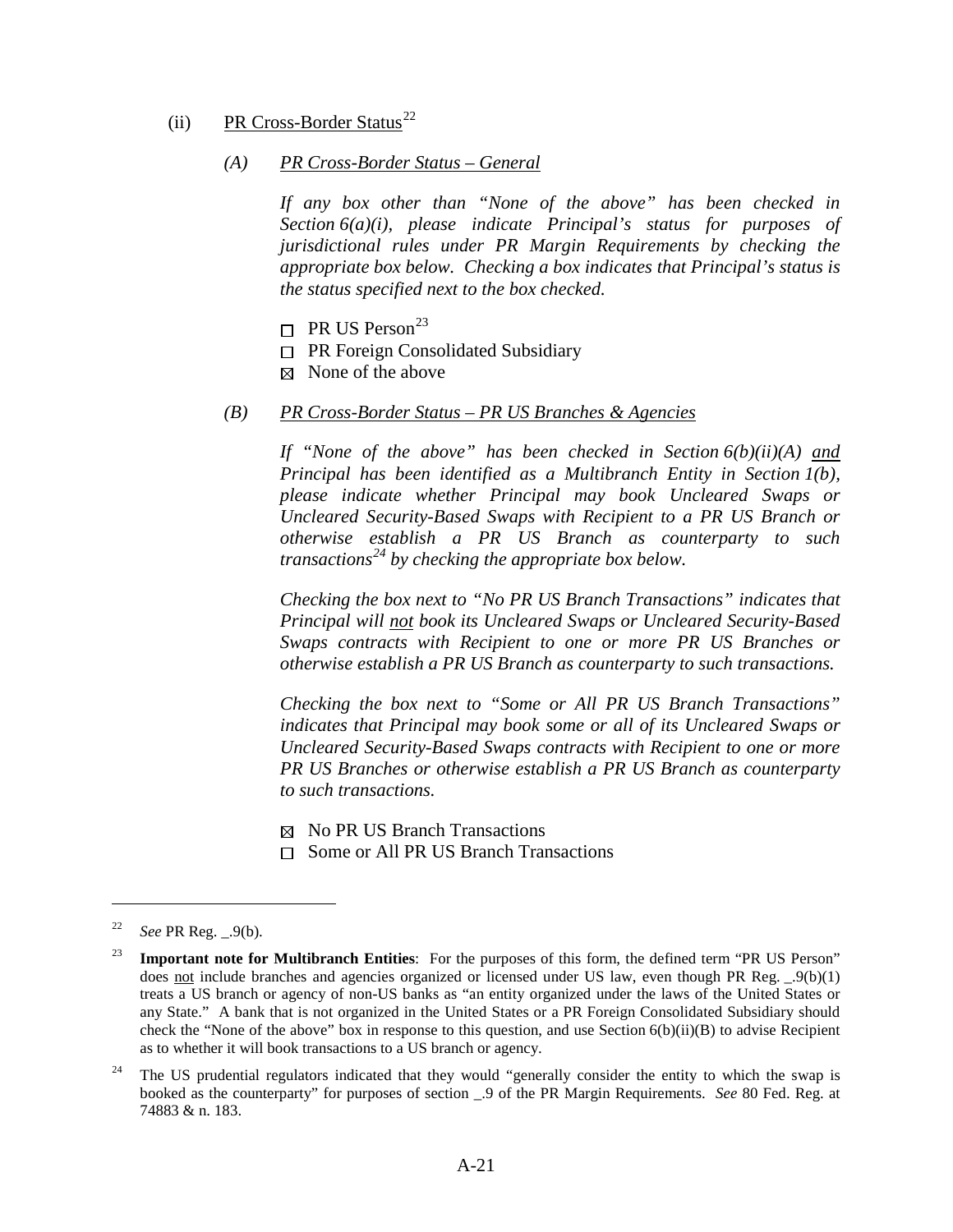#### *(C) PR Cross-Border Status – US Guarantees*

*If "None of the above" has been checked in Section [6\(b\)\(ii\)\(A\)](#page-24-0) please indicate whether Principal's obligations in respect of Uncleared Swaps or Uncleared Security-Based Swaps with Recipient may be guaranteed by a PR US Person, PR US Branch or PR Foreign Consolidated Subsidiary by checking the appropriate box below.* 

*Checking the box next to "No PR US Guarantees" indicates that, to Principal's knowledge, none of Principal's Uncleared Swaps and Uncleared Security-Based Swaps with Recipient (other than Uncleared Swaps and Uncleared Security-Based Swaps notified to Recipient in writing prior to execution) are guaranteed by a PR US Person, PR US Branch or PR Foreign Consolidated Subsidiary.* 

*Checking the box next to "PR US Guarantees" indicates that one or more of Principal's Uncleared Swaps and Uncleared Security-Based Swaps with Recipient may be guaranteed by a PR US Person, PR US Branch or PR Foreign Consolidated Subsidiary.* 

- $\boxtimes$  No PR US Guarantees
- <span id="page-25-0"></span> $\Box$  PR US Guarantees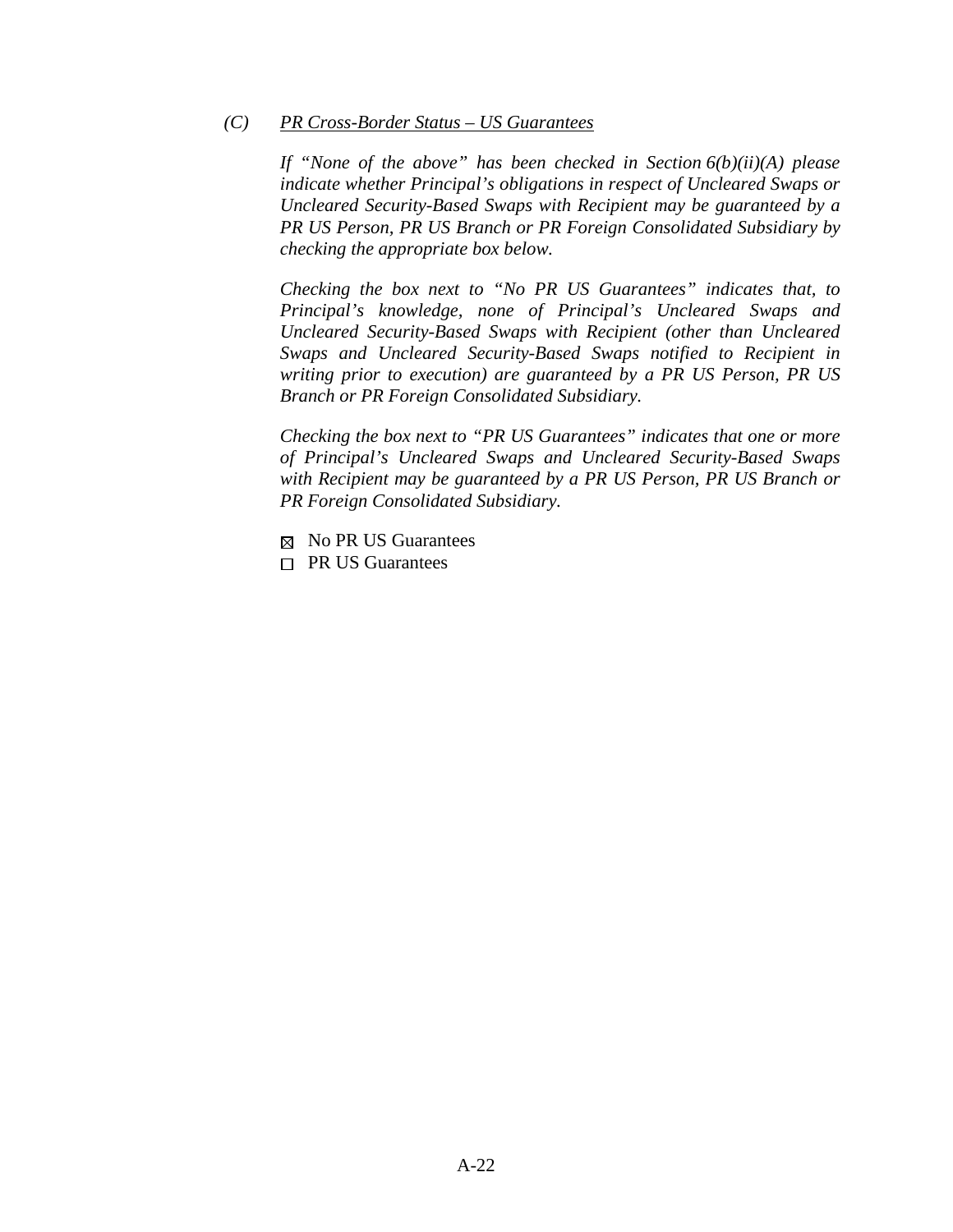### (c) *Swaps Hedging Exemption*[25](#page-26-1)

*If Principal is eligible for, and may want to take advantage of, a Swaps Hedging Exemption from margin requirements, please complete each relevant subsection of this Section [6\(c\).](#page-25-0) [26](#page-26-2) If Principal is not eligible for, or does not intend to use, a Swaps Hedging Exemption you may skip this section.*

### <span id="page-26-0"></span>(i) Hedging Exemption Status

*Please check one or more of the boxes below, if applicable. Checking a box indicates that Principal is eligible, subject to satisfying any applicable transaction-specific requirements, to rely on the specified Swaps Hedging Exemption from the applicable US Margin Requirements. Persons checking these boxes should note that (i) checking a box does not constitute an election by Principal to use such exemption in connection with any particular Uncleared Swap and (ii) Recipient may require additional information in order to rely upon the exemption for any particular Uncleared Swap. Skipping this section does not preclude a Principal that is eligible for a Swaps Hedging Exemption from electing such Swaps Hedging Exemption at a later date in respect of any Swap.* 

- $\Box$  CFTC Non-Financial Entity Exemption
- $\Box$  CFTC Small Bank Exemption
- $\Box$  CFTC Captive Finance Company Exemption
- $\Box$  CFTC Exempt Cooperative Exemption
- $\Box$  CFTC Treasury Affiliate Exemption<sup>27</sup>

#### (ii) Swaps Hedging Exemption Elections

*If any box has been checked in Section 6(c[\)\(i\),](#page-26-0) please indicate below whether Principal will rely on a Swaps Hedging Exemption from margin requirements by checking the appropriate box below.* 

*Checking the box next to "All Transactions" indicates that, unless it otherwise notifies Recipient in writing prior to the execution of the relevant Swaps that will not be entered into in reliance on a Swaps Hedging Exemption indicated in Section 6(c)(i) above, Principal will enter into all of its Uncleared Swaps with Recipient in reliance on a Swaps Hedging Exemption indicated in Section 6(c)(i) above and that it will comply with the terms of the relevant exemption, including* 

<span id="page-26-1"></span><sup>25</sup> *See* PR Reg. \_.1(d) and CFTC Reg. 23.150(b).

<span id="page-26-2"></span><sup>&</sup>lt;sup>26</sup> This section is substantially similar to provisions in the March 2013 ISDA DF Protocol. However, unlike certain of the provisions therein, this section is not specific to swaps that are subject to a mandatory clearing determination under CEA § 2(h). *See* Part IV of Schedule 2 to the March 2013 DF Supplement.

<span id="page-26-3"></span><sup>&</sup>lt;sup>27</sup> Note that Section 705 of the Consolidated Appropriations Act, 2016, Pub. L. 114-113, made amendments to CEA § 2(h)(7)(D) and Exchange Act § 3C(g)(4).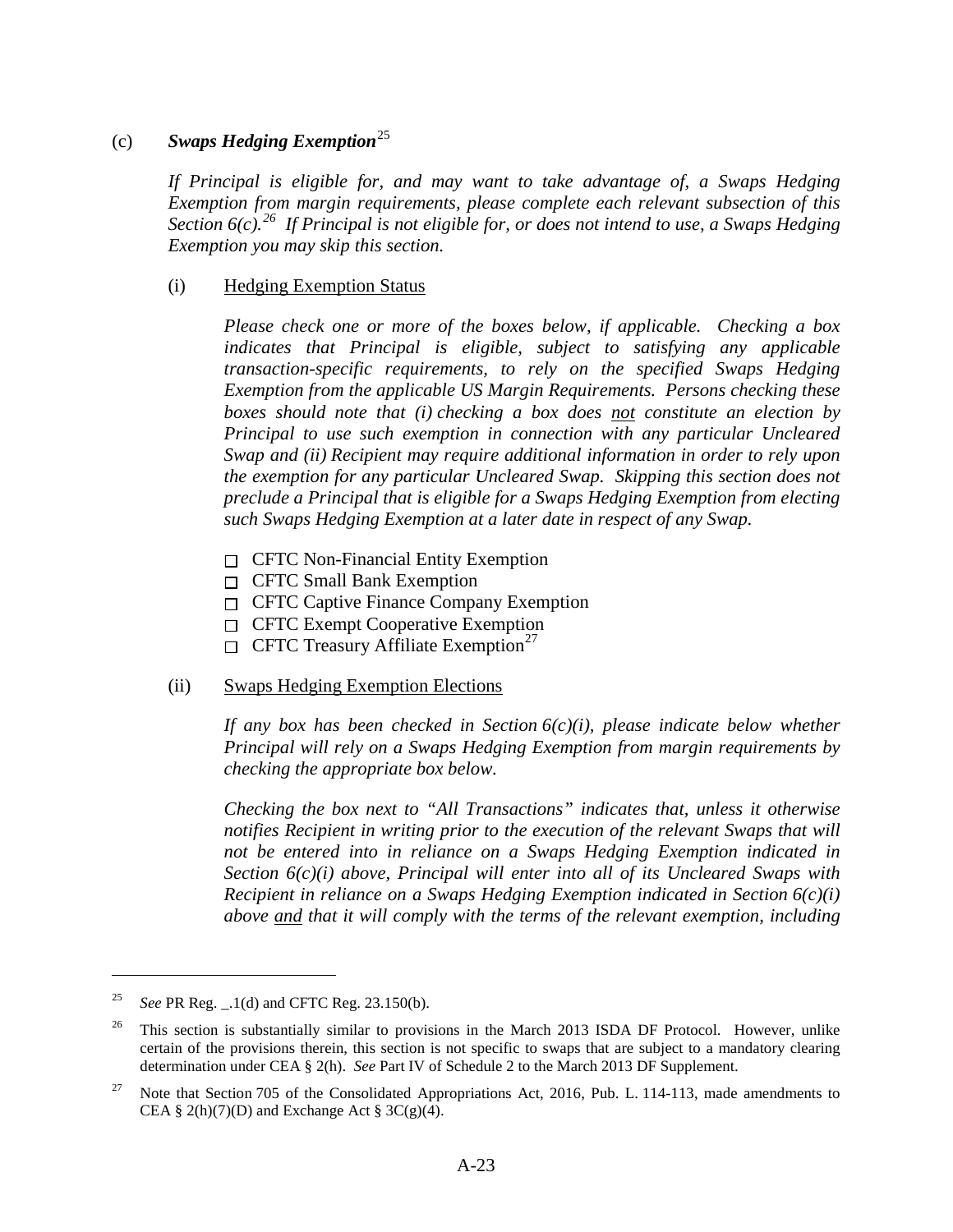*but not limited to any applicable requirement that such transaction is entered into in order to "hedge or mitigate commercial risk."[28](#page-27-0)*

*Checking the box next to "Not All Transactions" indicates that Principal may not enter into all Uncleared Swaps with Recipient in reliance on a Swaps Hedging Exemption and that if it does rely on a Swaps Hedging Exemption for a particular transaction, it will comply with the terms of the relevant exemption, including but not limited to any requirement that such transaction is entered into in order to "hedge or mitigate commercial risk."*

- $\Box$  All Transactions
- $\Box$  Not All Transactions

# <span id="page-27-2"></span>(iii) Swaps Hedging Exemption Reporting<sup>[29](#page-27-1)</sup>

*If any box has been checked in Section [6\(c\)\(i\),](#page-26-0) please indicate if Principal will satisfy the Swaps Hedging Exemption Reporting Requirement by making an annual filing or require Recipient to satisfy such reporting requirement by checking the appropriate box below.*

*Checking the box next to "Annual Filing by Principal" indicates that (i) unless Principal otherwise notifies Recipient in writing prior to the execution of the relevant Uncleared Swap, as applicable, Principal will satisfy the Swaps Hedging Exemption Reporting Requirement by making an annual filing and (ii) all information reported in connection with Principal's satisfaction of the Swaps Hedging Exemption Reporting Requirement is true, accurate and complete in every material respect.* 

*Checking the box next to "Trade Filing by Recipient" indicates that Principal intends to cause Recipient to satisfy the Swaps Hedging Exemption Reporting Requirement.*

- $\Box$  Annual Filing by Principal
- $\Box$  Trade Filing by Recipient

<span id="page-27-0"></span><sup>&</sup>lt;sup>28</sup> *See* CEA § 2(h)(7)(A)(ii) and CFTC Reg. 50.50(c).

<span id="page-27-1"></span><sup>29</sup> *See* PR Reg. \_.1(d) and CFTC Reg. 23.150(b).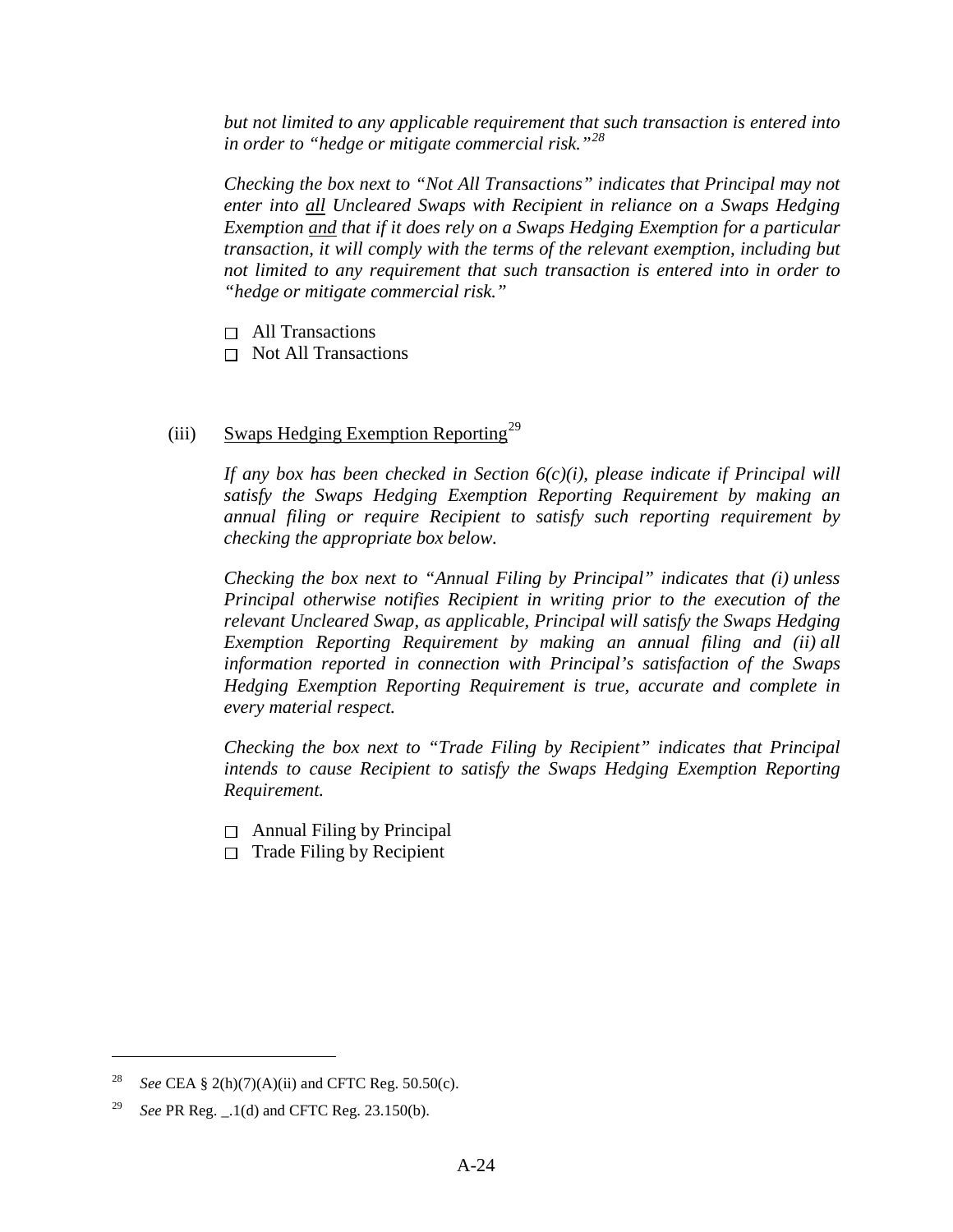(iv) Swaps Hedging Exemption Information

*If the box next to "Trade Filing by Recipient" in Section [0](#page-27-2) has been checked, the following subsections may be completed to supply information required for such filings.* 

(1) Financial Obligations<sup>[30](#page-28-0)</sup>

*Please indicate how Principal generally meets its financial obligations associated with entering into Uncleared Swaps by checking one or more boxes below, as appropriate.* 

- $\Box$  A written credit support agreement
- $\Box$  Pledged or secured assets (including posting or receiving margin pursuant to a credit support arrangement or otherwise)
- $\Box$  A written third party guarantee
- $\Box$  Its available financial resources
- $\Box$  Means other than those described in any of the foregoing options

#### <span id="page-28-2"></span>(2) SEC Issuer/Filer

*Please check one of the boxes below. Checking the box next to "SEC Issuer/Filer" indicates that Principal is an issuer of securities registered under Section 12 of the Exchange Act or is required to file reports under Section 15(d) of the Exchange Act.[31](#page-28-1) Checking the box next to "Not an SEC Issuer/Filer" indicates that Principal is not an issuer of securities registered under Section 12 of the Exchange Act and is not required to file reports under Section 15(d) of the Exchange Act.*

- $\Box$  SEC Issuer/Filer
- □ Not an SEC Issuer/Filer

<span id="page-28-0"></span><sup>30</sup> *See* CFTC Reg. 50.50(b)(iii)(C).

<span id="page-28-1"></span><sup>31</sup> *See* CFTC Reg. 50.50(b)(iii)(D). The CFTC has interpreted the meaning of "issuer of securities" in this context in the same manner as the SEC did in its proposal for implementing the end-user exception to mandatory clearing of security-based swaps, and so the phrase has been interpreted to cover entities that are "controlled" by issuers of securities. *See* 77 Fed. Reg. 42560, 42570 (July 19, 2012) (citing 75 Fed. Reg. 79992, 79996 & n. 34 (Dec. 21, 2010)) ("[A] counterparty invoking the end-user clearing exception is considered by the [SEC] to be an issuer of securities registered under Exchange Act Section 12 or required to file reports pursuant to Exchange Act Section 15(d) if it is controlled by a person that is an issuer of securities registered under Exchange Act Section 12 or required to file reports pursuant to Exchange Act Section 15(d).").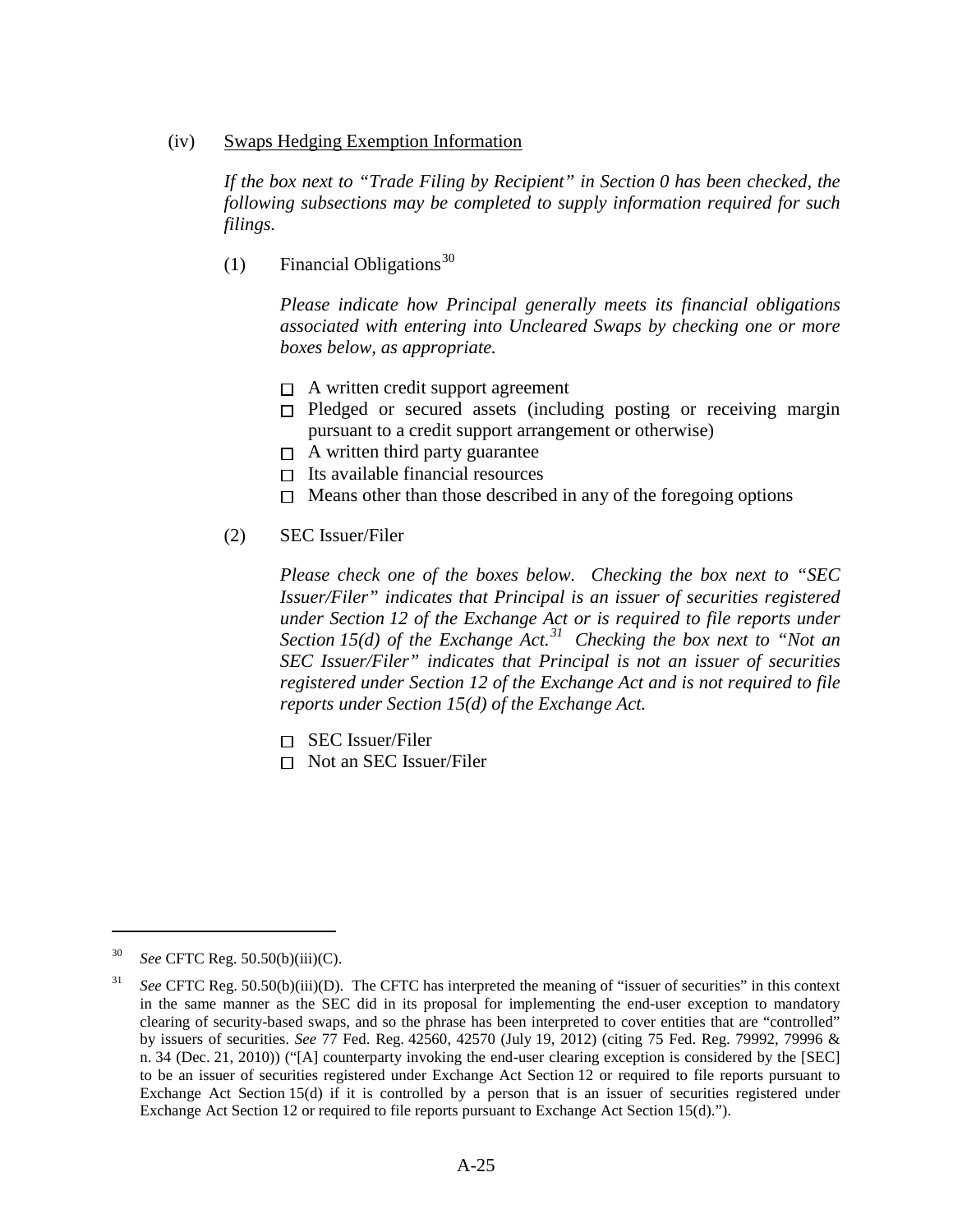(3) SEC Central Index Key Number<sup>[32](#page-29-0)</sup>

*If "SEC Issuer/Filer" has been checked in Section [6\(c\)\(iv\)\(2\),](#page-28-2) please provide Principal's SEC Central Index Key number here:* 

*.* 

(4) Board Approval<sup>[33](#page-29-1)</sup>

*If "SEC Issuer/Filer" has been checked in Section [6\(c\)\(iv\)\(2\),](#page-28-2) please indicate whether an appropriate committee of Principal's board of directors (or equivalent body) reviewed and approved the decision to enter into Uncleared Swaps that are exempt from the Clearing Requirements by checking the appropriate box below.* 

*Checking the box next to "Board Approved" confirms that an appropriate committee of Principal's board of directors (or equivalent body) has reviewed and approved the decision to enter into Uncleared Swaps that are exempt from the Clearing Requirements.* 

*Checking the box next to "No Board Approval Confirmation" indicates that Principal does not confirm at this time that an appropriate committee of Principal's board of directors (or equivalent body) has reviewed and approved the decision to enter into Uncleared Swaps that are exempt from the Clearing Requirements.* 

- □ Board Approved
- <span id="page-29-2"></span>□ No Board Approval

<span id="page-29-0"></span><sup>32</sup> *See* CFTC Reg. 50.50(b)(iii)(D)(1).

<span id="page-29-1"></span><sup>33</sup> *See* CFTC Reg. 50.50(b)(iii)(D)(2).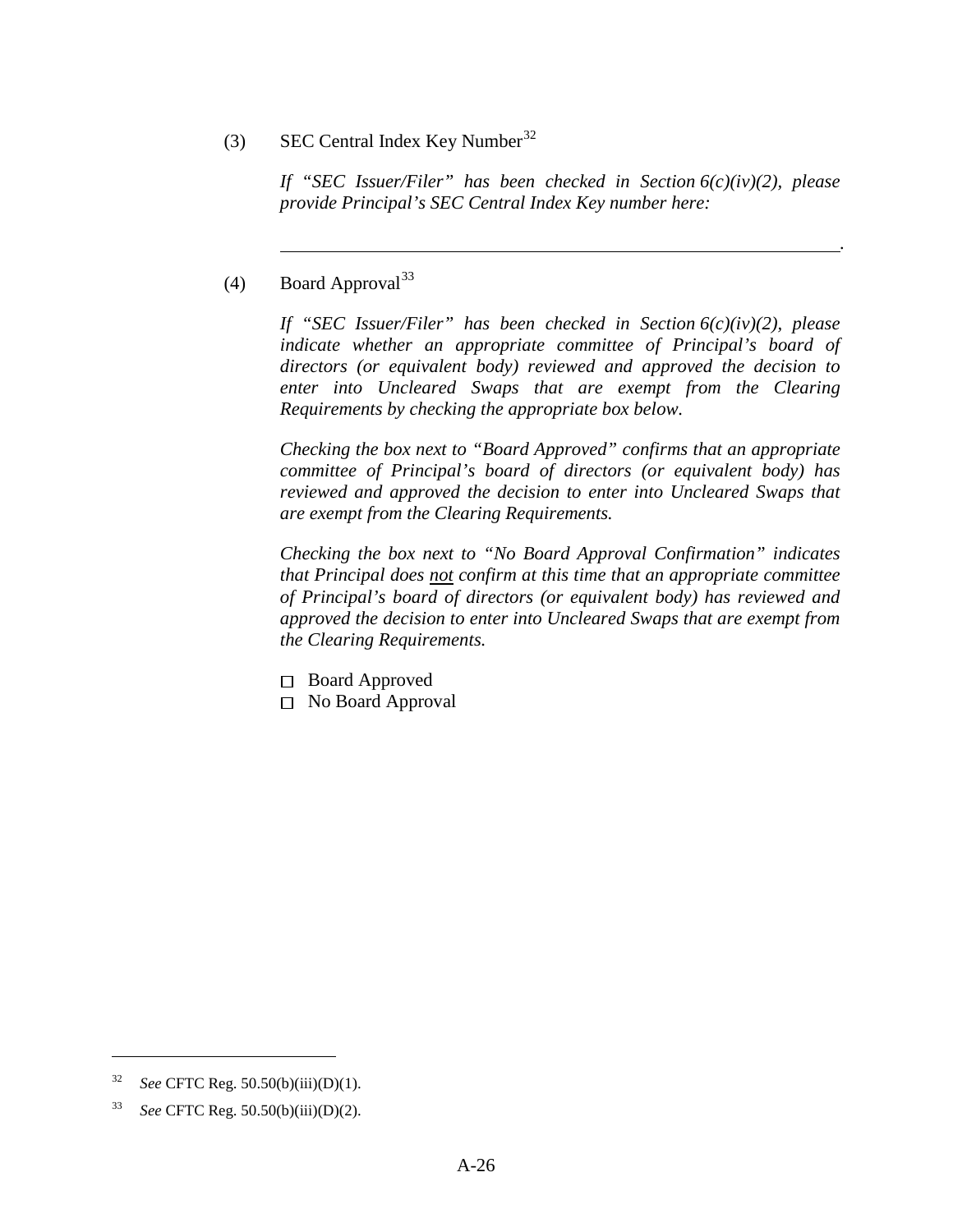#### (d) *United States AANA Information*

*If any box other than "None of the above" has been checked in either Section [6\(a\)\(i\)](#page-21-4) or*  Section  $6(b)(i)$  of this Letter, <sup>[34](#page-30-0)</sup> please complete each relevant subsection of this *Section [6\(d\).](#page-29-2)*

(i) US AANA Group Information

*Please complete each of the questions below, as applicable.* 

- (1) Is Principal a member of a US AANA Group?
	- Yes
	- $\square$  No

 $\overline{a}$ 

(2) If Principal is a member of a US AANA Group, provide the following information for the ultimate parent entity of such US AANA Group:

Legal Name: Commerzbank Aktiengesellschaft

 *Principal is ultimate parent entity. For Principal's details see Page 4.* 

| Identifier:<br>Address: |                                |  |
|-------------------------|--------------------------------|--|
|                         |                                |  |
|                         | City: $\overline{\phantom{a}}$ |  |
| Country:<br>State:      | Zip Code:                      |  |

<span id="page-30-0"></span><sup>&</sup>lt;sup>34</sup> *I.e.*, if it has been indicated that Principal is a regulated swap entity in the United States, a CFTC Financial End User or PR Financial End User.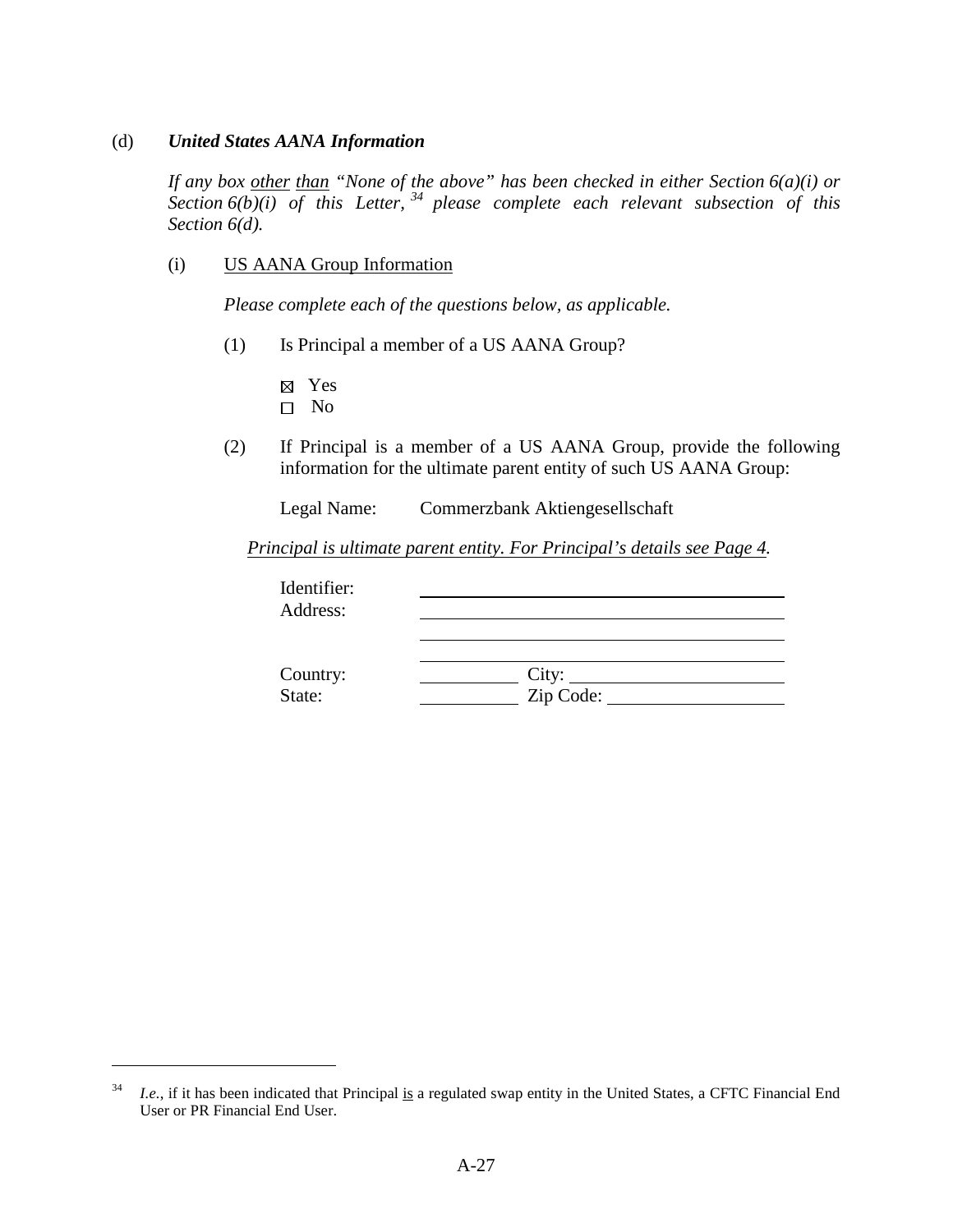# (ii) 2016 US AANA Threshold<sup>[35](#page-31-0)</sup>

 $\overline{a}$ 

*Please check one of the boxes below.*

- *Checking the first box below indicates that Principal's US AANA for 2016 is above \$3 trillion and that it has Material Swaps Exposure.*[36](#page-31-1)
- *Checking the second box below indicates that Principal's US AANA for 2016 is not above \$3 trillion or that Principal does not have Material Swaps Exposure.*
- *Checking the third box below indicates that Principal's US AANA information will be separately reported by its US Ultimate Parent(s).*
- *Checking the fourth box below indicates that Principal's US AANA information will be separately reported by a third party other than its US Ultimate Parent; if the fourth box is checked, please also provide appropriate contact information for that third party.*
- $\Box$  Above \$3 trillion US AANA and Material Swaps Exposure
- $\boxtimes$  Not above \$3 trillion US AANA <u>or</u> no Material Swaps Exposure
- $\square$  US AANA information will be separately reported by Principal's US Ultimate Parent
- $\Box$  US AANA information will be separately reported by the following person:

| Legal Name:<br>Entity Identifier: |  |
|-----------------------------------|--|
| Address:                          |  |
|                                   |  |
|                                   |  |
| Country:<br>State:                |  |

<span id="page-31-0"></span><sup>35</sup> *See* PR Reg. \_.1(e)(1); CFTC Reg. 23.161(a)(1). Please note that counterparties may have to exchange AANA information on an annual basis, for which ISDA may publish a separate form, and ISDA Amend will be built to facilitate, subsequent exchanges of AANA information.

<span id="page-31-1"></span><sup>&</sup>lt;sup>36</sup> Under the compliance schedule in CFTC Reg. 23.161(a), compliance with minimum margin requirements will be required in the first compliance phase where a covered swap entity and its counterparty exceed the specified US AANA for 2016. Under the rules, compliance with IM requirements is required with respect to a "covered counterparty," which is defined as a "financial end user with material swaps exposure or a swap entity …." *See* CFTC Reg. 23.151. Thus, for transactions with entities other than "swap entities," a covered swap entity would theoretically want to know whether such entity is over the US AANA threshold and whether it has "material swaps exposure" (which has a different measuring period than US AANA). A similar issue arises under PR Reg.  $_1(e)(1)$ .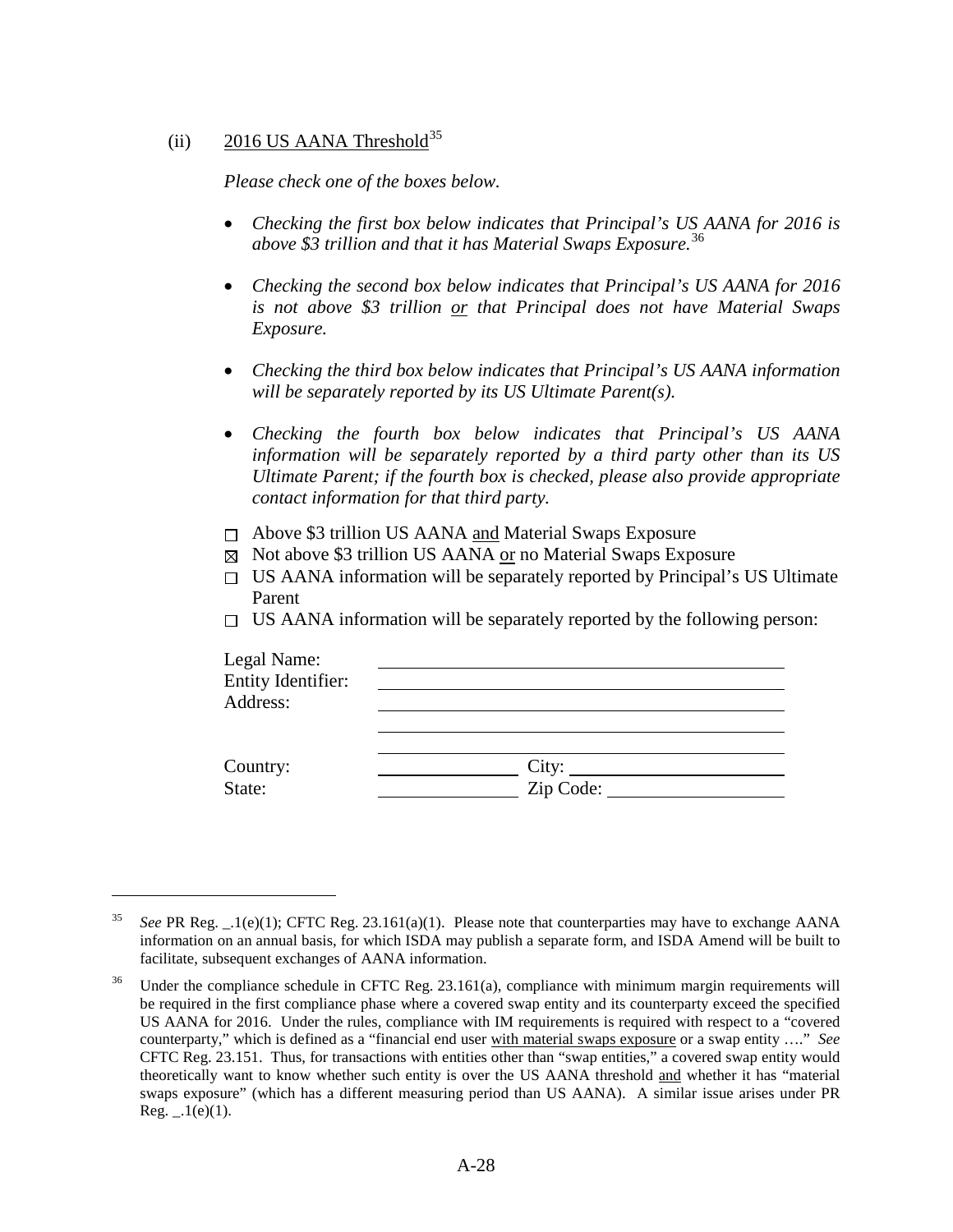#### <span id="page-32-4"></span>(iii) US AANA Threshold Estimate

*If Principal's US AANA is not above \$3 trillion in 2016, please indicate the estimated year (if any) in which Principal expects to cross the relevant US AANA threshold by checking the appropriate box below. A person completing this form may also select "Decline to answer" in this section.*

*This information is not mandatory, is not a representation that Principal will, in fact, cross the relevant threshold in the indicated year, and is provided solely to enable Recipient to plan for future documentation or other changes that may be necessary to comply with regulatory initial margin requirements.* 

- $\Box$  2017 (\$2.25 trillion US AANA)<sup>[37](#page-32-0)</sup>
- $\boxtimes$  2018 (\$1.5 trillion US AANA)<sup>[38](#page-32-1)</sup>
- $\Box$  2019 (\$.75 trillion US AANA)<sup>[39](#page-32-2)</sup>
- $\Box$  2020 (Material Swaps Exposure)<sup>[40](#page-32-3)</sup>
- $\Box$  None of the above
- $\Box$  Decline to answer

<span id="page-32-0"></span><sup>37</sup> *See* PR Reg. \_.1(e)(3); CFTC Reg. 23.161(a)(3).

<span id="page-32-1"></span><sup>38</sup> *See* PR Reg. \_.1(e)(4); CFTC Reg. 23.161(a)(4).

<span id="page-32-2"></span><sup>39</sup> *See* PR Reg. \_.1(e)(5); CFTC Reg. 23.161(a)(5).

<span id="page-32-3"></span><sup>&</sup>lt;sup>40</sup> This would be \$8 billion, but note that the measuring period for "material swaps exposure" is different from US AANA. *See* PR Reg. \_.1(e)(6); CFTC Reg. 23.161(a)(6).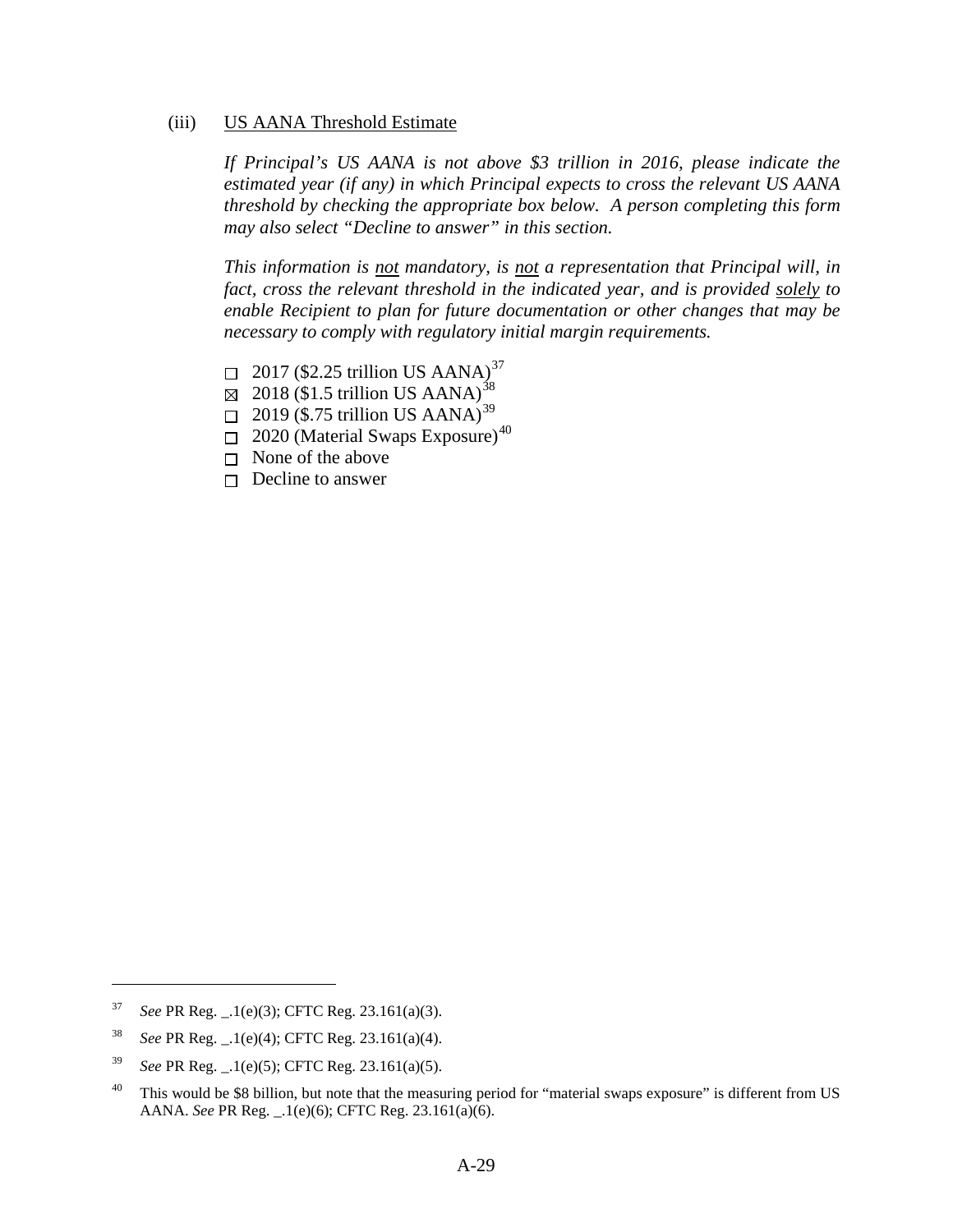The information provided in this Letter is, to the best of Principal's knowledge and belief accurate as of the date of completion of this Regulatory Margin Self-Disclosure Letter. As to information other than answers provided in Sections  $3(c)(iii)$ ,  $6(d)(iii)$ ,  $4(c)(iii)$  and  $5(c)(iii)$ , Principal agrees to promptly provide updates if any such information changes in any material respect.

# **Commerzbank Aktiengesellschaft**

**\_\_\_\_\_\_\_\_\_\_\_\_\_\_\_\_\_\_\_\_\_\_\_\_\_\_\_\_\_\_\_\_\_\_\_\_\_** 

**Martin Eberhardt**  Head of Resource Management & Portfolio Optimization Commerzbank AG Corporate Clients/ FICC, Risk, Resource, Regulatory & Governance

**Daniela Fricke** Legal Adviser Commerzbank AG Group Legal, OTC/ Capital Markets Infrastructure

\_\_\_\_\_\_\_\_\_\_\_\_\_\_\_\_\_\_\_\_\_\_\_\_\_\_\_\_\_\_\_\_\_\_\_\_\_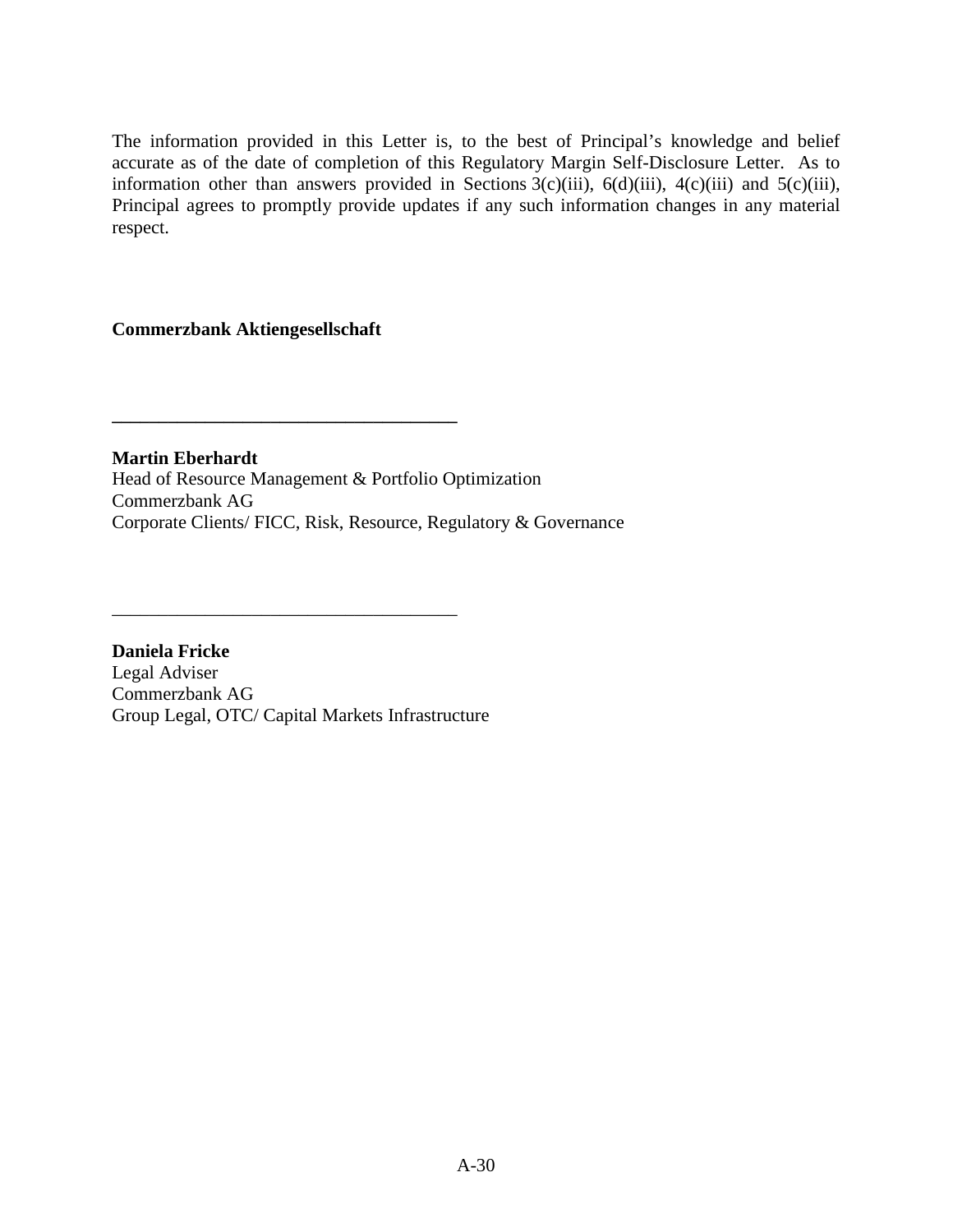# **Appendix I: Definitions – [General Biographical Information](#page-3-0)**

"*Covered Margin Requirements*" means the Canada OSFI Margin Requirements, the Draft EU Margin Requirements, the CFTC Margin Requirements, the PR Margin Requirements, the SEC Margin Requirements, the Japan Margin Requirements and the FMIA Margin Requirements.

"*Entity Identifier*" means an [LEI/GEI/other acceptable identifier].

"*Letter*" or "*Self-Disclosure Letter*" means this Regulatory Margin Self-Disclosure Letter, as published by the International Swaps and Derivatives Association, Inc. on June 29, 2016.

"*Multibranch Entity*" means a bank or other entity that has local branches, offices or agencies in multiple jurisdictions for purposes of any of the Covered Margin Requirements.

"*Principal*" means the market participant whose information is disclosed in this Letter, as identified in Section [11\(a\).](#page-3-0)

"*Recipient*" means the derivatives counterparty of Principal to whom this Letter is or will be delivered.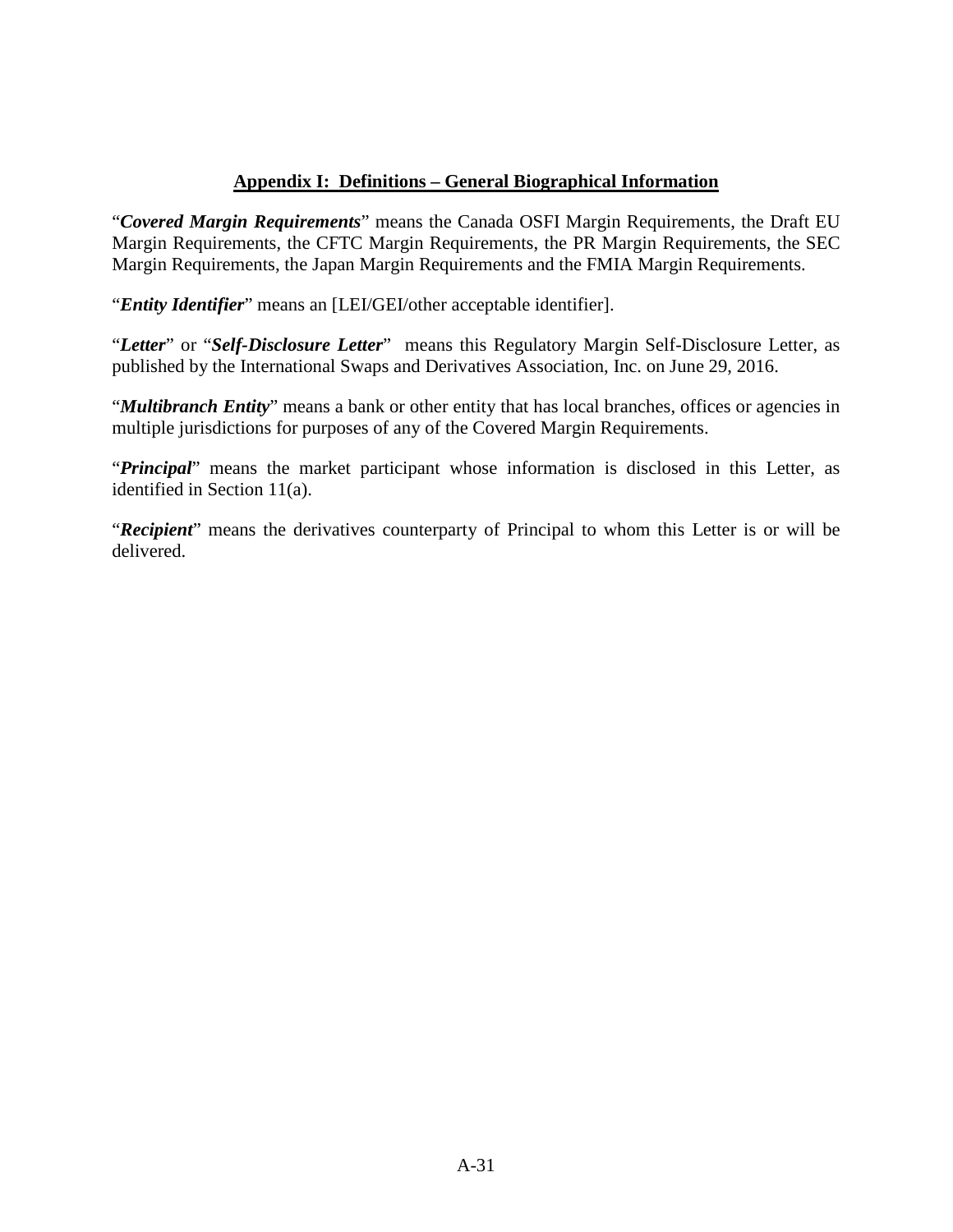## **Appendix II: Definitions – [Canada Information](#page-4-0)**

"*Canada AANA*" means an amount in CAD equal to the aggregate month-end average notional amount of E-22 NCC Derivatives for March, April and May of a given year for a Canada AANA Group, excluding inter-affiliate transactions but, for the avoidance of doubt, including physically settled foreign exchange forward transactions and physically settled foreign exchange swaps.

"*Canada AANA Group*" means a group of entities for which consolidated financial statements are prepared. $41$ 

"*Canada Branch FRFI*" means any of the following: (i) a Canadian branch of an authorized foreign bank established under the *Bank Act* (Canada); and (ii) a branch of a foreign company conducting insurance business in Canada under the *Insurance Companies Act* (Canada). [42](#page-35-1)

"*Canada OSFI Margin Requirements*" means Guideline E-22.

"*Canada Ultimate Parent*" means the person identified in Section 2(c)(i)(2) of this Letter.

"**Covered Entity**" means an E-22 Financial Entity that belongs to a Canada AANA Group<sup>[43](#page-35-2)</sup> for which the Canada AANA for 2016 or any year thereafter exceeds CAD \$12 billion. Notwithstanding the foregoing, Covered Entity does not include any entity that is an Excluded Covered Entity.

"*Domestic FRFI*" means any of the following: (i) a bank organized under the *Bank Act* (Canada); (ii) a bank holding company organized under the *Bank Act* (Canada); (iii) a company organized under the *Trust and Loan Companies Act* (Canada); (iv) an association organized under the *Cooperative Credit Associations Act* (Canada); (v) a company organized under the *Insurance Companies Act* (Canada); and (vi) an insurance holding company organized under the *Insurance Companies Act* (Canada).

"*E-22 Derivative*" means a financial contract whose value depends on, or is derived from, the value of one or more underlying reference assets. The value can be determined by fluctuations of the underlying asset, which may include stocks, bonds, commodities, currencies, interest rates and market indices. Physically settled commodity transactions are not included in the definition of "*E-22 Derivative*".

<span id="page-35-0"></span><sup>&</sup>lt;sup>41</sup> For purposes of Guideline E-22, a Canada AANA Group can consist of a single entity.

<span id="page-35-1"></span><sup>42</sup> While the *Insurance Companies Act* (Canada) does not use the concept of a branch, OSFI refers to a foreign company in respect of its insurance business in Canada as operating on a branch basis. See footnote 6 of Guideline E-22.

<span id="page-35-2"></span><sup>&</sup>lt;sup>43</sup> For the purposes of applying the Covered Entity definition to investment funds, OSFI provides in Guideline E-22 as follows:

<sup>[</sup>i]nvestment funds that are managed by an investment advisor are considered distinct entities that are treated separately when applying the threshold [*i.e.*, the CAD \$12 billion threshold] as long as the funds are distinct legal entities that are not collateralised by or are otherwise guaranteed or supported by other investment funds or the investment advisor in the event of fund insolvency or bankruptcy.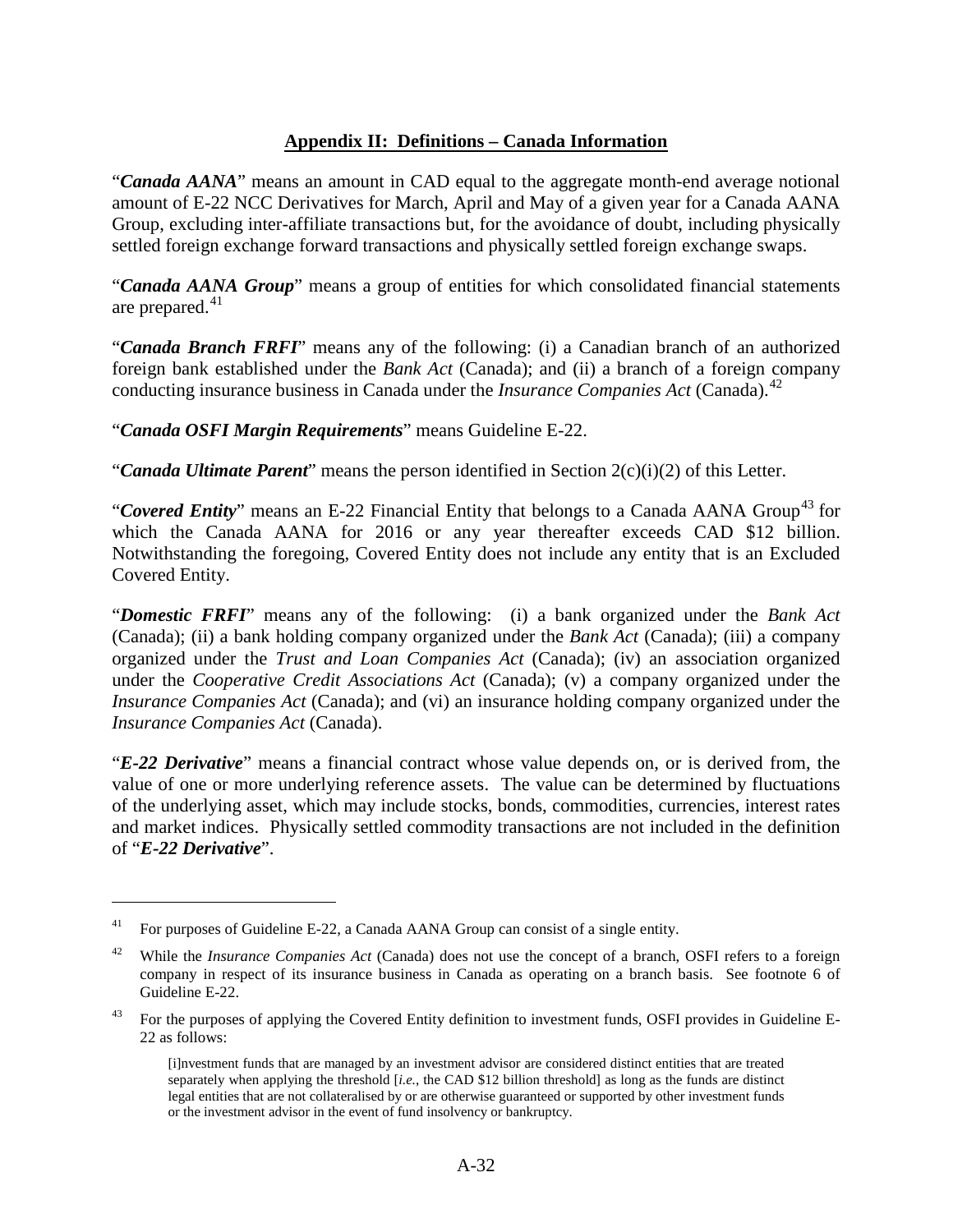"*E-22 Financial Entity*" means a legal entity whose main business includes the management of financial assets, lending, factoring, leasing, provision of credit enhancements, securitisation, investments, financial custody, proprietary trading and other financial services activities. This includes (but is not limited to) deposit-taking institutions, insurance companies, pension funds, hedge funds, and asset managers.

"*E-22 NCC Derivative*" means an E-22 Derivative that is not cleared through a central counterparty.

"*Excluded Covered Entity*" means the Bank for International Settlements, central counterparties, Excluded Entities, Exempt Multilateral Development Institutions, public sector entities, multilateral development banks eligible for a zero risk weight under OSFI's Capital Adequacy Requirements (CAR) Guideline and sovereigns.

"*Excluded Entities*" means (i) treasury affiliates that undertake risk management activities on behalf of affiliates within a corporate group; (ii) any special purpose entity ("**SPE**") established for the purpose of financing a specific pool or pools of assets or underwriting a specific set of risk exposures, in each case, by incurring indebtedness; *provided* that the indebtedness of the SPE, including obligations owing to the SPE's swap counterparties, is secured by the specific pool or pools of financed assets; (iii) any SPE established by an investment fund for the purpose of acquiring and holding real estate or other physical assets on behalf of or at the direction of the investment fund; (iv) any SPE established for the purpose of acquiring or investing in real estate; and (v) any collective investment vehicle established for the purpose of investing in real estate or other physical assets.

"*Exempt Multilateral Development Institutions*" means the International Bank for Reconstruction and Development, the International Finance Corporation, the Asian Development Bank, the African Development Bank, the European Bank for Reconstruction and Development, the Inter-American Development Bank, the European Investment Bank, the European Investment Fund, the Nordic Investment Bank, the Caribbean Development Bank, the Islamic Development Bank, the Council for Europe Development Bank and the International Finance Facility for Immunisation.

"*Guideline E-22*" means OSFI Guideline E-22 Margin Requirements for Non-Centrally Cleared Derivatives published by the OSFI in February 2016.

"*OSFI*" means the Office of the Superintendent of Financial Institutions Canada.

"*public sector entities*" means (i) entities directly or wholly owned by a government; (ii) schools boards, hospitals, universities and social service programs that receive regular government financial support and (iii) municipalities.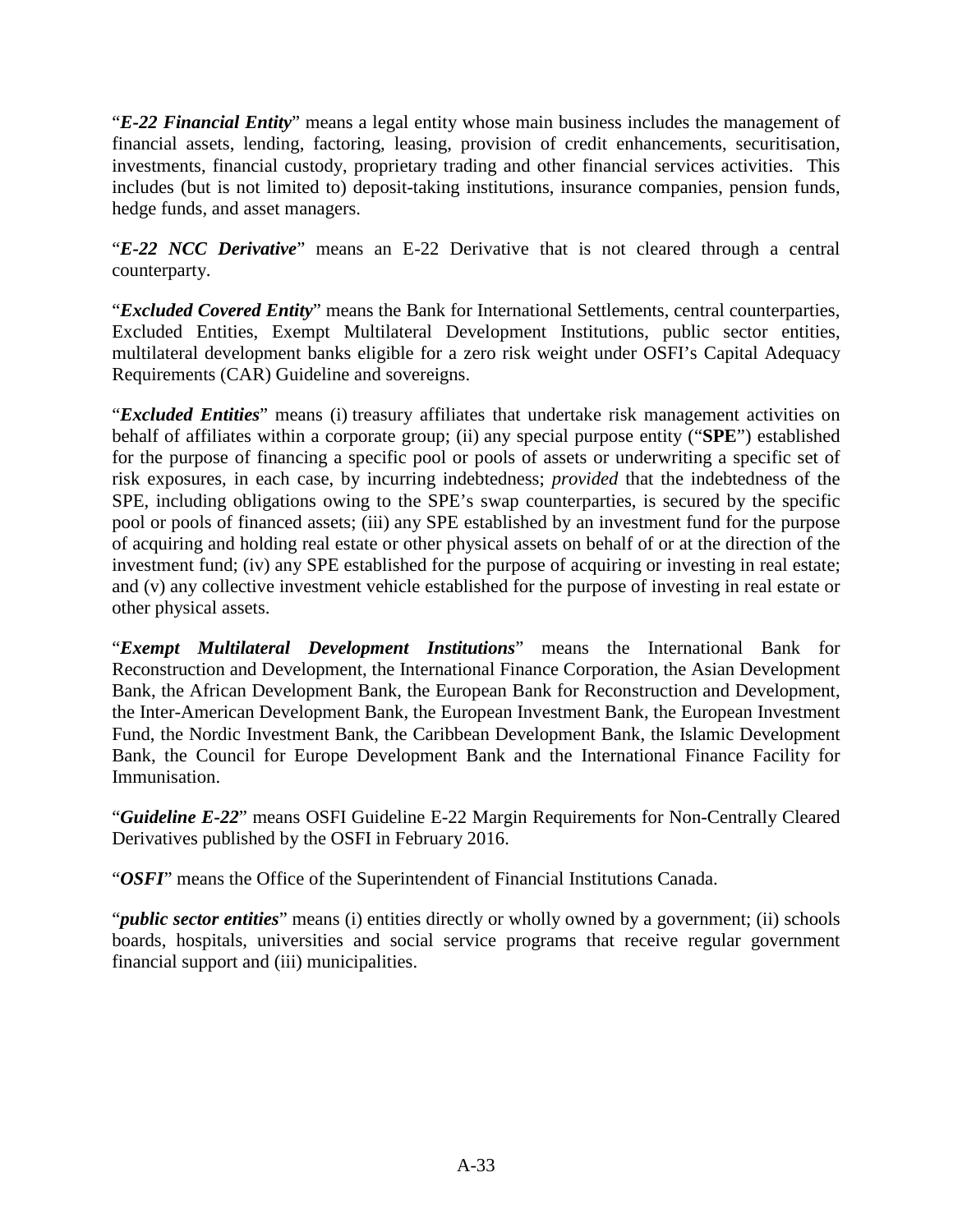# **Appendix III: Definitions – EU Information**

"*Article 1(4)(a) Entity*" means a member of the European System of Central Banks and other Member States' bodies performing similar functions and other European Union public bodies charged with or intervening in the management of public debt.

"*Article 1(4)(b) Entity*" means the Bank for International Settlements.

"*Article 1(4)(c) Entity*" means any central bank or public bodies charged with or intervening in the management of public debt in Japan or the United States of America.

"*Article 1(5)(a) Entity*" means any multilateral development banks, as listed under Section 4.2 of Part 1 of Annex VI to Directive 2006/48/EC.

"*Article 1(5)(b) Entity*" means any public sector entities within the meaning of point (18) of Article 4 of Directive 2006/48/EC where they are owned by central governments and have explicit guarantee arrangements provided by central governments.

"*Article 1(5)(c) Entity*" means the European Financial Stability Facility and the European Stability Mechanism.

"*CCP*" means a legal person that interposes itself between the counterparties to the contracts traded on one or more financial markets, becoming the buyer to every seller and the seller to every buyer.

"*Draft EU Margin Requirements*" means the final draft regulatory technical standards on riskmitigation techniques for OTC-derivative contracts not cleared by a CCP under Article 11(15) of EMIR dated March 8, 2016.

"*DSF Guarantee*" means an EU Guarantee provided by an FC to a Third Country Entity that, under Article 2(1) of Regulation (EU) No 285/2014 of the European Parliament and of the Council with regard to regulatory technical standards on direct, substantial and foreseeable effect of contracts within the Union and to prevent the evasion of rules and obligations dated 13 February 2014, causes one or more OTC derivative contracts between the Third Country Entity and a counterparty to have a "direct, substantial and foreseeable effect" within the European Union.

"*EMIR*" means Regulation (EU) No 648/2012 of the European Parliament and of the Council on OTC derivatives, central counterparties and trade repositories dated 4 July 2012.

"*EU AANA*" means an aggregate month-end average notional amount of non-centrally cleared derivatives, as calculated in accordance with the Draft EU Margin Requirements.

"*EU AANA Group*" means a "group," as defined in Article 2, paragraph 16 of EMIR.

"*EU Guarantee*" means a "guarantee," as defined in Article 1 of Regulation (EU) No 285/2014 of the European Parliament and of the Council with regard to regulatory technical standards on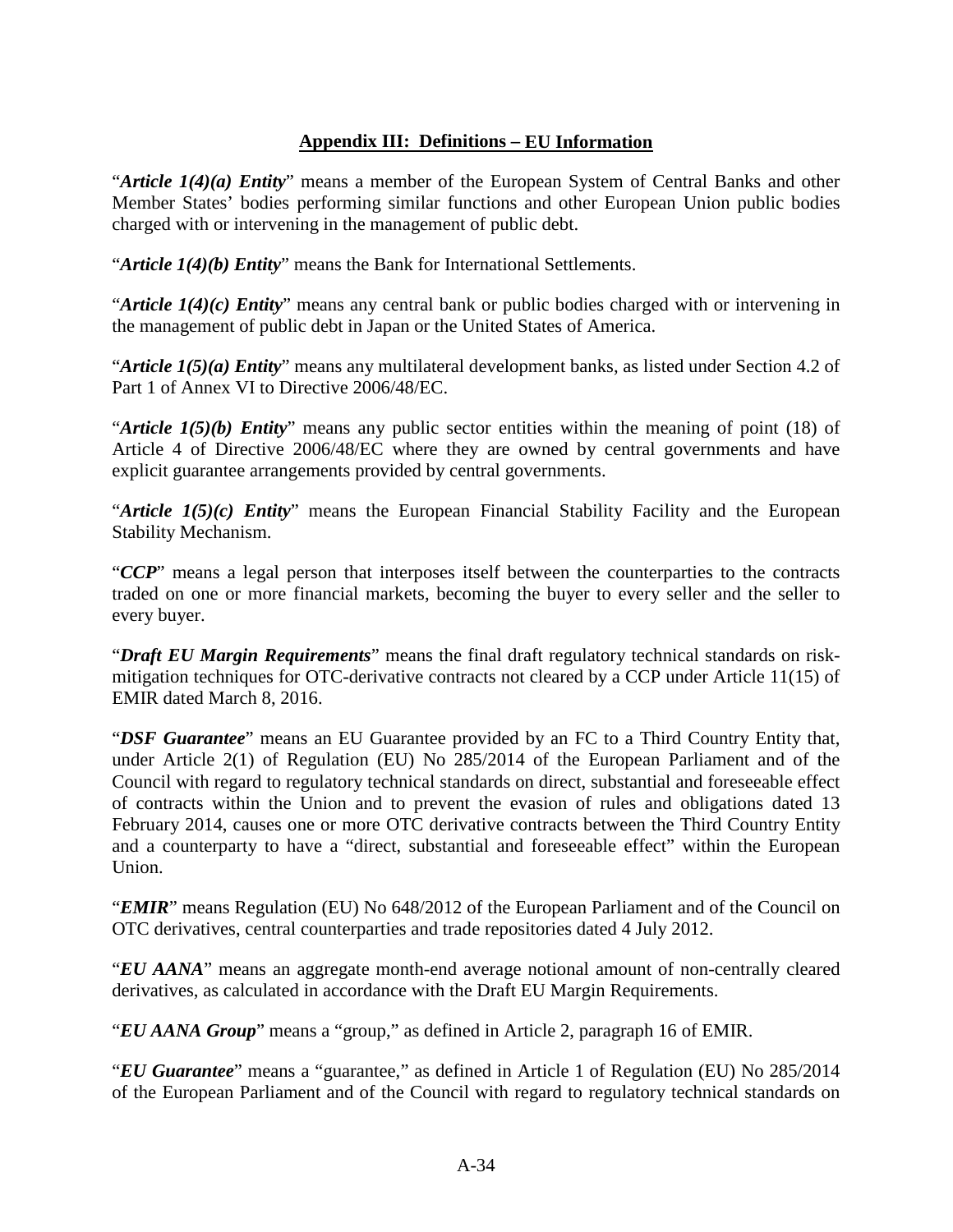direct, substantial and foreseeable effect of contracts within the Union and to prevent the evasion of rules and obligations dated 13 February 2014.

"*EU Ultimate Parent*" means the "parent undertaking," as such term is defined in Article 2(21) of EMIR.

"*European Union*" or "*Union*" means the economic and political union established in 1993 by the Maastricht Treaty, with the aim of achieving closer economic and political union between member states that are primarily located in Europe.

"*Exempt Entity*" means an Article 1(4)(a) Entity, an Article 1(4)(b) Entity, an Article 1(4)(c) Entity, an Article 1(5)(a) Entity, an Article 1(5)(b) Entity, an Article 1(5)(c) Entity, or a Non-Undertaking.

"*FC*" means "financial counterparty," within the meaning of Article 2(8) of Regulation (EU) No 648/2012.

"*Member States*" has the meaning given to it in EMIR.

"*NFC*" means an undertaking established in the European Union other than a CCP or an FC.

"*NFC-*" means an NFC that is not an NFC+.

 $\overline{a}$ 

"*NFC+*" means an NFC that meets the conditions referred to in Article 10(1)(b) of EMIR.

"*Non-Undertaking*" means a natural or legal person who/which is not an undertaking for purposes of EMIR.<sup>[44](#page-38-0)</sup>

"*Third Country Entity*" means an entity that is a "third country entity" as that term is used in  $EMIR.<sup>45</sup>$  $EMIR.<sup>45</sup>$  $EMIR.<sup>45</sup>$ 

<span id="page-38-0"></span>The concept of an "undertaking" is not defined in EMIR. The European Commission, in its EMIR FAOs (available at http://ec.europa.eu/internal\_market/financial-markets/docs/derivatives/emir-faqs\_en.pdf) has given its interpretation of what constitutes an "undertaking" for EMIR purposes.

<span id="page-38-1"></span><sup>&</sup>lt;sup>45</sup> The term "third country entity" is not defined in EMIR. However, in the context of application of certain obligations, EMIR distinguishes between entities that are established in the EU and entities that are not established in the EU. For the purposes of this question therefore, a "third country entity" means an entity that is not established in the EU (subject to the points below).

The meaning of "established" has also not been defined in this context – existing commentary from European authorities suggests that it refers to the jurisdiction in which an entity is incorporated or otherwise constituted (rather than any physical presence from which it does business, to the extent that this differs from its jurisdiction of incorporation or constitution); for example, an entity which is incorporated outside the EU but has a physical presence in the EU by way of a branch would still be a third country entity. Each entity must determine for itself where it is "established" for these purposes.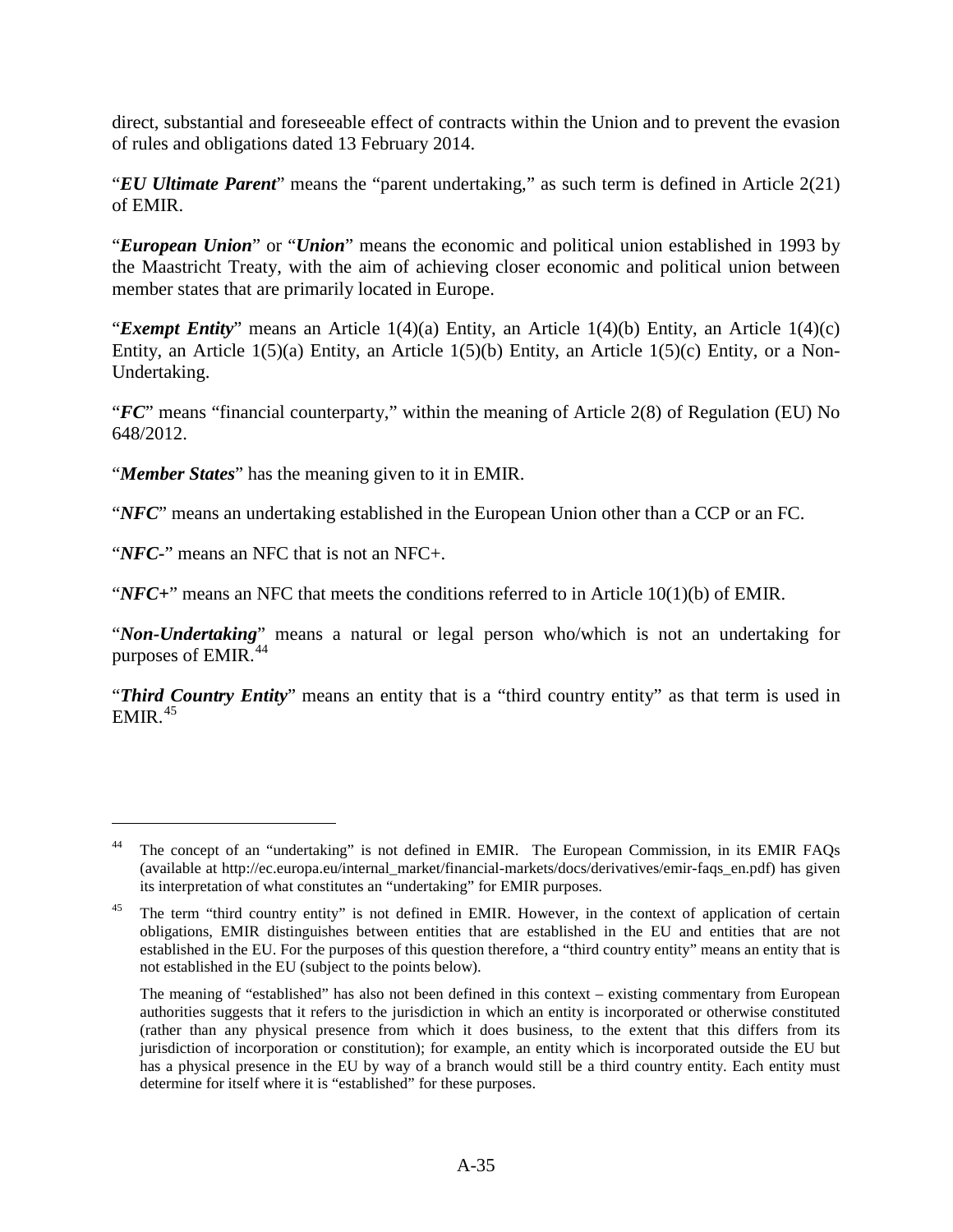## **Appendix IV: Definitions – [Japan](#page-13-0) Information**

"*Cabinet Office Ordinance on Financial Instrument Businesses etc.*" means the Cabinet Office Ordinance on Financial Instrument Businesses etc. *(kin'yuu shouhin torihiki gyou tou ni kansuru naikakufu rei)* (Cabinet Office Ordinance No. 52 of August 6, 2007), as amended.

"*Commodity Clearing Organization*" means a commodity clearing organization *(shouhin torihiki seisan kikan*) as defined in Article 2, Paragraph 18 of the Commodity Derivatives Act.

"*Commodity Derivatives Act*" means the Commodity Derivatives Act of Japan (*shouhin sakimono torihiki hou*) (Act No. 239 of August 5, 1950), as amended.

"*Commodity Transaction Obligation Assumption Business*" means the commodity transaction obligation assumption business (*shouhin torihiki saimu hikiuke gyou*) as defined in Article 2, Paragraph 17 of the Commodity Derivatives Act.

"*Enforcement Ordinance of the FIEA*" means the Enforcement Ordinance of the FIEA *(kin'yuu shouhin torihiki hou sekou rei)* (Ordinance No. 321 of September 30, 1965), as amended.

"*FIBO etc.*" means a Financial Instruments Business Operator etc. (*kin'yuu shouhin torihiki gyousha tou*) as defined in Article 34 of the FIEA.

"*FIEA*" means the Financial Instruments and Exchange Act of Japan (*kin'yuu shouhin torihiki hou*) (Act No. 25 of April 13, 1948), as amended.

"*Financial Instruments Clearing Organization*" means a financial instruments clearing organization (*kin'yuu shouhin torihiki seisan kikan*) as defined in Article 2, Paragraph 29 of the FIEA.

"*Financial Instruments Obligation Assumption Business*" means the financial instruments obligation assumption business (*kin'yuu shouhin saimu hikiuke gyou*) as defined in Article 2, Paragraph 28 of the FIEA.

"*Financial Instruments Obligation Assumption Business Operator*" means a business operator subject to an assumption of obligations of financial instruments (*kin'yuu shouhin saimu hikiuke gyou taishou gyou sha*) as defined in Article 2, Paragraph 28 of the FIEA.

"*Foreign Financial Instruments Clearing Organization*" means a foreign financial instruments clearing organization (*gaikoku kin'yuu shouhin torihiki seisan kikan*) as defined in Article 2, Paragraph 29 of the FIEA.

"*Interoperable Clearing Organization, etc.*" means an interoperable clearing organization, etc. (*renkei seisan kikan tou*) as defined in Article 156-20-16, Paragraph 1 of the FIEA.

"*Interoperable Financial Instruments Obligation Assumption Business*" means the interoperable financial instruments obligation assumption business (*renkei kin'yuu shouhin saimu hikiuke gyoumu*) as defined in Article 156-20-16, Paragraph 1 of the FIEA.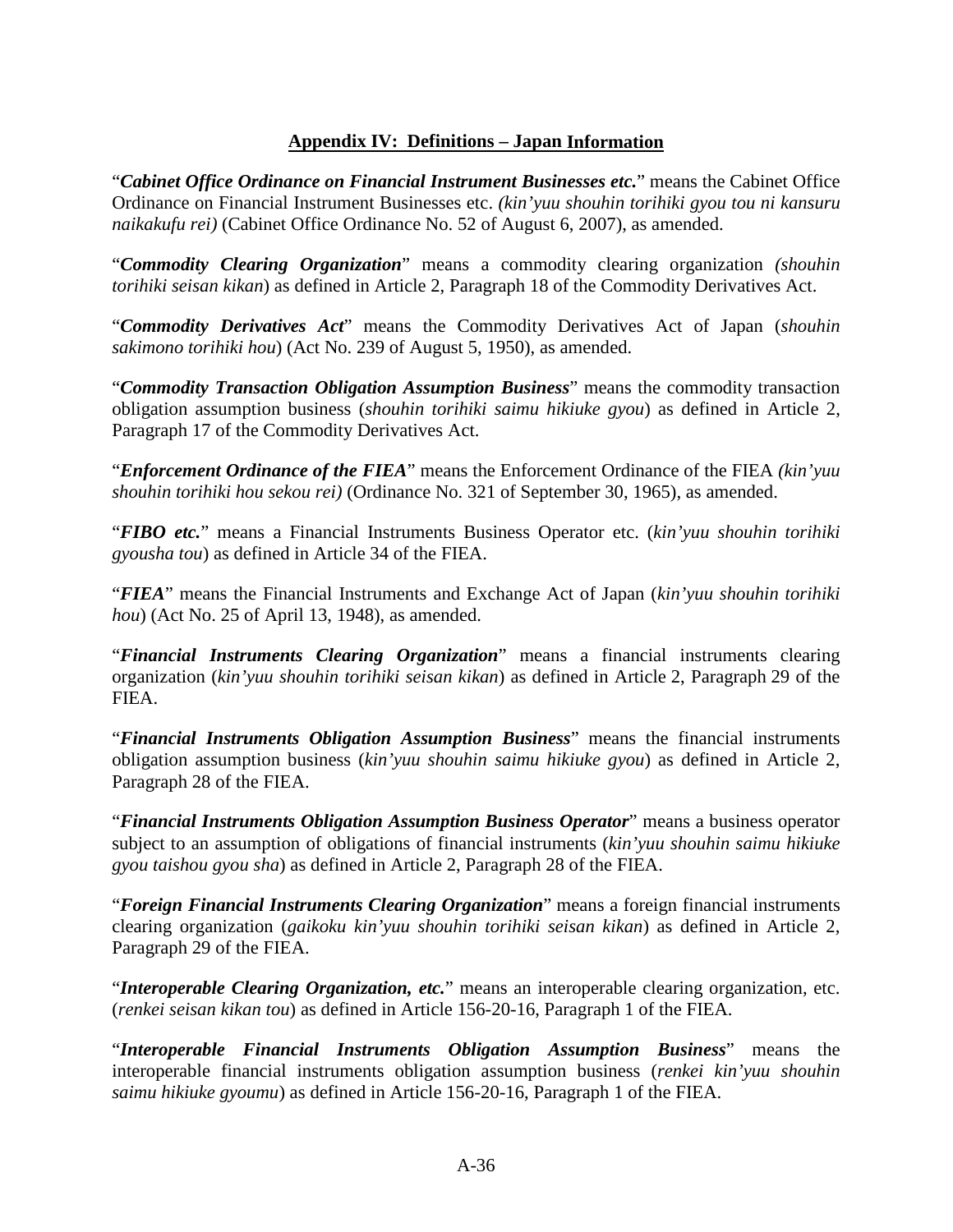"*Japan AANA*" means (i) in respect of the Regulated FIBO etc., an aggregate month-end average notional amount of Principal and its Japan AANA Group (excluding Principal) from March to May of the year immediately preceding the Reference Year (from March to May of the Reference Year if the Reference Time falls between September and December) of the following transactions (limited to transactions whereby both parties fall within (x) an entity provided in Article 123, Paragraph 11, Item 1(i) or (y) an entity other than the entity provided in Article 123, Paragraph 11, Item 4(i) of the Cabinet Office Ordinance on Financial Instrument Businesses etc. and excluding any transactions entered into by and among its Japan AANA Group):

- (a) Non-cleared OTC Derivative Transactions (except for those cleared by a corporation or other legal entity that is established under a law other than Japanese law and that conducts the same type of business as the Financial Instruments Obligation Assumption Business outside of Japan with respect to the Non-cleared OTC Derivative Transactions entered into by an entity other than the Financial Instruments Obligation Assumption Business Operator);
- (b) OTC Commodity Derivative Transactions (except for those cleared by the Commodity Clearing Organization or a corporation or other legal entity that is established under a law other than Japanese law and that conducts the same type of business as the Commodity Transaction Obligation Assumption Business or the business provided for in Article 170, Paragraph 1 of the Commodity Derivatives Act outside of Japan); and
- (c) foreign exchange forward transactions (*sakimono gaikoku kawase torihiki*),
- (ii) in respect of the Regulated FIBO etc. Equivalent at Offshore, an estimated aggregate month-end average notional amount of Principal and its Japan AANA Group (excluding Principal) from March to May of the year immediately preceding the Reference Year (from March to May of the Reference Year if the Reference Time falls between September and December) that are determined in a reasonable manner based on various factors including, but not limited to, certain features of the transactions with respect to the following transactions (limited to transactions whereby both parties fall within (x) an entity provided in Article 123, Paragraph 11, Item 1(i) or (y) an entity other than the entity provided in Article 123, Paragraph 11, Item 4(i) of the Cabinet Office Ordinance on Financial Instrument Businesses etc. and excluding any transactions entered into by and among its Japan AANA Group):
	- (a) OTC Derivative Transactions (except for those cleared by (x) a Financial Instruments Clearing Organization (including an Interoperable Clearing Organization, etc. if such Financial Instruments Clearing Organization conducts the Interoperable Financial Instruments Obligation Assumption Business), (y) a Foreign Financial Instruments Clearing Organization or (z) a corporation or other legal entity that is established under a law other than Japanese law and that conducts the same type of business as the Financial Instruments Obligation Assumption Business outside of Japan);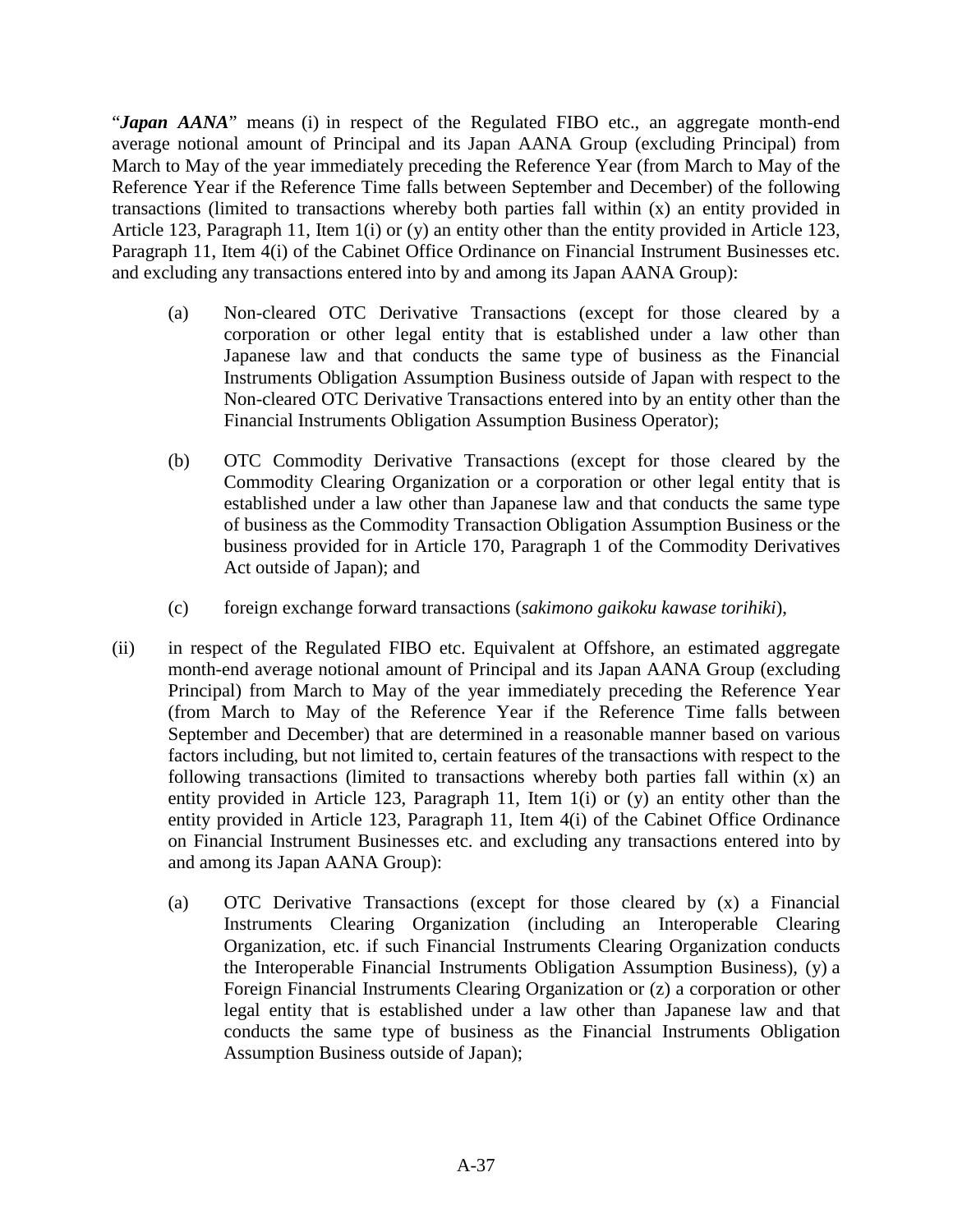- (b) OTC Commodity Derivative Transactions (except for those cleared by the Commodity Clearing Organization or a corporation or other legal entity that is established under a law other than Japanese law and that conducts the same type of business as the Commodity Transaction Obligation Assumption Business or the business provided for in Article 170, Paragraph 1 of the Commodity Derivatives Act outside of Japan); and
- (c) foreign exchange forward transactions, and
- (iii) in respect of the Regulated Trustee, an aggregate month-end average notional amount of Principal as trustee for a trust from March to May of the year immediately preceding the Reference Year (from March to May of the Reference Year if the Reference Time falls between September and December) with respect to the following transactions (limited to transactions whereby both parties fall within (x) an entity provided in Article 123, Paragraph 11, Item 1(i) or (y) an entity other than the entity provided in Article 123, Paragraph 11, Item 4(i) of the Cabinet Office Ordinance on Financial Instrument Businesses etc.):
	- (a) Non-cleared OTC Derivative Transactions;
	- (b) OTC Commodity Derivative Transactions (except for those cleared by the Commodity Clearing Organization or a corporation or other legal entity that is established under a law other than Japanese law and that conducts the same type of business as the Commodity Transaction Obligation Assumption Business or the business provided for in Article 170, Paragraph 1 of the Commodity Derivatives Act outside of Japan); and
	- (c) foreign exchange forward transactions.

"*Japan AANA Group*" means a group of the Subsidiaries etc. (if any), the Parent Companies etc. (if any) and the Subsidiaries etc. of such Parent Companies etc. (if any).

"*Japan Margin Requirements*" means the margin requirements as provided in Article 40, Item 2 of the FIEA and Article 123, Paragraph 1, Items 21-5 and 21-6 and Paragraphs 7 to 11 of the Cabinet Office Ordinance on Financial Instrument Businesses etc.

"*Japan Ultimate Parent*" means each person identified in Section 4(c)(ii) of this Letter.

"*Non-cleared OTC Derivative Transaction*" means a non-cleared OTC derivative transaction (*hi seisan tentou deribathibu torihiki*) as defined in Article 123, Paragraph 1, Item 21-5 of the Cabinet Office Ordinance on Financial Instrument Businesses etc.

"*OTC Commodity Derivative Transaction*" means an OTC commodity derivative transaction (*tentou shouhin deribathibu torihiki)* as defined in Article 2, Paragraph 14 of the Commodity Derivatives Act.

"*OTC Derivative Transaction*" means an OTC derivative transaction (*tentou deribathibu torihiki*) as defined in Article 2, Paragraph 22 of the FIEA.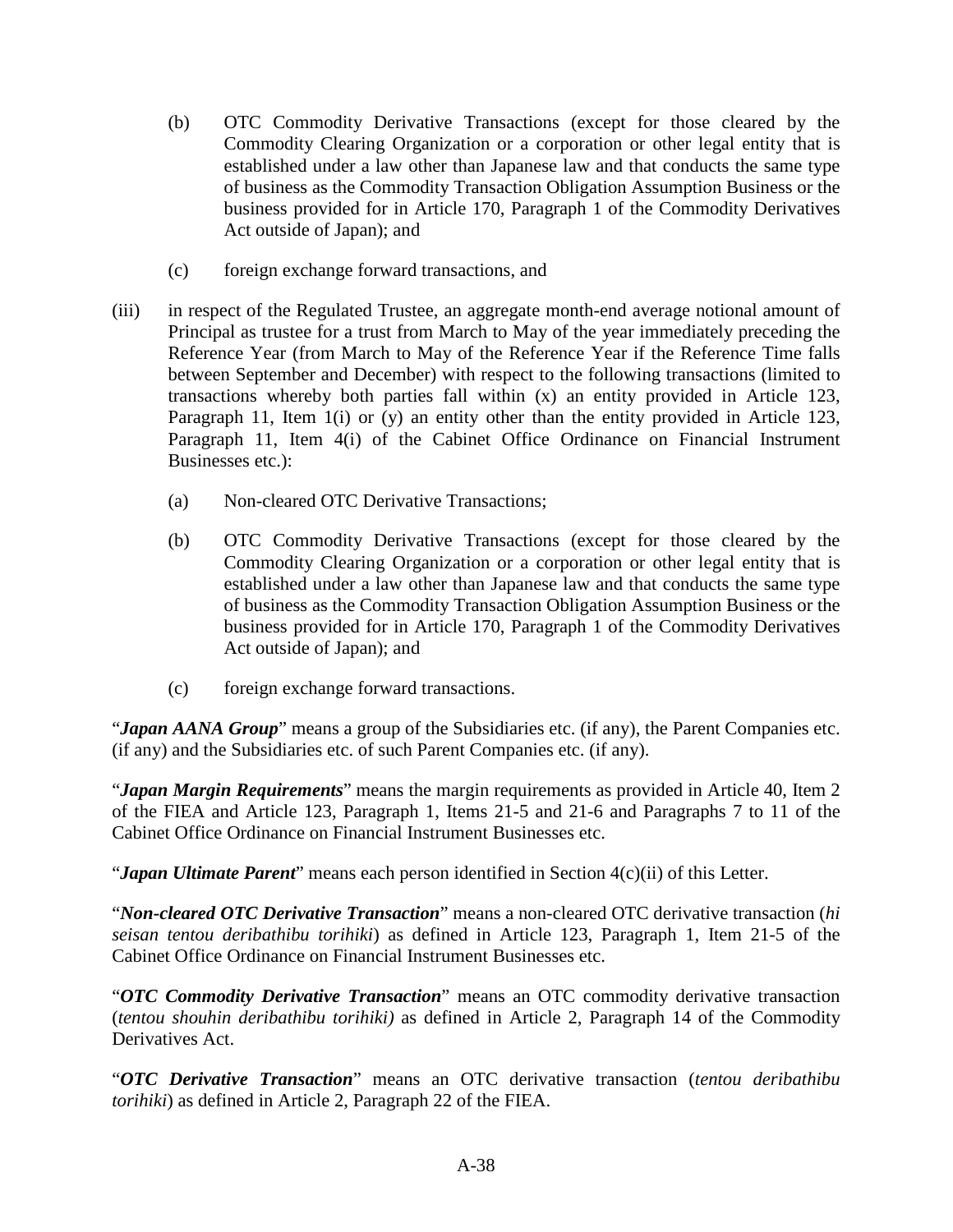"*Parent Companies etc.*" means parent companies etc. (*oya gaisha tou*) as defined in Article 15- 16, Paragraph 3 of the Enforcement Ordinance of the FIEA.

"*Reference Time*" means the time when a Non-cleared OTC Derivative Transaction is entered into.

"*Reference Year*" means the year into which the Reference Time falls.

"*Regulated FIBO etc.*" means a FIBO etc. which does not fall into any of the categories provided in Article 123, Paragraph 10, Item 4(*i*) and (*ro*) of the Cabinet Office Ordinance on Financial Instrument Businesses etc. (excluding a FIBO etc. which falls into the category of the Regulated Trustee).

"*Regulated FIBO etc. Equivalent at Offshore*" means a person (i) who is not a FIBO etc. and (ii) which satisfies the exceptional conditions provided in Article 123, Paragraph 10, Item 1(*i*) and (*ro*) of the Cabinet Office Ordinance on Financial Instrument Businesses etc.

"*Regulated Trustee*" means a FIBO etc. which acts as trustee for a trust whose trust assets do not satisfy the condition provided in Article 123, Paragraph 10, Item 2 of the Cabinet Office Ordinance on Financial Instrument Businesses etc. For the avoidance of doubt, Non-cleared OTC Derivative Transactions which belong to such trust will not be exempt from the Japan Margin Requirements.

"*Subsidiaries etc.*" means subsidiaries etc. (*ko gaisha tou*) as defined in Article 15-16, Paragraph 3 of the Enforcement Ordinance of the FIEA.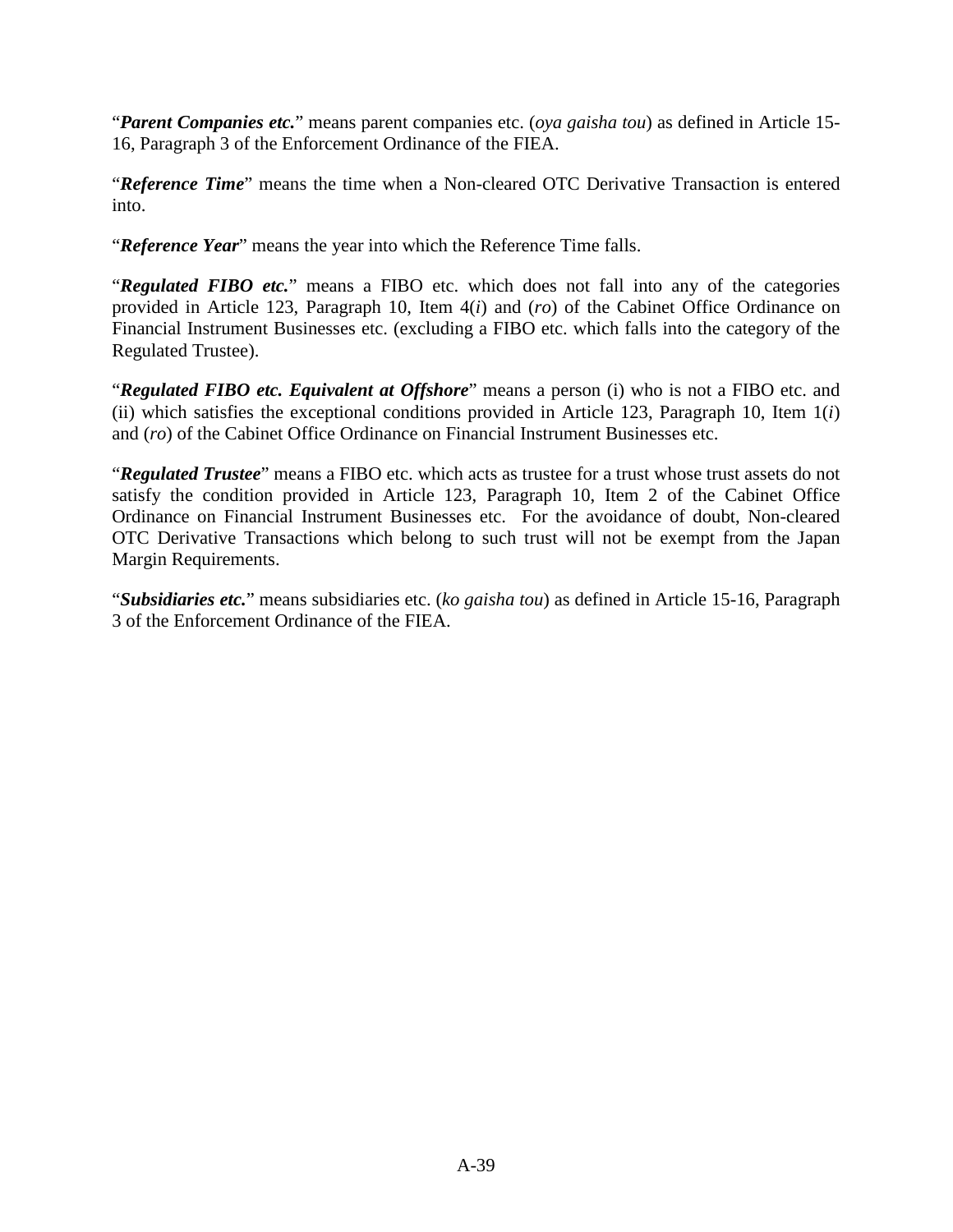# **Appendix V: Definitions – [Switzerland Information](#page-17-0)**

"*FC-*" means a "financial counterparty" which is small within the meaning of Article 99 FMIA in conjunction with Article 88 (2) FMIO.

"*FC+*" means a "financial counterparty" within the meaning of Article 93 (2) FMIA which is not a Small SFC.

"*FMIA*" means the Swiss Federal Act on Financial Market Infrastructures and Market Conduct in Securities and Derivatives Trading of 19 June 2015.

"*FMIA AANA*" means an aggregate month-end average notional amount of non-centrally cleared derivatives, as calculated in accordance with Article  $131(4)(a)$  and  $(5)(a-d)$  FMIO respectively.

"*FMIA AANA Group*" means a financial group, an insurance group or any group within the meaning of Article 131(4)(a) and (5)(a–d) FMIO, respectively.

"*FMIA Article 93(4)(a) Entity*" means multilateral development banks.

"*FMIA Article 93(4)(b) Entity*" means organisations, including social security institutions, belonging to the Swiss Confederation, cantons or communes or for which the Swiss Confederation, canton or commune in question is liable and provided that they are not Swiss financial counterparties.

"*FMIA Article 94(1)(a) Entity*" means the Swiss Confederation, cantons and communes.

"*FMIA Article 94(1)(b) Entity*" means the Swiss National Bank.

"*FMIA Article 94(1)(c) Entity*" means the Bank for International Settlements.

"*FMIA Article 94(2) Entity*" means an entity excluded from Chapter 1 (Derivatives Trading) of Title 3 (Market Conduct) of FMIA, by the Federal Council under Article 94(2) of FMIA and accordingly includes an entity falling within the list of public state bodies set out in Article 79 of FMIO, namely: (a) foreign central banks; (b) the European Central Bank; (c) the European Financial Stability Facility; (d) the European Stability Mechanism; (e) official bodies or state departments that are responsible for or involved in administering the national debt; and (f) financial institutions set up by a central government or by the government of a subordinate regional body in order to grant promotional loans on the state's behalf on a non-competitive, non-profit-oriented basis.

"*FMIA Exempt Entity*" means a FMIA Article 93(4)(a) Entity, a FMIA Article 93(4)(b) Entity, a FMIA Article 94(1)(a) Entity, a FMIA Article 94(1)(b) Entity, a FMIA Article 94(1)(c) Entity, a FMIA Article 94(2) Entity, or a FMIA Non-Undertaking Entity.

"*FMIA Margin Requirements*" means the FMIA margin requirements pursuant to Article 110 through 111 FMIA and Art. 94 and Art. 100 through 107 FMIO.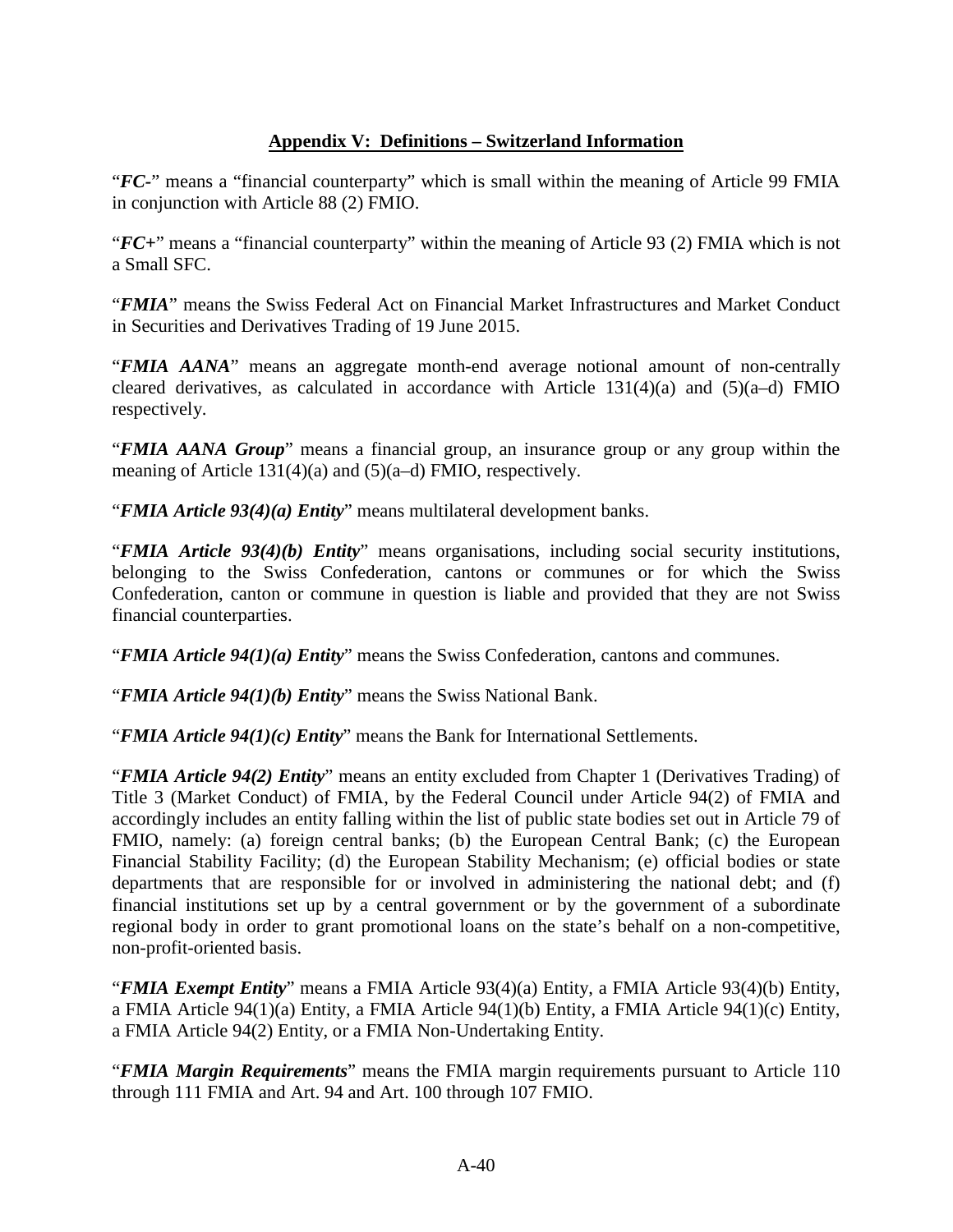"*FMIA Ultimate Parent*" means the "parent undertaking" (as such term is defined in Art. 3(1)(a) FMIA).

"*FMIA Non–Undertaking Entity*" means a counterparty that is not an undertaking (Unternehmen/Entreprise) within the meaning of Article 77 FMIO.

"*FMIA Third-Country Entity*" means an entity that is a "third country entity" (*ausländische Gegenpartei/Contrepartie étrangère*) as that term is used in FMIA and FMIO. [46](#page-44-0)

"*FMIO*" means the Swiss Federal Council Ordinance on Financial Market Infrastructures and Market Conduct in Securities and Derivatives Trading of 25 November 2015.

"*NFC*-" means a "non-financial counterparty" which is small within the meaning of Article 98 FMIA in conjunction with Article 88 (1) FMIO.

"*NFC+*" means a "non-financial counterparty" within the meaning of Article 93 (3) FMIA which is not a Small SNFC.

<span id="page-44-0"></span><sup>46</sup> The term "third country entity" (*ausländische Gegenpartei/contrepartie étrangère*) is not defined in the FMIA/FMIO. However, in the context of application of certain obligations, the FMIA distinguishes between entities that have their registered seat in Switzerland and entities that do not have their registered seat in Switzerland. As a result, if the counterparty has its registered seat in Switzerland it is subject to FMIA and therefore should not be considered as a third country entity from a FMIA perspective. A "FMIA Third Country Entity" means an entity that has no registered seat in Switzerland and is not a Swiss branch of a FMIA third country entity that is exceptionally subjected to the FMIA by the Federal Council due to not being adequately regulated and supervised in the third country entity's home country.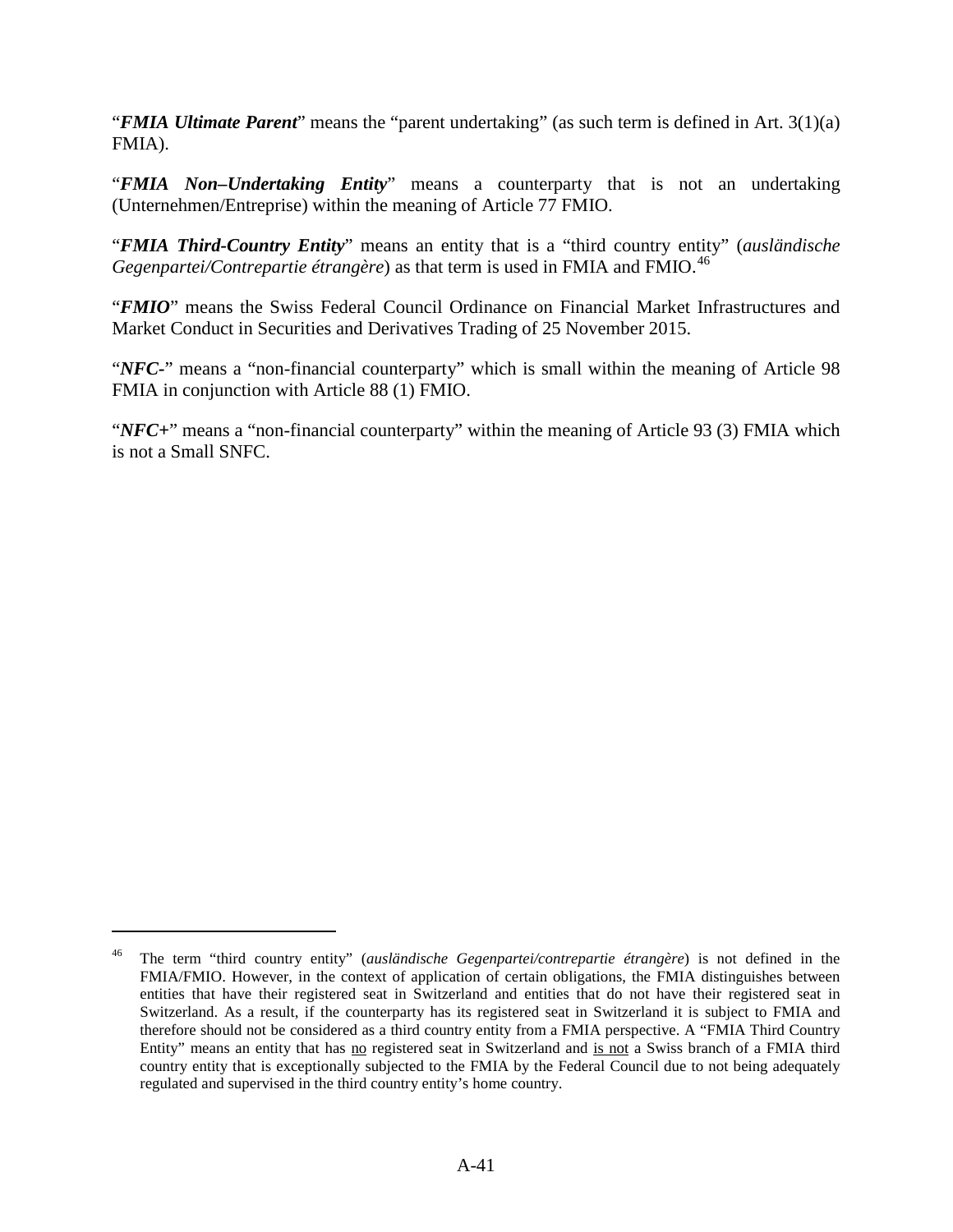# **Appendix VI: Definitions – [United States Information](#page-21-0)**

"*Affiliate*" means (i) in the case of the PR Margin Requirements, an "affiliate," as defined in PR Reg. \_.2 and (ii) in the case of the CFTC Margin Requirements, a "margin affiliate," as defined in CFTC Reg. 23.151.

"*CEA*" means the US Commodity Exchange Act, as amended.

"*CFTC*" means the US Commodity Futures Trading Commission.

"*CFTC Captive Finance Company Exemption*" means the exemption from margin requirements for an entity that qualifies for an exclusion from the definition of "financial entity" in Section CEA § 2(h)(7)(C)(iii).

"*CFTC Exempt Cooperative Exemption*" means the exemption from margin requirements for an entity that qualifies for an exception from clearing under a rule, regulation, or order that the CFTC issued pursuant to its authority under Section 4(c)(1) of the CEA concerning cooperative entities that would otherwise be subject to the requirements of CEA § 2(h)(1)(A).<sup>[47](#page-45-0)</sup>

"*CFTC Financial End User*" means a "financial end user" as defined in CFTC Reg. 23.151.<sup>[48](#page-45-1)</sup>

"*CFTC Foreign Consolidated Subsidiary*" means a "foreign consolidated subsidiary," as defined in CFTC Reg.  $23.160(a)(1)$ .

"*CFTC Guarantee*" means a "guarantee" as defined in CFTC Reg. 23.160(a)(2).<sup>[49](#page-45-2)</sup>

"*CFTC Margin Requirements*" means the margin requirements adopted by the CFTC pursuant to CEA  $\S$  4s(e).

"*CFTC Non-Financial Entity Exemption*" means the exemption from margin requirements for an entity that does not meet the general definition of "financial entity" in CEA  $\S$  2(h)(7)(C)(i).

"*CFTC Small Bank Exemption*" means the exemption from margin requirements for an entity that qualifies for an exclusion from the definition of "financial entity" in CEA  $\S$  2(h)(7)(C)(ii) and CFTC Regulation 50.50(d).

<span id="page-45-0"></span><sup>47</sup> *See* CFTC Regulation 50.51.

<span id="page-45-1"></span><sup>&</sup>lt;sup>48</sup> This definition, as it existed at the time of publication, is provided at the end of this Letter for ease of reference.

<span id="page-45-2"></span><sup>&</sup>lt;sup>49</sup> Solely for ease of reference, as of the date of publication of this Letter, CFTC Reg. 23.160(a)(2) states:

*Guarantee* means an arrangement pursuant to which one party to an uncleared swap has rights of recourse against a guarantor, with respect to its counterparty's obligations under the uncleared swap. For these purposes, a party to an uncleared swap has rights of recourse against a guarantor if the party has a conditional or unconditional legally enforceable right to receive or otherwise collect, in whole or in part, payments from the guarantor with respect to its counterparty's obligations under the uncleared swap. In addition, in the case of any arrangement pursuant to which the guarantor has a conditional or unconditional legally enforceable right to receive or otherwise collect, in whole or in part, payments from any other guarantor with respect to the counterparty's obligations under the uncleared swap, such arrangement will be deemed a guarantee of the counterparty's obligations under the uncleared swap by the other guarantor.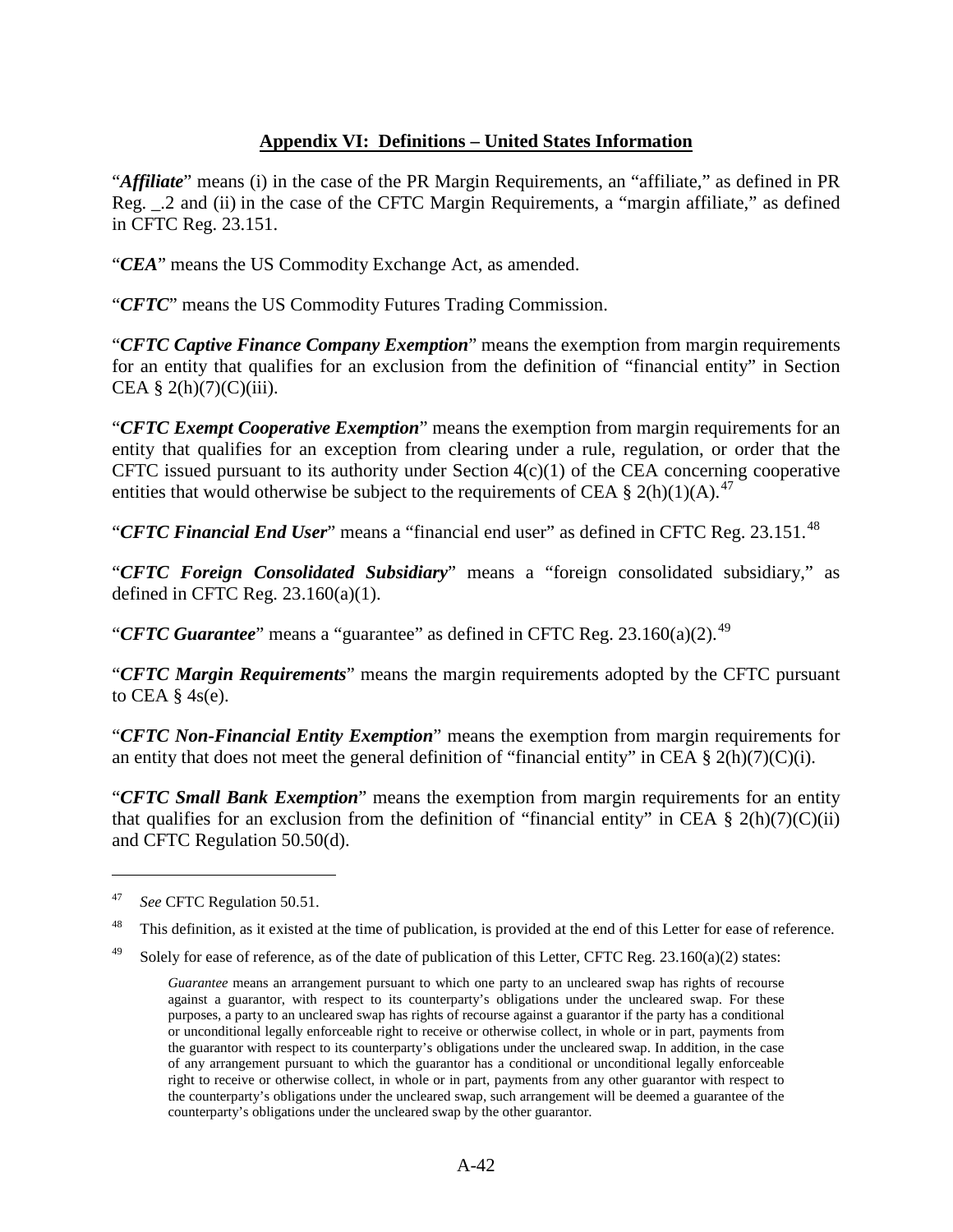"*CFTC Treasury Affiliate Exemption*" means the exemption from margin requirements for an entity that satisfies the criteria in CEA  $\S$  2(h)(7)(D) and implementing regulations.

"*CFTC US Person*" means a "US person," as defined in CFTC Reg. 23.160(a)(10).<sup>[50](#page-46-0)</sup>

"*Clearing Requirement*" means (i) in the case of a Swap, CEA § 2(h)(1) and (ii) in the case of a Security-Based Swap, Exchange Act § 3C(a)(1).

"*Exchange Act*" means the US Securities Exchange Act of 1934, as amended.

"*Hedging Exempt Swap*" means a Swap or Security-based Swap that is exempt pursuant to PR Reg. \_.1(d), CFTC Reg. 23.150(b) or Section 15F(e)(4) of the Exchange Act.

"*Major Security-Based Swap Participant*" means a "major security-based swap participant," as defined in Exchange Act § 3(a)(67) and the rules adopted thereunder.

"*Major Swap Participant*" means a "major swap participant," as defined in CEA § 1a(33).

"*Material Swaps Exposure*" means "material swaps exposure," as defined in PR Reg. \_.2 and CFTC Reg. 23.151.

"**PR Financial End User**" means a "financial end user," as defined in PR Reg. \_.2.<sup>[51](#page-46-1)</sup>

"*PR Foreign Consolidated Subsidiary*" means a Swap Entity that is a Subsidiary of an entity that is organized under the laws of the United States or any US State.

"*PR Margin Requirements*" means the margin requirements adopted by a Prudential Regulator pursuant to CEA  $\S$  4s(e) and Exchange Act  $\S$  15F(e).

"*PR US Branch*" means a branch or agency organized or licensed under the laws of the United States or any US State.

<span id="page-46-0"></span><sup>&</sup>lt;sup>50</sup> Solely for ease of reference, as of the date of publication of this Letter, CFTC Reg. 23.160(a)(10) states:

*U.S. person* means: (i) A natural person who is a resident of the United States; (ii) An estate of a decedent who was a resident of the United States at the time of death; (iii) A corporation, partnership, limited liability company, business or other trust, association, joint-stock company, fund or any form of entity similar to any of the foregoing (other than an entity described in paragraph  $(a)(10)(iv)$  or  $(v)$  of this section) (a "legal entity"), in each case that is organized or incorporated under the laws of the United States or that has its principal place of business in the United States, including any branch of such legal entity; (iv) A pension plan for the employees, officers or principals of a legal entity described in paragraph (a)(10)(iii) of this section, unless the pension plan is primarily for foreign employees of such entity; (v) A trust governed by the laws of a state or other jurisdiction in the United States, if a court within the United States is able to exercise primary supervision over the administration of the trust; (vi) A legal entity (other than a limited liability company, limited liability partnership or similar entity where all of the owners of the entity have limited liability) that is owned by one or more persons described in paragraphs  $(a)(10)(i)$  through (v) of this section and for which such person(s) bears unlimited responsibility for the obligations and liabilities of the legal entity, including any branch of the legal entity; or (vii) An individual account or joint account (discretionary or not) where the beneficial owner (or one of the beneficial owners in the case of a joint account) is a person described in paragraphs  $(a)(10)(i)$  through  $(vi)$  of this section.

<span id="page-46-1"></span><sup>&</sup>lt;sup>51</sup> This definition, as it existed at the time of publication, is provided at the end of this Letter for ease of reference.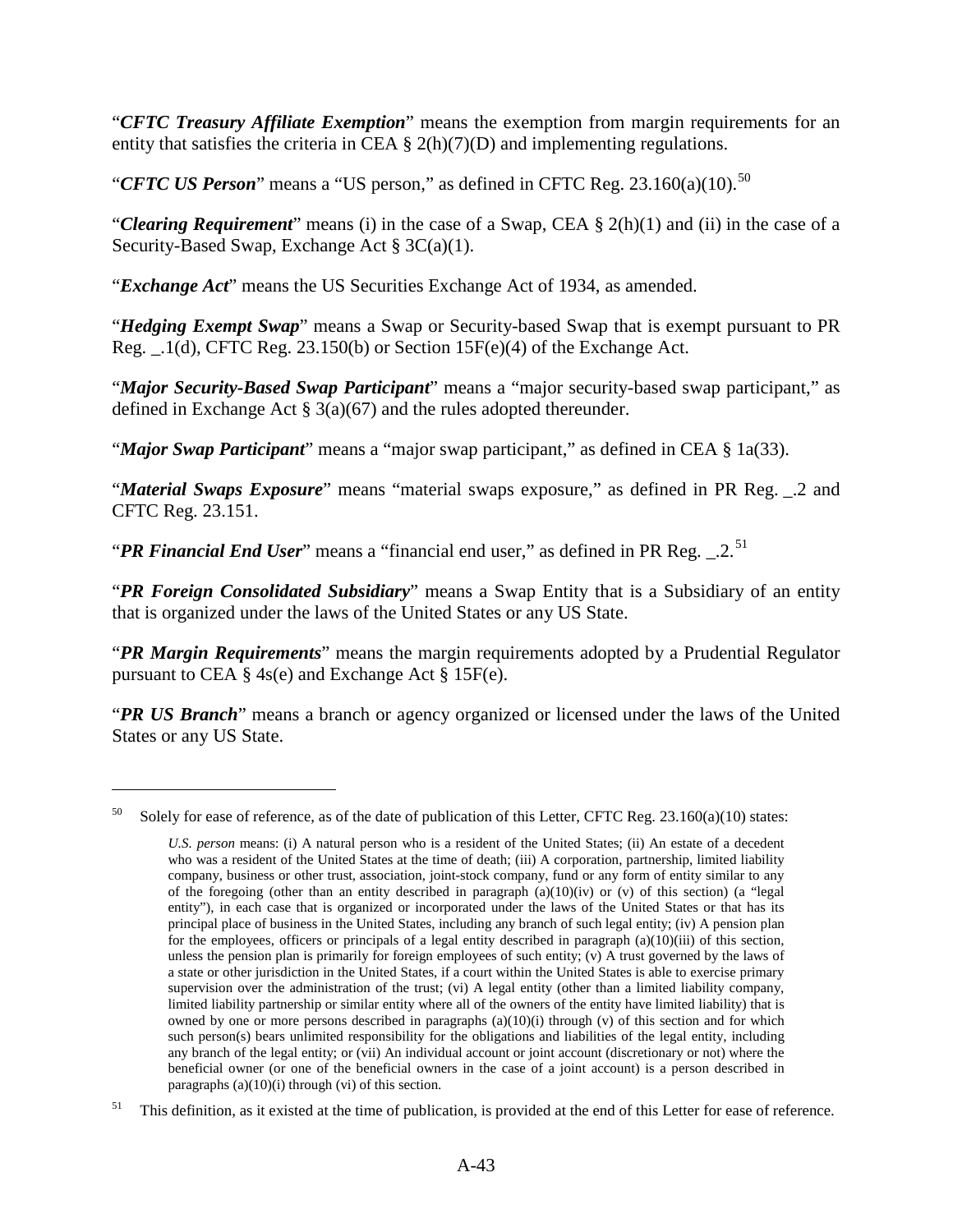"*PR US Person*" means (i) an entity organized under the laws of the United States or any State other than a US branch, office or agency of a non-US bank or (ii) a natural person who is a resident of the United States.<sup>[52](#page-47-0)</sup>

"*Prudential Regulator*" means a "prudential regulator," as defined in CEA § 1a(39).

"*SEC*" means the US Securities and Exchange Commission.

"*Security-Based Swap*" means a "security-based swap," as defined in Exchange Act § 3(a)(68) and the rules adopted thereunder.

"*Security-Based Swap Dealer*" means a "security-based swap dealer," as defined in Exchange Act  $\S 3(a)(71)$  and the rules adopted thereunder.

"*Subsidiary*" means a "subsidiary," as defined in PR Reg. \_2.<sup>[53](#page-47-1)</sup>

"*Swap*" means a "swap," as defined in CEA § 1a(47) and the rules adopted thereunder.

"*Swap Dealer*" means a "swap dealer," as defined in CEA § 1a(49) and the rules adopted thereunder.

"*Swap Entity*" means a Swap Dealer, a Security-Based Swap Dealer, a Major Swap Participant or a Major Security-Based Swap Participant.

"*Swaps Hedging Exemption*" means the exemptions from the PR Margin Requirements pursuant to PR Reg.  $.1(d)(1)$  or from the CFTC Margin Requirements pursuant to CFTC Reg. 23.150(b).

"*Swaps Hedging Exemption Reporting Requirement*" means the reporting requirements of CFTC Reg. 50.50(b).

"*Swaps Hedging Requirement*" means the requirements of CFTC Reg. 50.50(c).

"*Uncleared Swap*" means, (i) in the case of the PR Margin Requirements, a "non-cleared swap," as defined in PR Reg. \_.2 and (ii) in the case of the CFTC Margin Requirements, an "uncleared swap," as defined in CFTC Reg. 23.151.

 $\overline{a}$ 

<span id="page-47-1"></span>53 Solely for ease of reference, as of the date of publication of this Letter, PR Reg. \_.2 states, in relevant part:

<span id="page-47-0"></span> $52$  PR Reg.  $.9(b)(1)$ .

*Subsidiary*. A company is a subsidiary of another company if: (1) The company is consolidated by the other company on financial statements prepared in accordance with U.S. Generally Accepted Accounting Principles, the International Financial Reporting Standards, or other similar standards; (2) For a company that is not subject to such principles or standards, if consolidation as described in paragraph (1) of this definition would have occurred if such principles or standards had applied; or (3) [The Agency] has determined that the company is a subsidiary of another company, based on [Agency's] conclusion that either company provides significant support to, or is materially subject to the risks of loss of, the other company.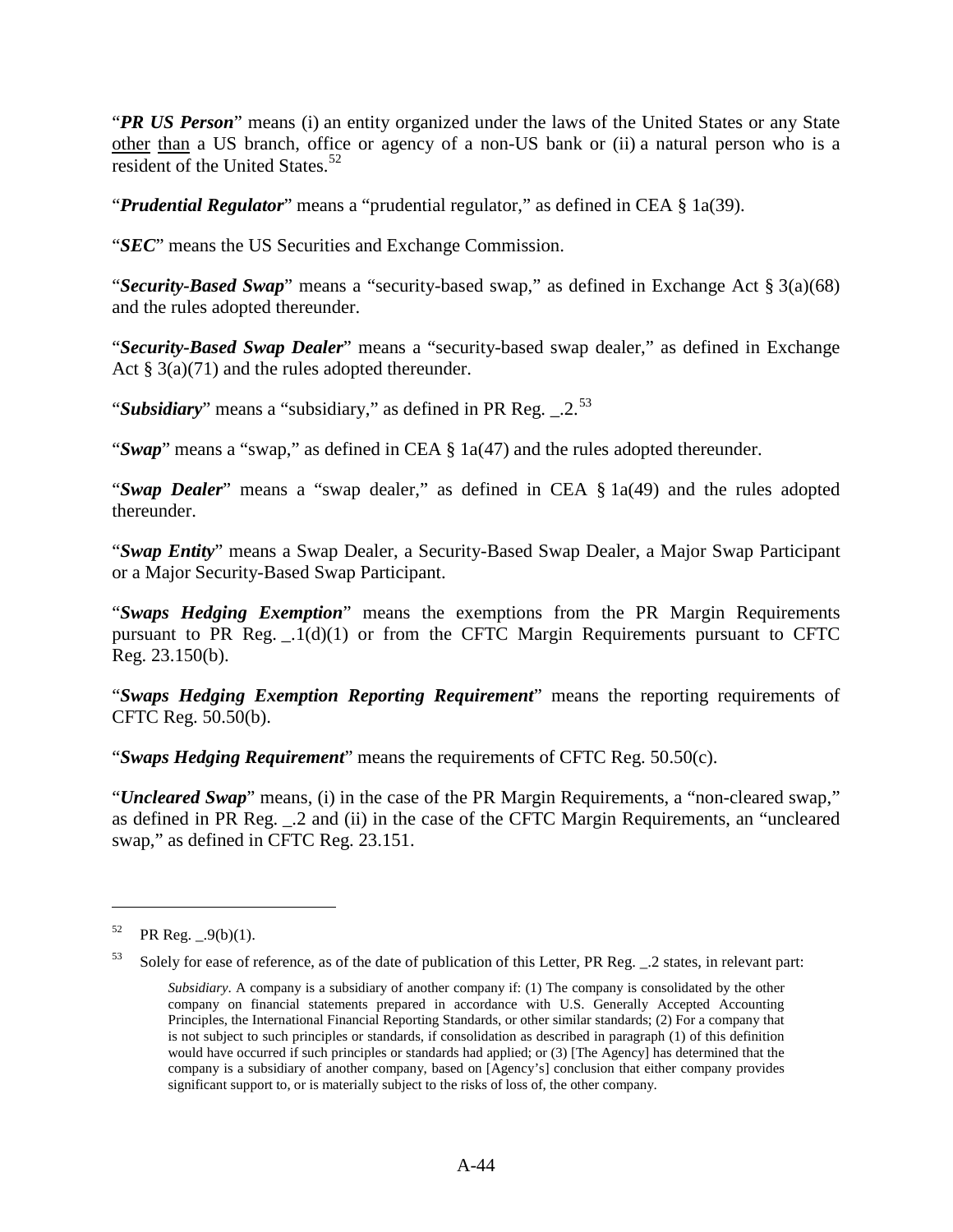"*Uncleared Security-Based Swap*" means, (i) in the case of the PR Margin Requirements, a "non-cleared security-based swap," as defined in PR Reg. \_.2 and (ii) in the case of the CFTC Margin Requirements, an "uncleared security-based swap," as defined in CFTC Reg. 23.151.

"*US AANA*" means the average daily aggregate notional amount of Uncleared Swaps, Uncleared Security-Based Swaps, Foreign Exchange Swaps and Foreign Exchange Forwards (other than Hedging Exempt Swaps) for March, April and May of [relevant year], where such amounts are calculated only for business days and transactions between Affiliates are only counted once.

"*US AANA Group*" means a group of Affiliates.

"*US Foreign Exchange Forward*" means a "foreign exchange forward," as defined in CEA  $§ 1a(24).$ 

"*US Foreign Exchange Swap*" means a "foreign exchange swap," defined in CEA § 1a(25).

"*US Margin Requirements*" means the PR Margin Requirements and the CFTC Margin Requirements.

"*US Ultimate Parent*" means the person identified in Section 6(e)(i)(2) of this Letter.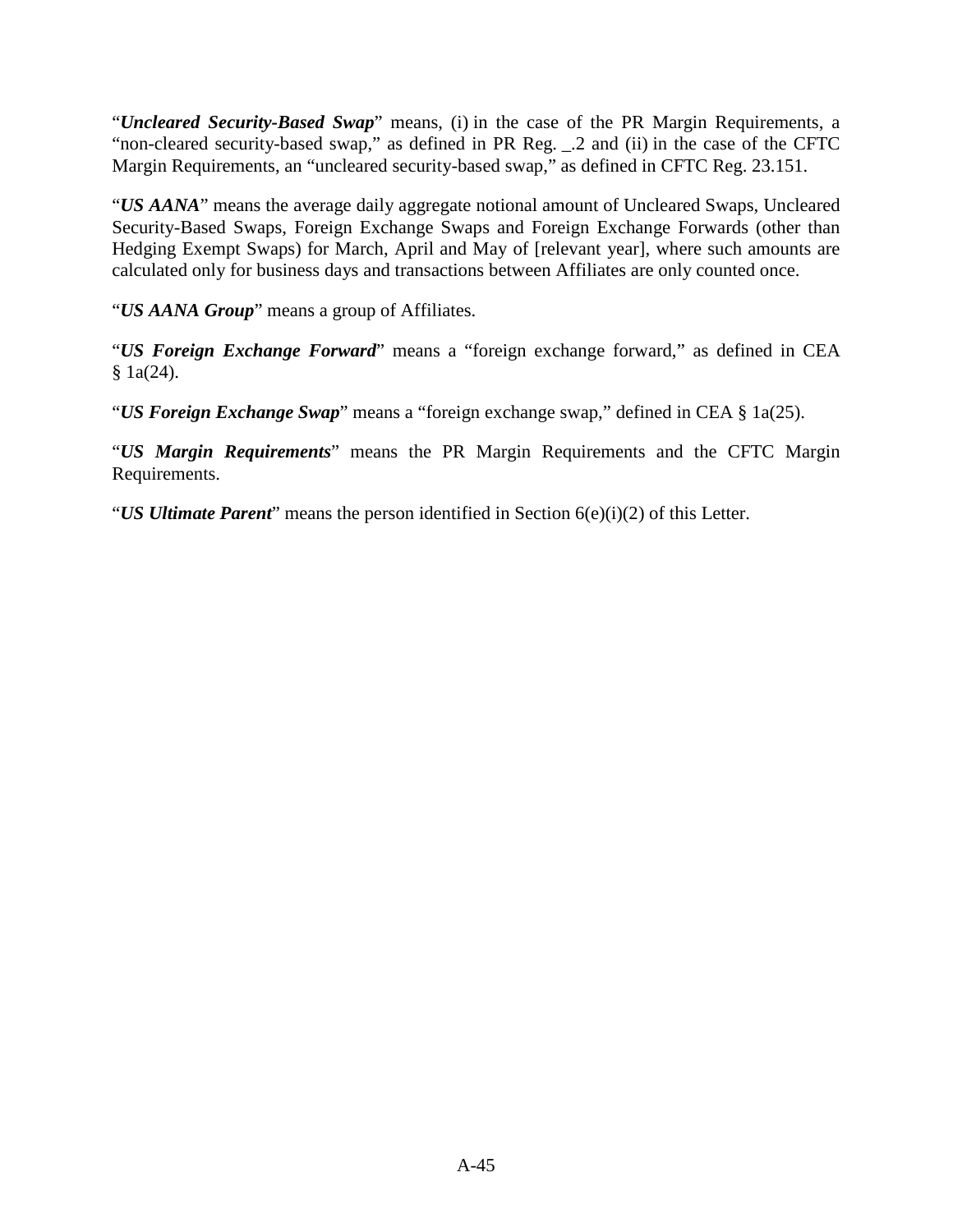#### **"CFTC Financial End User"**

*The definition of "financial end user" in CFTC Regulation 23.150 (as of []) is provided below solely for ease of reference.*

Financial end user means—

- (1) A counterparty that is not a swap entity and that is:
	- (i) A bank holding company or a margin affiliate thereof; a savings and loan holding company; a U.S. intermediate holding company established or designated for purposes of compliance with 12 C.F.R. 252.153; or a nonbank financial institution supervised by the Board of Governors of the Federal Reserve System under Title I of the Dodd-Frank Wall Street Reform and Consumer Protection Act (12 U.S.C. 5323);
	- (ii) A depository institution; a foreign bank; a Federal credit union or State credit union as defined in section 2 of the Federal Credit Union Act (12 U.S.C. 1752(1) and (6)); an institution that functions solely in a trust or fiduciary capacity as described in section  $2(c)(2)(D)$  of the Bank Holding Company Act (12 U.S.C.  $1841(c)(2)(D)$ ; an industrial loan company, an industrial bank, or other similar institution described in section  $2(c)(2)(H)$  of the Bank Holding Company Act  $(12 \text{ U.S.C. } 1841(c)(2)(H));$
	- (iii) An entity that is state-licensed or registered as:
		- (A) A credit or lending entity, including a finance company; money lender; installment lender; consumer lender or lending company; mortgage lender, broker, or bank; motor vehicle title pledge lender; payday or deferred deposit lender; premium finance company; commercial finance or lending company; or commercial mortgage company; except entities registered or licensed solely on account of financing the entity's direct sales of goods or services to customers;
		- (B) A money services business, including a check casher; money transmitter; currency dealer or exchange; or money order or traveler's check issuer;
	- (iv) A regulated entity as defined in section 1303(20) of the Federal Housing Enterprises Financial Safety and Soundness Act of 1992 (12 U.S.C. 4502(20)) or any entity for which the Federal Housing Finance Agency or its successor is the primary federal regulator;
	- (v) Any institution chartered in accordance with the Farm Credit Act of 1971, as amended, 12 U.S.C. 2001 et seq. that is regulated by the Farm Credit Administration;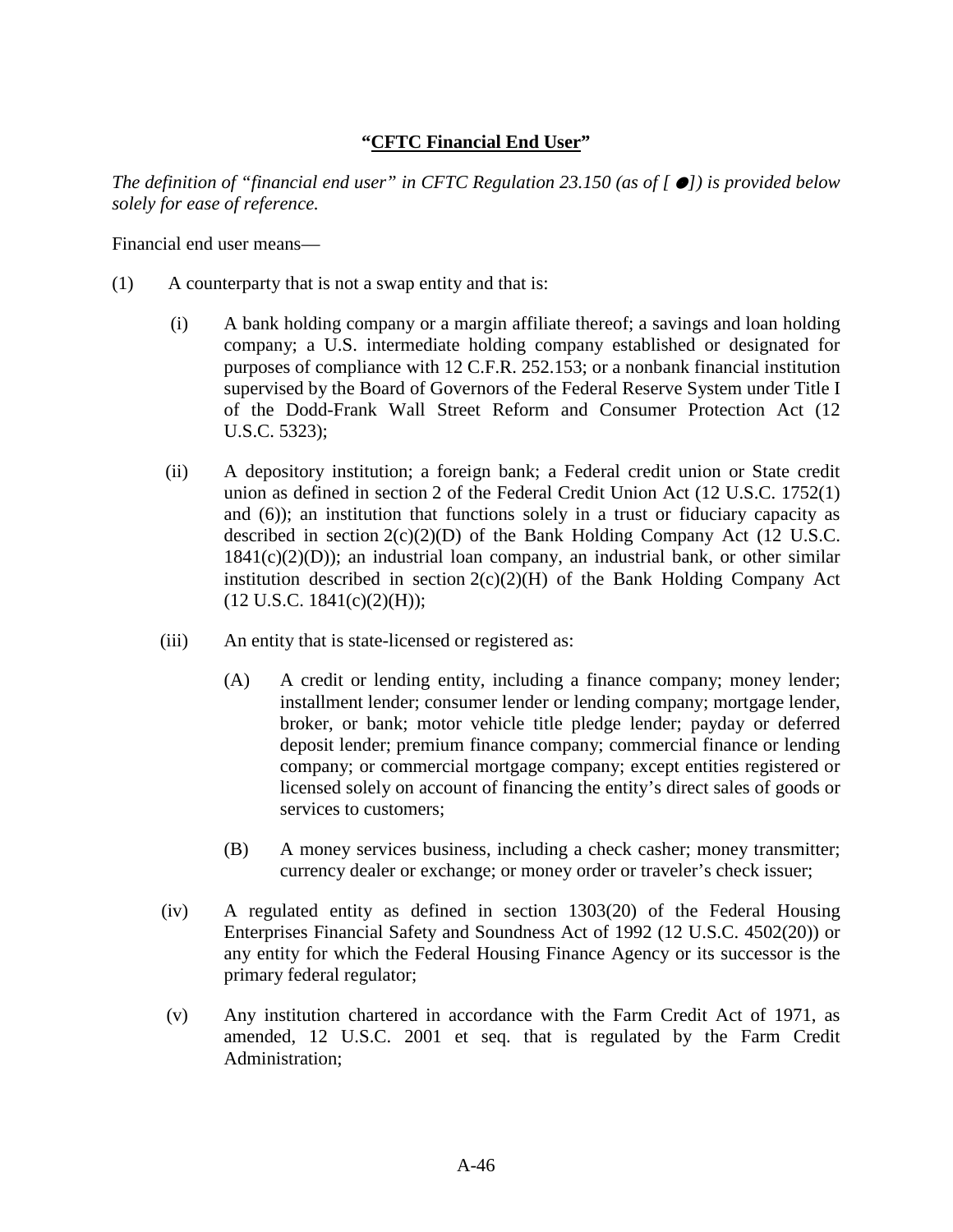- (vi) A securities holding company; a broker or dealer; an investment adviser as defined in section 202(a) of the Investment Advisers Act of 1940 (15 U.S.C. 80b-2(a)); an investment company registered with the Securities and Exchange Commission under the Investment Company Act of 1940 (15 U.S.C. 80a–1 et seq.), a company that has elected to be regulated as a business development company pursuant to section 54(a) of the Investment Company Act of 1940 (15 U.S.C. 80a–53(a)), or a person that is registered with the U.S. Securities and Exchange Commission as a security-based swap dealer or a major security-based swap participant pursuant to the Securities Exchange Act of 1934 (15 U.S.C. 78a et seq.).
- (vii) A private fund as defined in section 202(a) of the Investment Advisers Act of 1940 (15 U.S.C. 80-b-2(a)); an entity that would be an investment company under section 3 of the Investment Company Act of 1940 (15 U.S.C. 80a–3) but for section  $3(c)(5)(C)$ ; or an entity that is deemed not to be an investment company under section 3 of the Investment Company Act of 1940 pursuant to Investment Company Act Rule 3a–7 (§ 270.3a–7 of this title) of the Securities and Exchange Commission;
- (viii) A commodity pool, a commodity pool operator, a commodity trading advisor, a floor broker, a floor trader, an introducing broker or a futures commission merchant;
- (ix) An employee benefit plan as defined in paragraphs (3) and (32) of section 3 of the Employee Retirement Income and Security Act of 1974 (29 U.S.C. 1002);
- (x) An entity that is organized as an insurance company, primarily engaged in writing insurance or reinsuring risks underwritten by insurance companies, or is subject to supervision as such by a State insurance regulator or foreign insurance regulator;
- (xi) An entity, person, or arrangement that is, or holds itself out as being, an entity, person, or arrangement that raises money from investors, accepts money from clients, or uses its own money primarily for investing or trading or facilitating the investing or trading in loans, securities, swaps, funds, or other assets; or
- (xii) An entity that would be a financial end user described in paragraph (1) of this definition or a swap entity if it were organized under the laws of the United States or any State thereof.
- (2) The term "financial end user" does not include any counterparty that is:
	- (i) A sovereign entity;
	- (ii) A multilateral development bank;
	- (iii) The Bank for International Settlements;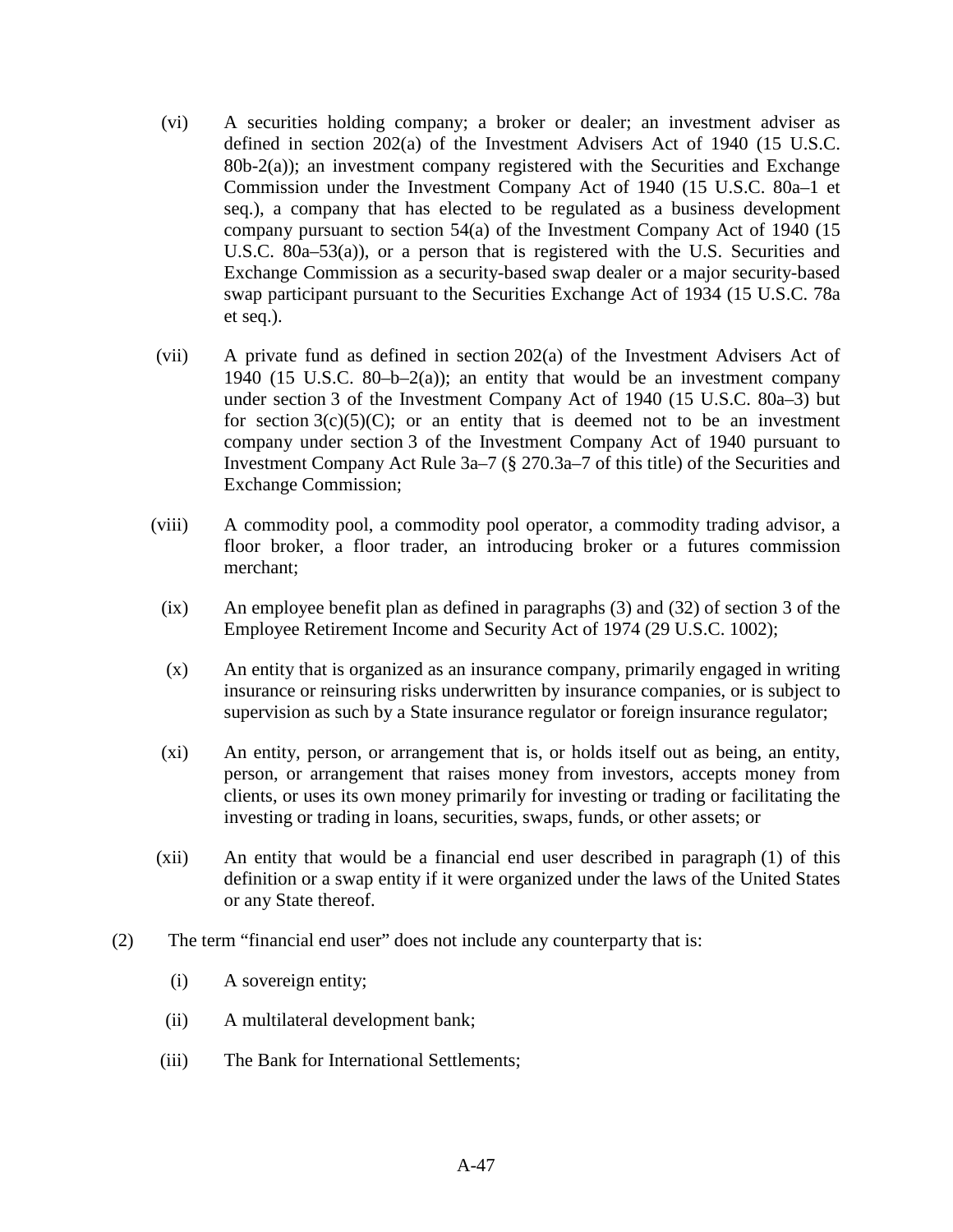- (iv) An entity that is exempt from the definition of financial entity pursuant to section  $2(h)(7)(C)(iii)$  of the Act and implementing regulations;
- (v) An affiliate that qualifies for the exemption from clearing pursuant to section  $2(h)(7)(D)$  of the Act; or
- (vi) An eligible treasury affiliate that the Commission exempts from the requirements of §§ 23.150 through 23.161 by rule.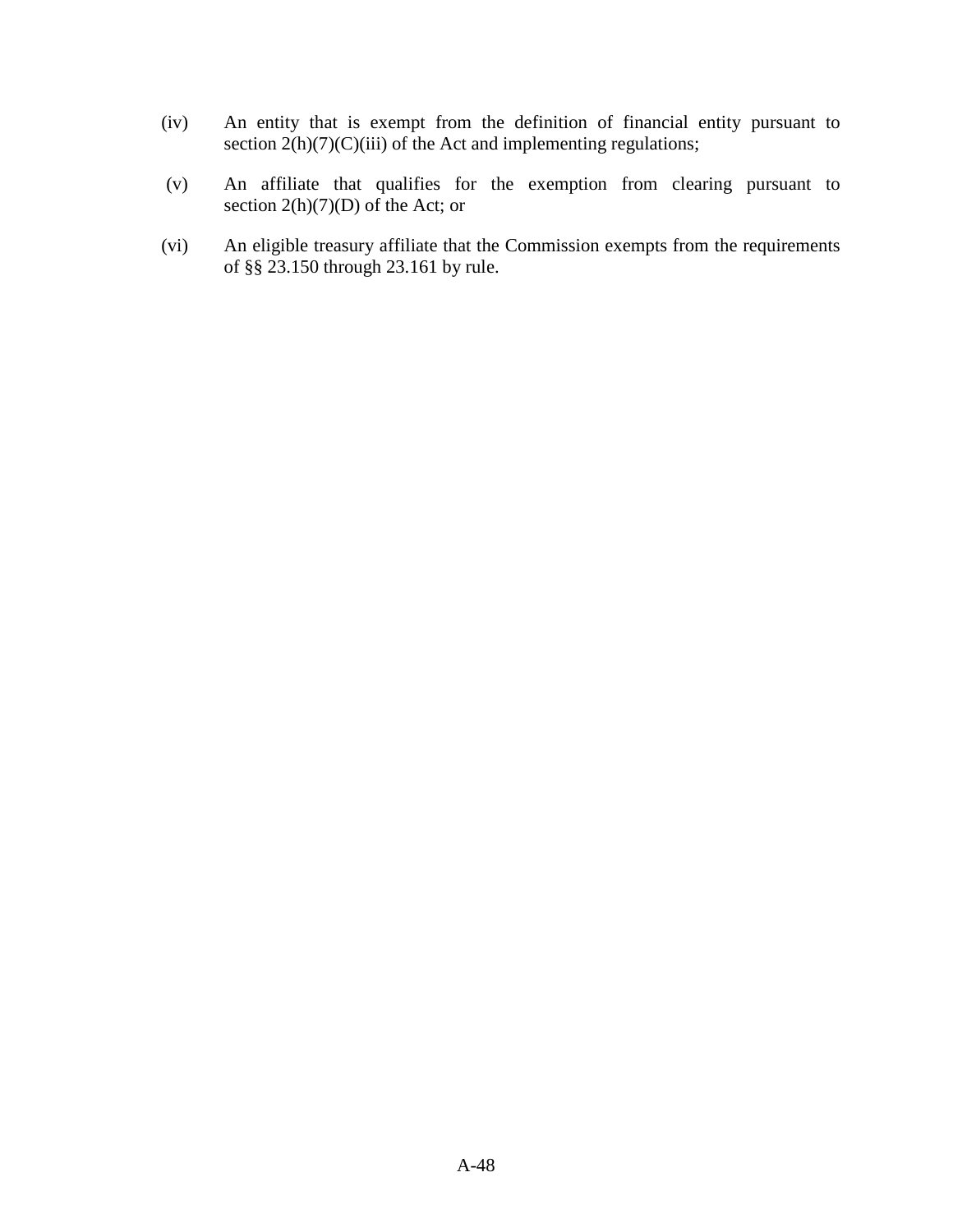### **"PR Financial End User"**

*The definition of "financial end user" in PR Regulation \_.2 (as of []) is provided below solely for ease of reference.*

Financial end user means –

- (1) Any counterparty that is not a swap entity and that is:
	- (i) A bank holding company or an affiliate thereof; a savings and loan holding company; a U.S. intermediate holding company established or designated for purposes of compliance with 12 C.F.R. 252.153; or a nonbank financial institution supervised by the Board of Governors of the Federal Reserve System under Title I of the Dodd-Frank Wall Street Reform and Consumer Protection Act (12 U.S.C. 5323);
	- (ii) A depository institution; a foreign bank; a Federal credit union or State credit union as defined in section 2 of the Federal Credit Union Act (12 U.S.C. 1752(1)  $\&$  (6)); an institution that functions solely in a trust or fiduciary capacity as described in section  $2(c)(2)(D)$  of the Bank Holding Company Act  $(12 \text{ U.S.C. } 1841(c)(2)(D))$ ; an industrial loan company, an industrial bank, or other similar institution described in section  $2(c)(2)(H)$  of the Bank Holding Company Act (12 U.S.C. 1841(c)(2)(H));
	- (iii) An entity that is state-licensed or registered as:
		- (A) A credit or lending entity, including a finance company; money lender; installment lender; consumer lender or lending company; mortgage lender, broker, or bank; motor vehicle title pledge lender; payday or deferred deposit lender; premium finance company; commercial finance or lending company; or commercial mortgage company; except entities registered or licensed solely on account of financing the entity's direct sales of goods or services to customers;
		- (B) A money services business, including a check casher; money transmitter; currency dealer or exchange; or money order or traveler's check issuer;
	- (iv) A regulated entity as defined in section 1303(20) of the Federal Housing Enterprises Financial Safety and Soundness Act of 1992, as amended (12 U.S.C. 4502(20)) or any entity for which the Federal Housing Finance Agency or its successor is the primary federal regulator;
	- (v) Any institution chartered in accordance with the Farm Credit Act of 1971, as amended, 12 U.S.C. 2001 *et seq*., that is regulated by the Farm Credit Administration;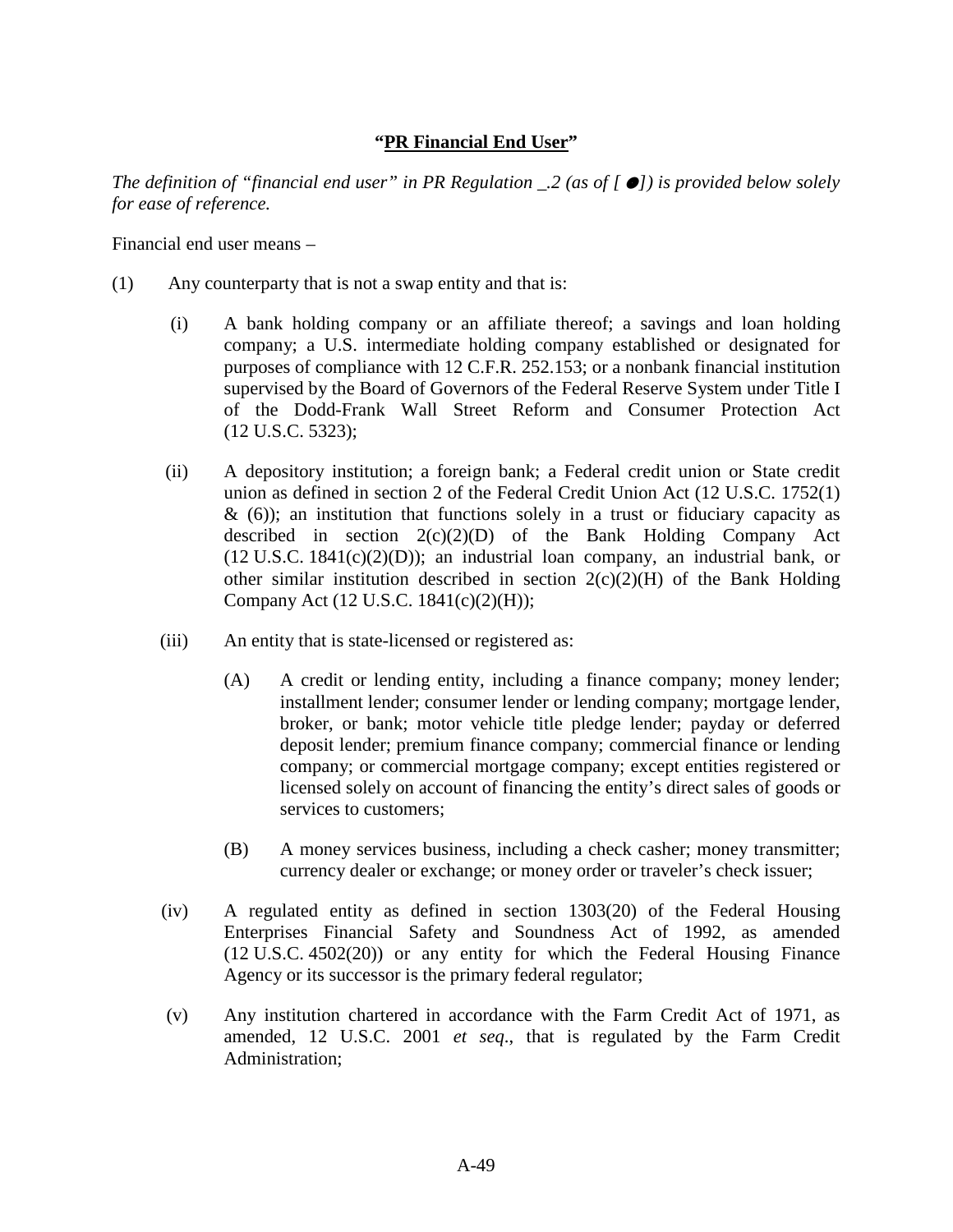- (vi) A securities holding company; a broker or dealer; an investment adviser as defined in section 202(a) of the Investment Advisers Act of 1940 (15 U.S.C.  $80b-2(a)$ ; an investment company registered with the U.S. Securities and Exchange Commission under the Investment Company Act of 1940 (15 U.S.C. 80a–1 et seq.); or a company that has elected to be regulated as a business development company pursuant to section 54(a) of the Investment Company Act of 1940 (15 U.S.C. 80a–53(a));
- (vii) A private fund as defined in section 202(a) of the Investment Advisers Act of 1940 (15 U.S.C. 80-b-  $2(a)$ ); an entity that would be an investment company under section 3 of the Investment Company Act of 1940 (15 U.S.C. 80a–3) but for section  $3(c)(5)(C)$ ; or an entity that is deemed not to be an investment company under section 3 of the Investment Company Act of 1940 pursuant to Investment Company Act Rule 3a–7 (17 C.F.R. 270.3a–7) of the U.S. Securities and Exchange Commission;
- (viii) A commodity pool, a commodity pool operator, or a commodity trading advisor as defined, respectively, in section  $1a(10)$ ,  $1a(11)$ , and  $1a(12)$  of the Commodity Exchange Act of 1936 (7 U.S.C. 1a(10), 1a(11), and 1a(12)); a floor broker, a floor trader, or introducing broker as defined, respectively, in 1a(22), 1a(23) and 1a(31) of the Commodity Exchange Act of 1936 (7 U.S.C. 1a(22), 1a(23), and 1a(31)); or a futures commission merchant as defined in 1a(28) of the Commodity Exchange Act of 1936 (7 U.S.C. 1a(28));
	- (ix) An employee benefit plan as defined in paragraphs (3) and (32) of section 3 of the Employee Retirement Income and Security Act of 1974 (29 U.S.C. 1002);
	- (x) An entity that is organized as an insurance company, primarily engaged in writing insurance or reinsuring risks underwritten by insurance companies, or is subject to supervision as such by a State insurance regulator or foreign insurance regulator;
	- (xi) An entity, person or arrangement that is, or holds itself out as being, an entity, person, or arrangement that raises money from investors, accepts money from clients, or uses its own money primarily for the purpose of investing or trading or facilitating the investing or trading in loans, securities, swaps, funds or other assets for resale or other disposition or otherwise trading in loans, securities, swaps, funds or other assets; or
- (xii) An entity that would be a financial end user described in paragraph (1) of this definition or a swap entity, if it were organized under the laws of the United States or any State thereof.
- (2) The term "financial end user" does not include any counterparty that is:
	- (i) A sovereign entity;
	- (ii) A multilateral development bank;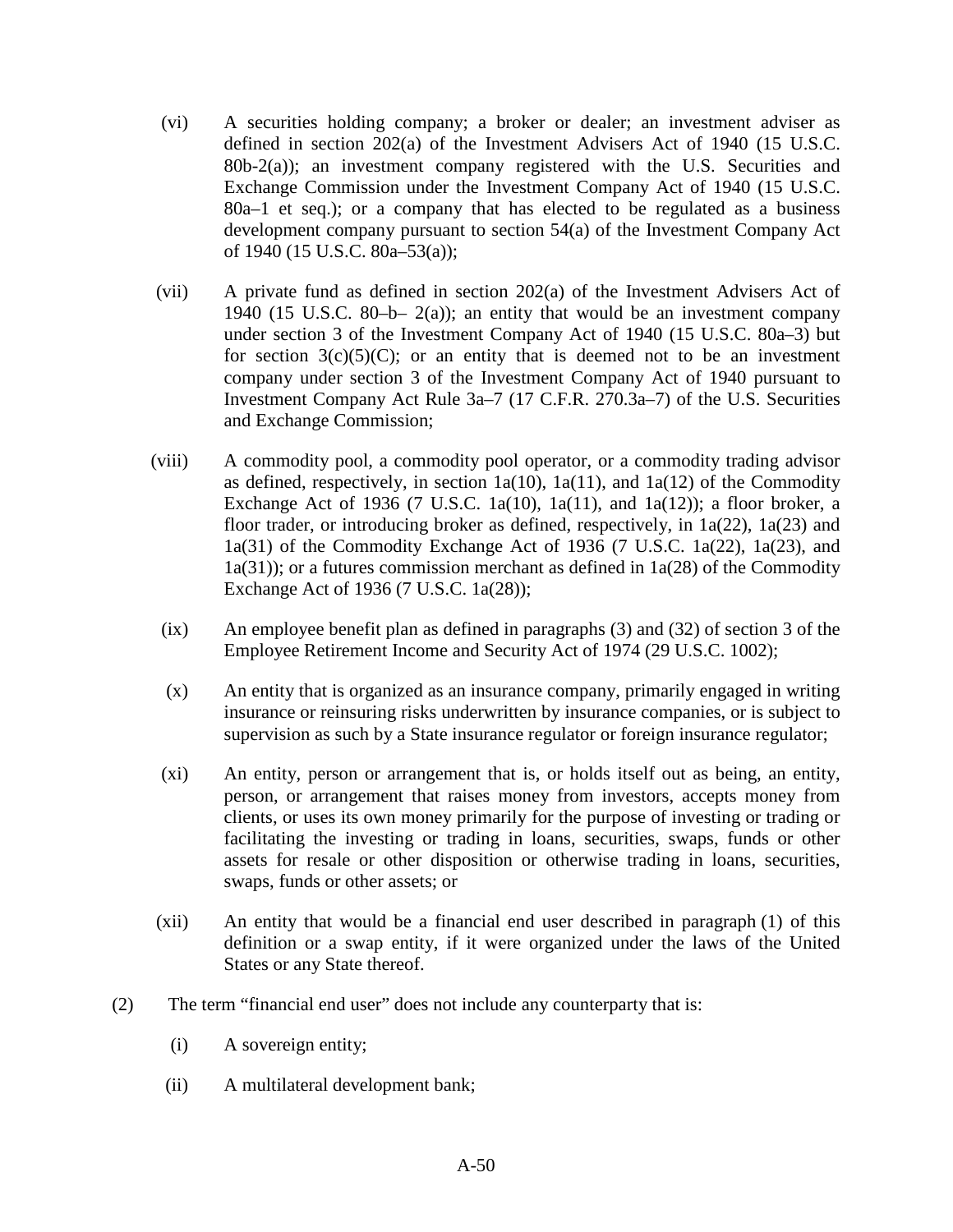- (iii) The Bank for International Settlements;
- (iv) An entity that is exempt from the definition of financial entity pursuant to section  $2(h)(7)(C)(iii)$  of the Commodity Exchange Act of 1936 section  $2(h)(7)(C)(iii)$  of the Commodity Exchange  $(7 \text{ U.S.C. } 2(h)(7)(C)(iii))$  and implementing regulations; or
- (v) An affiliate that qualifies for the exemption from clearing pursuant to section  $2(h)(7)(D)$  of the Commodity Exchange Act of 1936 (7 U.S.C.  $2(h)(7)(D)$ ) or section  $3C(g)(4)$  of the Securities Exchange Act of 1934 (15) U.S.C. 78c-3 $(g)(4)$  and implementing regulations.